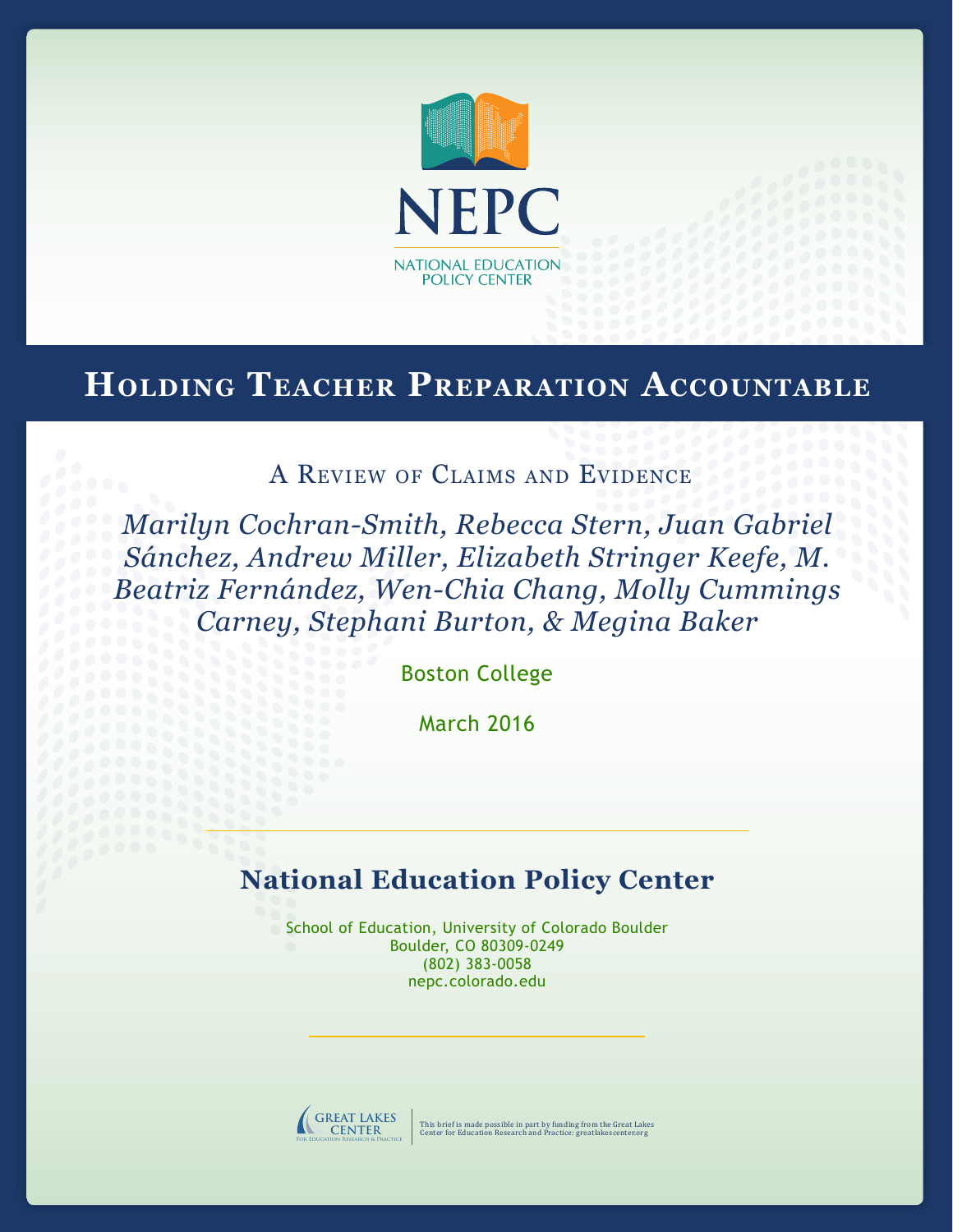**Kevin Welner** *Project Director*

**Patricia Hinchey** *Academic Editor*

**William Mathis** *Managing Director*

**Alex Molnar** *Publishing Director*

Briefs published by the National Education Policy Center (NEPC) are blind peer-reviewed by members of the Editorial Review Board. Find NEPC publications at http://nepc.colorado.edu. NEPC editorial board: http://nepc.colorado.edu/editorial-board.

#### **Suggested Citation:**

Cochran-Smith, M., Stern, R., Sánchez, J.G., Miller, A., Keefe, E.S., Fernández, M.B., Chang, W., Carney, M.C., Burton, S., & Baker, M. (2016). *Holding Teacher Preparation Accountable: A Review of Claims and Evidence*. Boulder, CO: National Education Policy Center. Retrieved [date] from http://nepc.colorado.edu/publication/teacher-prep

*This material is provided free of cost to NEPC's readers, who may make non-commercial use of the material as long as NEPC and its author(s) are credited as the source. For inquiries about commercial use, please contact NEPC at nepc@colorado.edu.*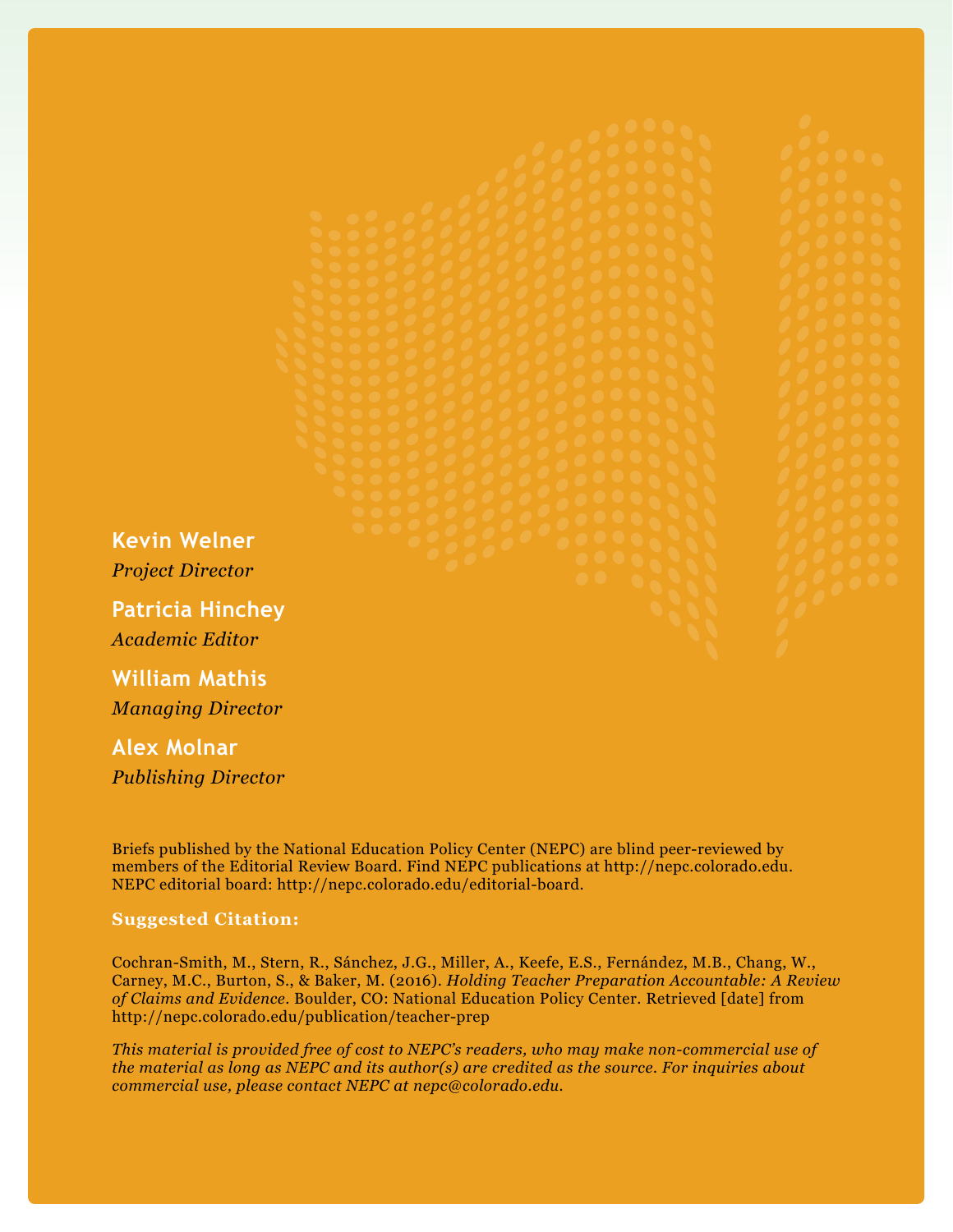# Holding Teacher Preparation Accountable: A Review of Claims and Evidence

*Marilyn Cochran-Smith, Rebecca Stern, Juan Gabriel Sánchez, Andrew Miller, Elizabeth Stringer Keefe, M. Beatriz Fernández, Wen-Chia Chang, Molly Cummings Carney, Stephani Burton, & Megina Baker, Boston College*

# **Executive Summary**

Teacher preparation has emerged as an acutely politicized and publicized issue in U.S. education policy and practice, and there have been fierce debates about whether, how, by whom, and for what purposes teachers should be prepared. This brief takes up four major national initiatives intended to improve teacher quality by "holding teacher education accountable" for its arrangements and/or its outcomes: (1) the  $\tilde{U}$ .S. Department of Education's state and institutional reporting requirements in the Higher Education Act (HEA); (2) the standards and procedures of the Council for the Accreditation of Educator Preparation (CAEP); (3) the National Council on Teacher Quality's (NCTQ) *Teacher Prep Review*; and (4) the edTPA uniform teacher performance assessment developed at Stanford University's Center for Assessment, Learning, and Equity (SCALE) with aspects of data storage and management outsourced to Pearson, Inc.

These four initiatives reflect different accountability mechanisms and theories of change, and they are governed by different institutions and agencies, including governmental offices, professional associations, and private advocacy organizations. Despite differences, each assumes that the key to teacher education reform is accountability in the form of public assessment, rating, and ranking of states, institutions, programs, and/or teacher candidates. This brief addresses two questions for each initiative: What claims do proponents of the initiative make about how it will improve teacher preparation and thus help solve the teacher quality problem in the U.S.? What evidence supports these claims? The first question gets at the theory of change behind the initiative and its proponents' assumptions about how particular mechanisms actually operate to create change. The second involves the validity of the initiative as a policy instrument—that is, whether or not there is evidence that the initiative actually meets (or has the capacity to meet) its stated aims.

This review has two major conclusions. The first is that across three of the four initiatives (HEA regulations, CAEP accreditation, and NCTQ's reviews), there is *thin evidence* to support the claims proponents make about how the assumed policy mechanisms will actually operate to improve programs. The advocates of these initiatives assume a direct relationship between the implementation of public summative evaluations and the improvement of teacher preparation program quality. However, summative evaluations intended to influence policy decisions generally do not provide information useful for program improvement. The irony here is that while these policies call for teacher education programs and institutions to make decisions based on evidence, the policies themselves are not evidence-based. Thus there is good reason to question their validity as policy instruments that will have a positive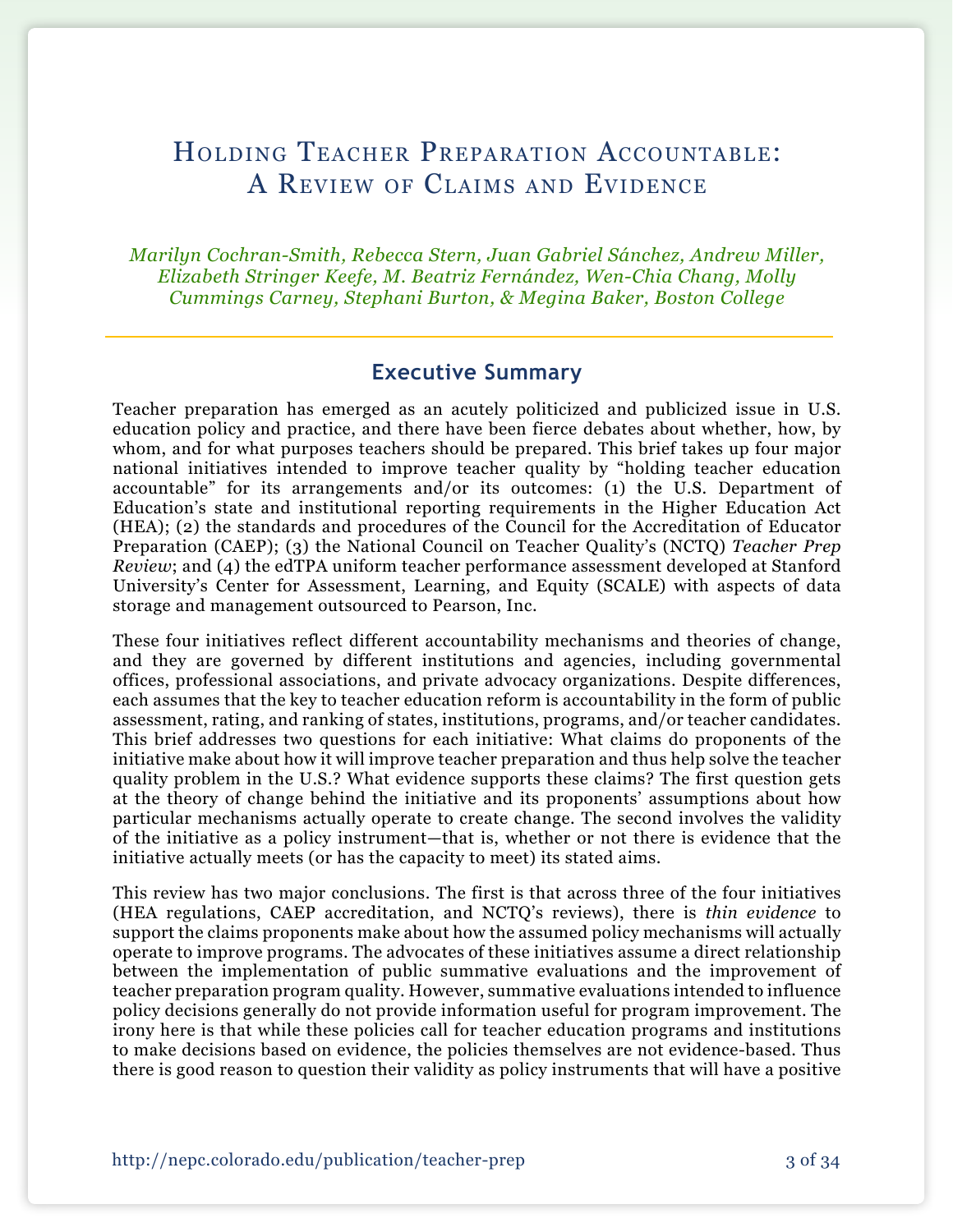impact on teacher education quality. In contrast, the edTPA has some evidentiary support as a policy initiative, but concerns within the collegiate teacher preparation community plus state implementation problems suggest that widespread implementation and professional acceptance may be challenging to accomplish.

Our second conclusion is that although all of the accountability initiatives we reviewed are intended to diminish educational inequality, underlying most of them is a notion of what we call *thin equity.* When policies work from a thin equity perspective, the assumption is that school factors, particularly teachers, are the major source of educational inequality and that access to good teachers is the solution to the equity problem. This viewpoint ignores the fact that teachers account for a relatively limited portion of the overall variance in student achievement, and it does not acknowledge that inequality is rooted in and sustained by much larger, longstanding, and systemic societal inequalities. In contrast, a *strong equity* perspective acknowledges the multiple in- and out-of-school factors that influence student achievement as well as the complex and intersecting historical, economic, social, institutional, and political systems that create inequalities in access to teacher quality in the first place. A strong equity perspective assumes that teachers and schools alone cannot achieve equity; rather, it requires educators working with policymakers and others in larger social movements to challenge the intersecting systems of inequality in schools and society that produce and reproduce inequity. Working from a strong equity perspective also includes focusing directly on creating the conditions for high-quality teaching, such as supports for teachers and students, stable and supportive leadership, intensive interventions to close opportunity gaps for students in the early grades, and well-supported teacher induction programs.

In something of a contrast to the other three initiatives we review in this brief, the edTPA defines teacher quality in terms of teachers' knowledge, skill, and professional judgment, including supporting English language learners. However, even the edTPA does not prioritize creating the conditions necessary for strong equity. These include preparing and expecting teachers to: recognize and build on the knowledge traditions of marginalized groups; understand and challenge inequities in the existing structures of schools and schooling; and work with others in larger efforts for social justice and social change.

# **Recommendations**

Although debate remains, educators and policymakers at multiple points along the political spectrum are increasingly recognizing that reforming teacher preparation is an important part of larger efforts to improve the schools and enhance students' learning. Based on our critique of claims and evidence related to four major national accountability initiatives, we offer the following policy recommendations.

- Policymakers must acknowledge and address the multiple factors—in addition to teacher quality—that influence student outcomes, including in particular the impact of poverty, family and community resources, school organization and support, and policies that govern housing, health care, jobs, and early childhood services.
- Systems evaluating teacher preparation must produce results that preparation programs can use to change and improve curricula, practice-based experiences, and assessments—not results that simply grade programs without information about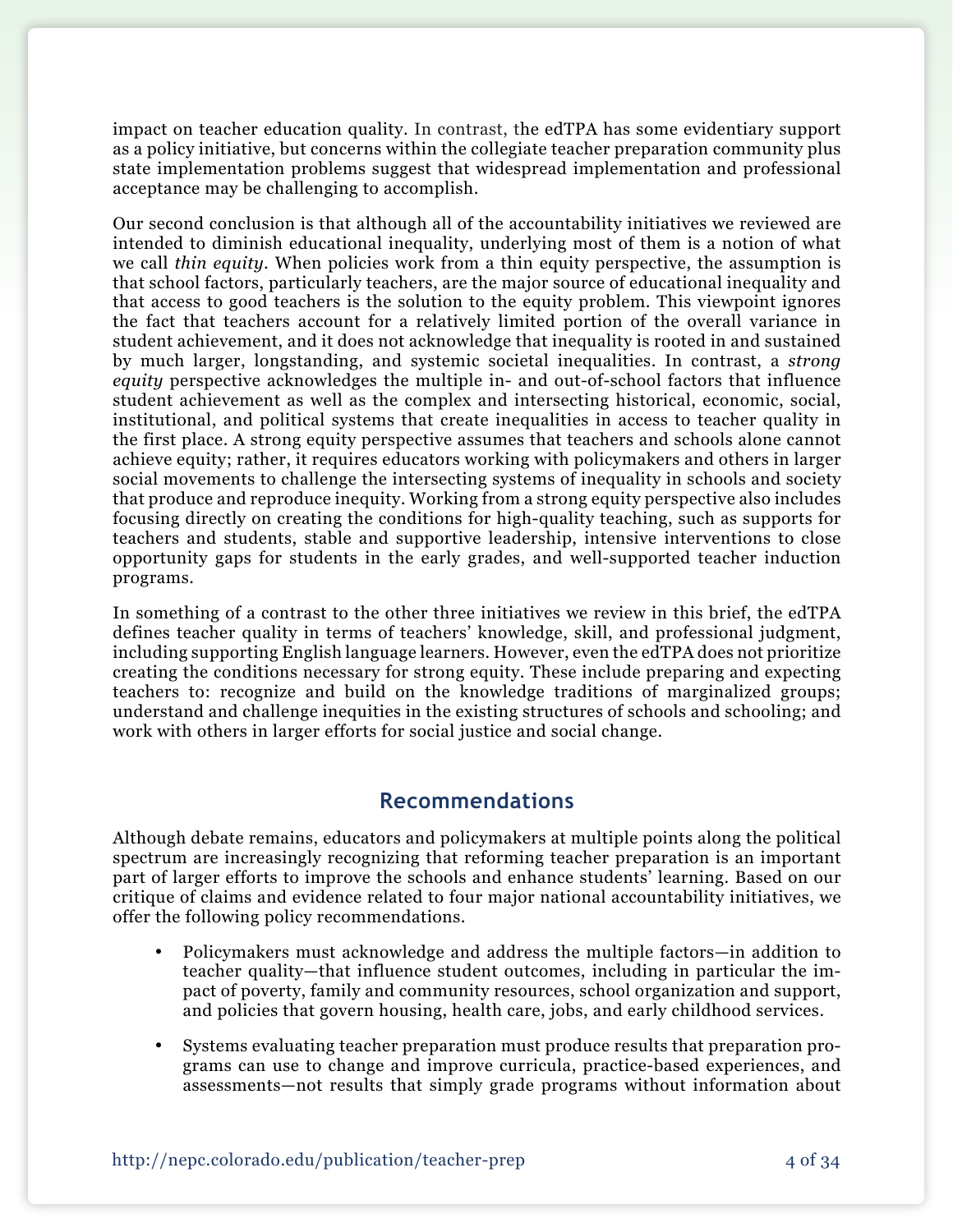why or how particular results occurred or what might improve them.

- • Systems evaluating teacher preparation programs must be built on policy mechanisms that have documented capacity to produce usable information for local and larger program improvement within a complex policy and political climate.
- • There should be a conceptual shift away from teacher education *accountability* that is primarily bureaucratic or market-based and toward teacher education *responsibility*<sup>1</sup> that is primarily professional and that acknowledges the shared responsibility of teacher education programs, schools, and policymakers to prepare and support teachers.
- Evaluations of teacher preparation programs should:
	- o Reflect alternative forms of accountability that shift the focus from externally generated single-measure tests to multi-pronged internal assessments of teacher performance and student learning.<sup>2</sup>
	- o Avoid "placing too much weight" on value-added assessments of program graduates' and programs' effectiveness. Evaluations of preparation programs should not be based solely or primarily on students' test scores. This is consistent with recommendations in the National Academy of Education report on teacher preparation evaluation.3
	- o Consider teacher educators' performance (defined as knowledge, practice, commitments, and professional judgment as they play out in the construction and operation of programs), teacher candidates' performance (defined as knowledge, practice, commitments, and professional judgment as they play out in classrooms and schools), *and* students' learning (defined as academic learning, social/emotional learning, moral/ethical development, and preparation for participation in democratic society).
	- o Recognize that teacher preparation programs have multiple, often complex, goals and purposes, including preparing teachers to challenge inequitable school and classroom practices and work as agents for social change. These goals, which are consistent with a "strong equity" perspective, should be reflected in evaluation processes.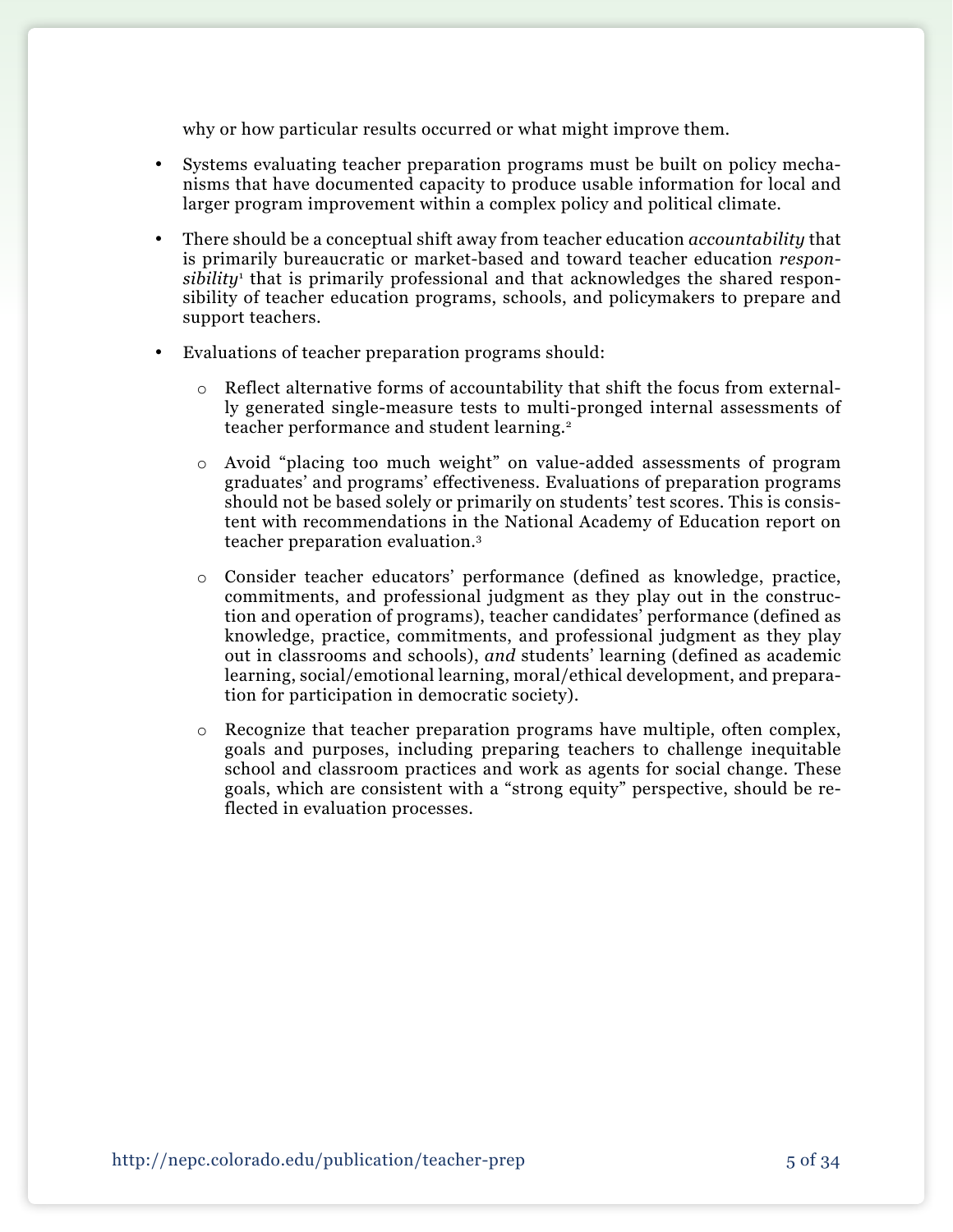# Holding Teacher Preparation Accountable: A Review of Claims and Evidence

In this policy brief, we focus on one of the major contemporary trends<sup>4</sup> in teacher education—complex and far-reaching policies intended to enhance teacher quality by "holding teacher education accountable" for its arrangements and/or its outcomes. We take up four national initiatives that share this intention, but are based on differing incentives and disincentives assumed to drive change. These include: (1) the U.S. Department of Education's (DOE) proposed state and institutional reporting requirements in the Higher Education Act (HEA); (2) the standards and procedures of the Council for the Accreditation of Educator Preparation (CAEP); (3) the National Council on Teacher Quality's (NCTQ) annual/biennial *Teacher Prep Review*; and, (4) the edTPA, a nationally available uniform teacher performance assessment developed at Stanford University's Center for Assessment, Learning, and Equity (SCALE) with aspects of data storage and management outsourced to Pearson, Inc.

These four initiatives reflect different accountability mechanisms and theories of change, and they are governed by different institutions and agencies, including governmental offices, professional associations, and advocacy organizations. Despite differences, each assumes that teacher education in the U.S. requires reform<sup>5</sup> and that the key to reform is accountability in the form of public assessment, rating, and ranking of states, institutions, programs, and/or teacher candidates. Two of the initiatives, HEA regulations and state-required use of the edTPA for licensure, involve *direct* or *bureaucratic* accountability,6 which means that federal or state offices directly determine rewards and punishment. NCTQ's review instead involves *indirect market* accountability, generating information to influence prospective "consumers" of preparation programs and/or to promote alterations in the policies and practices of institutions seeking higher ranking. CAEP accreditation and some institutional uses of the edTPA are based on what we call *indirect professional* accountability, which involves self-policing and self-governance.

Because these initiatives share the assumption that accountability is the central mechanism for reforming teacher preparation and thus boosting teacher quality, we treat them together in this policy brief. We take up the initiatives one at a time, addressing the same two questions for each: What claims do proponents of the initiative make about how it will improve teacher preparation and thus help solve the teacher quality problem in the U.S.? What evidence supports these claims? The first question gets at the theory of change behind the initiative and the assumptions its proponents make about how particular mechanisms actually operate to create change. Answers to the second question, which make up the bulk of this brief, involve the validity of the initiative as a policy instrument—that is, whether or not there is evidence that the initiative actually meets its stated aims.

# **Federal Teacher Preparation Reporting Regulations**

The Higher Education Act (HEA) governs the administration of federal student aid programs, and both states and teacher education providers must meet its Title II reporting requirements to be eligible to distribute TEACH grants to students who are prospective teachers. At the end of 2014, the Obama administration released proposed new Title II re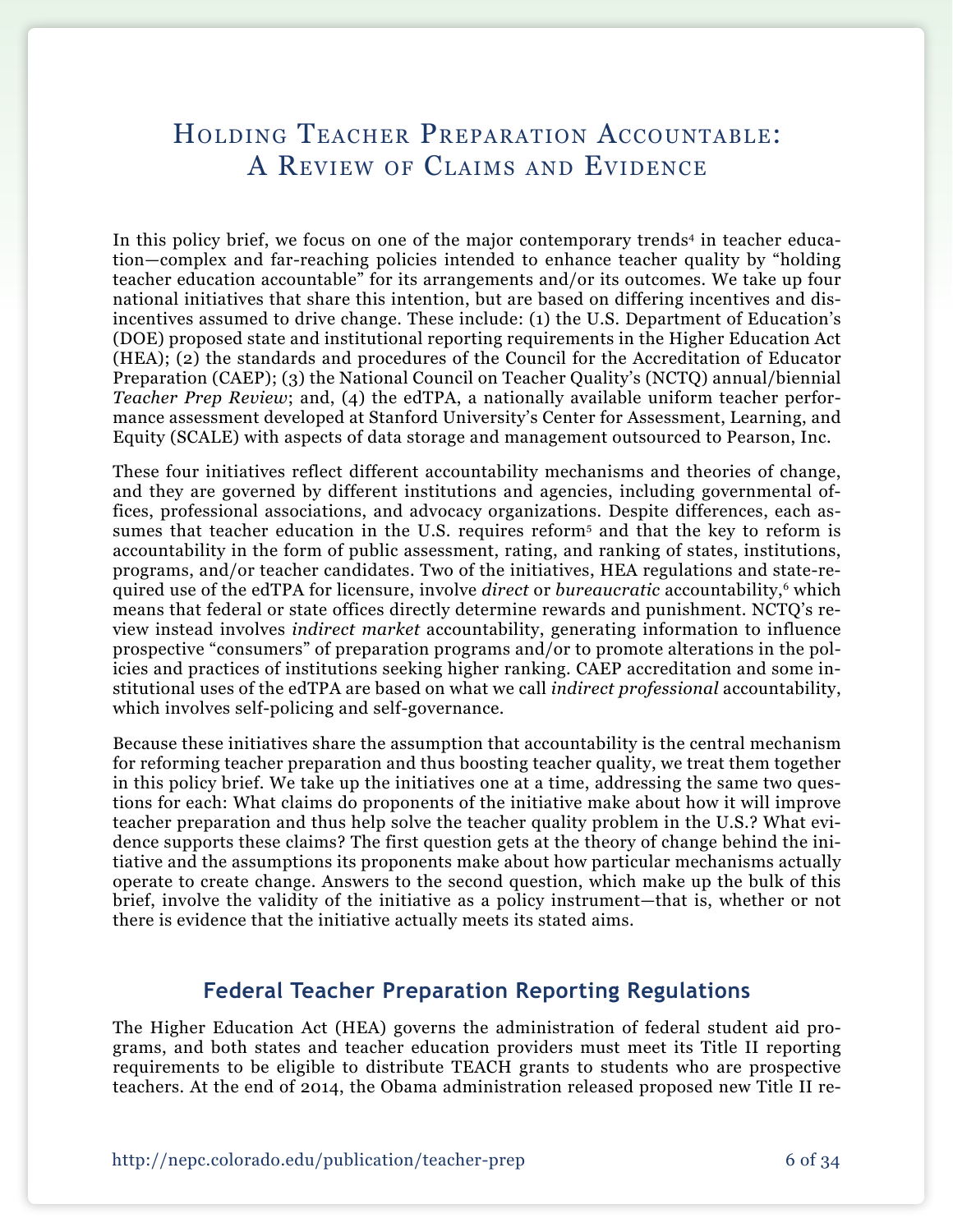porting regulations, which required states to rate and report on each preparation program annually according to: value-added assessments of graduates' effectiveness; employment information; consumer satisfaction data; and program accreditation.7 States were to classify programs into four performance levels and require low performers to improve or close. These proposed regulations prompted many jurisdictional and other controversies,<sup>8</sup> and revisions to the proposed regulations were announced in December 2015. The revisions give states more authority as well as more flexibility about how to weigh the results of statewide standardized achievement tests in annual reports, what other measures of students' learning to include, and how to determine at-risk and low-performing programs.9 These regulations function as a vehicle for *direct bureaucratic accountability* in the form of state-developed and enforced federal reporting requirements.

### **Rationale: What Claims Are Made about Reporting Regulations?**

It remains to be seen how the revisions to the HEA reporting regulations will play out in practice across the various states, but on paper at least, revised HEA regulations along with the newly reauthorized Every Student Succeeds Act (ESSA) will create a lesser level of federal control of teacher preparation than the initially proposed regulations. However, much of the rationale behind the revised HEA reporting requirements for teacher preparation remains the same. Proponents of new reporting regulations assert that states and teacher preparation institutions have generally failed to improve teacher education quality because they have gathered "meaningless inputs-based" data<sup>10</sup> that does not identify program quality and cannot be used for improvement.<sup>11</sup> Proponents assert that what is needed are transparent, comprehensive data systems that include "more meaningful indicators of program inputs and program outcomes, such as the ability of the program's graduates to produce gains in student learning."12 The rationale here is that data systems linking student achievement data to teacher data to preparation program data create "a much-needed feedback loop to facilitate program improvement and provide valuable information" that will put more effective new teachers in high needs schools.<sup>13</sup>

This rationale depends on three claims. The first is that an accountability system required by the federal government but developed and implemented by individual states is an effective mechanism to control teacher preparation by identifying good and bad programs and thus improving teacher quality. The second claim is that making reporting data public will help preparation programs "make necessary corrections and continuously improve" and help states reform low-performing programs.<sup>14</sup> The third is a market claim that new data systems will be used by prospective teachers, employers, and the public, thus motivating programs to improve.<sup>15</sup>

### **Validity of Federal Reporting Regulations as a Policy Instrument: What Is the Evidence?**

Recent history provides the best evidence regarding the first claim—that federally required accountability systems are effective at improving teacher preparation. As part of HEA Title II requirements, since 1998 preparation programs and states have reported to the federal government.<sup>16</sup> These reports provide 17 years of evidence about how well federal requirements mandating state enforcement function as a mechanism for teacher preparation program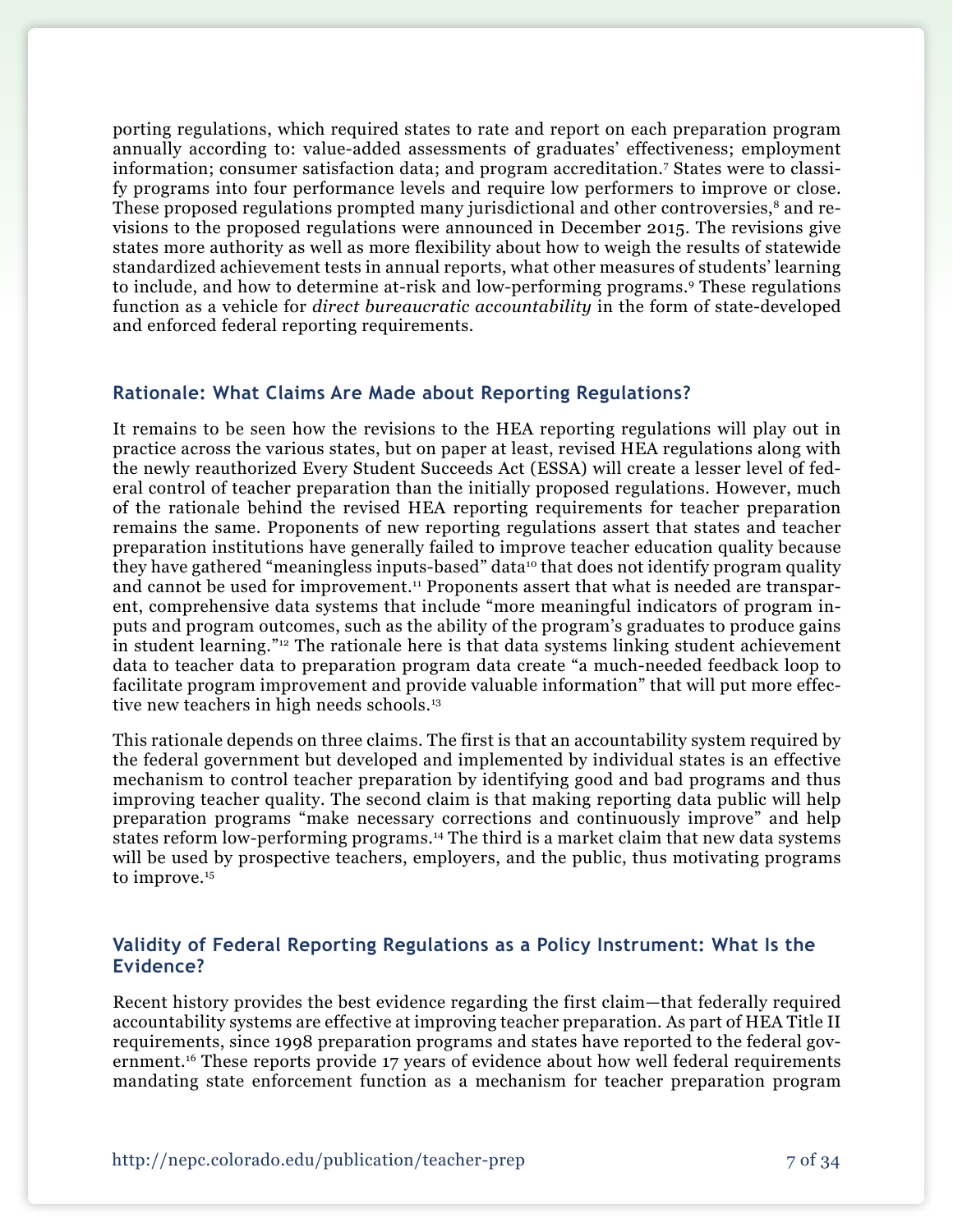improvement. According to the DOE itself, this approach has failed: few low-performing programs have ever been identified by states, and according to DOE criteria, new teachers continue to be unprepared.17 The revised rules give the states more flexibility than the rules originally proposed (i.e., states can determine how to designate low-performing programs) and reflect a major shift in data from the 1998 regulations (i.e., from program inputs to various measures of student learning outcomes), but the central mechanism—state enforcement of federal reporting requirements—is similar. History gives us good reason to doubt the first claim, that this is an effective policy mechanism to improve teacher preparation quality.

The second claim is that making systematic data about preparation program outcomes public will facilitate program improvement.18 Because this is similar to one of the claims about CAEP accreditation as a policy instrument (below), the following discussion applies to our review of both HEA regulations and CAEP accreditation. Both allow multiple measures of student learning, but require the use of statewide standardized achievement tests in determining teacher preparation program effectiveness, with HEA requiring state report cards and CAEP accreditation requiring institutional self-studies. The most relevant evidence about the usefulness of students' test scores as a measure of teacher preparation program effectiveness comes from research on state systems linking program graduates' value-added teaching scores to their preparation programs as a way to evaluate and improve programs. This approach has been very controversial, and there are multiple reasons for

*Many analysts caution that value-added evaluations should not be given much weight in policy decisions about teacher preparation*

caution.19 However, we drew several conclusions from this research: (1) it is difficult to disentangle the effect of graduates' characteristics from the impact of programs;20 (2) some states (Tennessee, Louisiana, Florida, Texas, North Carolina, and Ohio) are already using longitudinal data systems to link programs and student test scores; $21$  (3) with value-added assessments, myriad technical decisions about selection, estimation, and interpretation have major consequences for conclusions

about program quality,<sup>22</sup> and there is much "methodological messiness;"<sup>23</sup> and (4), in some states and/or labor markets, the results of value-added assessments have identified programs whose graduates consistently outperform or underperform other teachers—but the differences in impact are small, and in some studies, nonexistent.<sup>24</sup> For these and other reasons, many analysts caution that value-added evaluations should not be given much weight in policy decisions about teacher preparation.25

This list of conclusions is notable for what is absent: evidence that value-added assessments of teacher preparation programs provide a "feedback loop" for improvement.26 In Tennessee, yearly report cards show that most institutions are consistent in ratings from year to year, and changes cannot be attributed to institutions' use of the ratings.<sup>27</sup> The developers of Louisiana's value-added system point this out explicitly, stating that results "do not answer why a particular result occurred or what might be done to improve on it; rather, all it does is provide feedback on performance."<sup>28</sup> In fact we could locate no studies that systematically investigated whether or how programs actually used value-added and other outcomes data for improvement. Even some strong advocates concede that the effects on program improvement of outcomes-based state program reviews and/or national accreditation have not been empirically demonstrated.<sup>29</sup>

The third claim behind the proposed federal regulations is that new public accountability systems will be used by those seeking information about preparation quality, thus motivat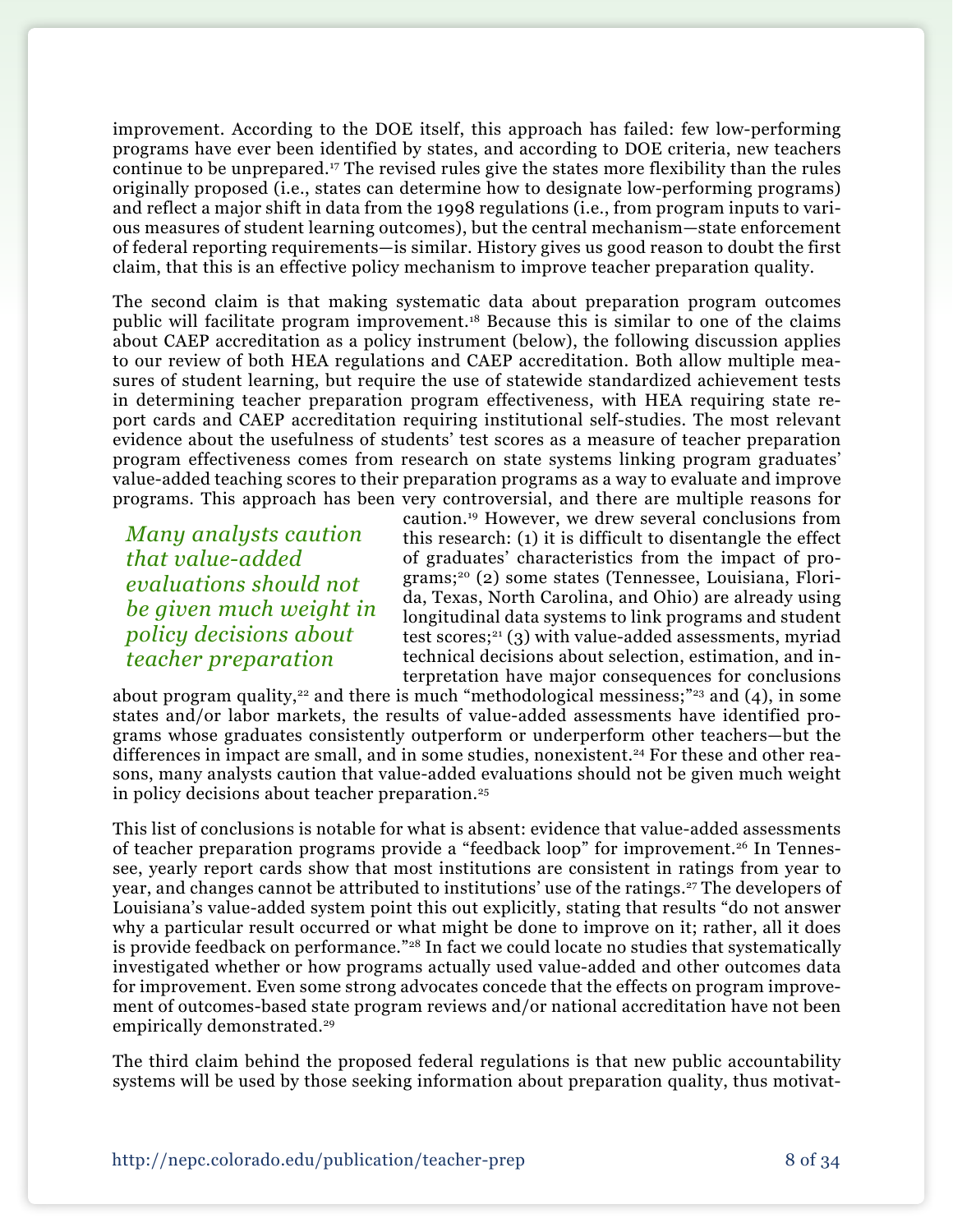ing programs to improve through market forces. There is little evidence along these lines. However, in some states where teacher tests were implemented in the late 1990s coincident with then-new HEA reporting regulations, institutions were accused of "gaming the system" by requiring teacher tests as an admission—but not an exit—requirement, thus producing (meaningless) 100% pass rates for their programs.30 This kind of response casts doubt on the market claim.

The validity of federal reporting regulations as an accountability policy depends on how well it fulfills its three claims. We argue that there is good reason to doubt that state development and enforcement of a federally required reporting system is an effective mechanism for improvement. Further, although there is a growing body of work about the development of systems for value-added assessments of teacher preparation programs, there is almost no evidence that these provide actionable evidence or serve as a useful feedback loop for improvement. Finally, there is little evidence that the market impact of public data about preparation leads to meaningful reform.31

# **CAEP Accreditation**

The Council for the Accreditation of Educator Preparation (CAEP) was founded in 2013 as a merger between the National Council for the Accreditation of Teacher Education (NCATE) and the Teacher Education Accreditation Council (TEAC), which created a single national educator preparation accreditor32 that provides for *indirect professional* accountability. Although state approval of teacher preparation programs is required in all states, 18 currently have partnerships with CAEP.<sup>33</sup> To meet CAEP standards, programs are accountable for the systematic collection, management, and synthesis of reliable and valid evidence about: the quality of candidates; effectiveness of completers and programs based on value-added or other measures of teaching effectiveness as well as surveys of employers and completers; program outcomes, measured by graduation, licensure, and hiring rates; and, student loan default rates.34 This array of evidence is similar to the data that new HEA regulations require states to develop.

### **Rationale: What Claims Are Made about CAEP Accreditation?**

CAEP's advocates assume that the public has lost confidence in preparation programs because they have not produced teachers who close the achievement gap and teach all students to world-class standards.35 For CAEP advocates, the presumed cause of this problem is the teacher education profession itself and its failure to make decisions on the basis of evidence about graduates' and programs' impact.36 Working from the assumption that the profession does and should have jurisdiction for regulating preparation, CAEP's goal is to "raise the bar" through tougher requirements<sup>37</sup> and become the "gold standard" in higher education accreditation.38 CAEP's theory of change is that the continuous use by the profession of data systems featuring "revolutionary" approaches to assessing teachers' and programs' impact<sup>39</sup> will promote program accountability and improvement.<sup>40</sup>

The rationale for CAEP accreditation as a policy instrument relies on three claims. The first is that a national accreditation system developed and managed by the profession<sup>41</sup> is an effective mechanism for raising standards and thus improving the quality of preparation,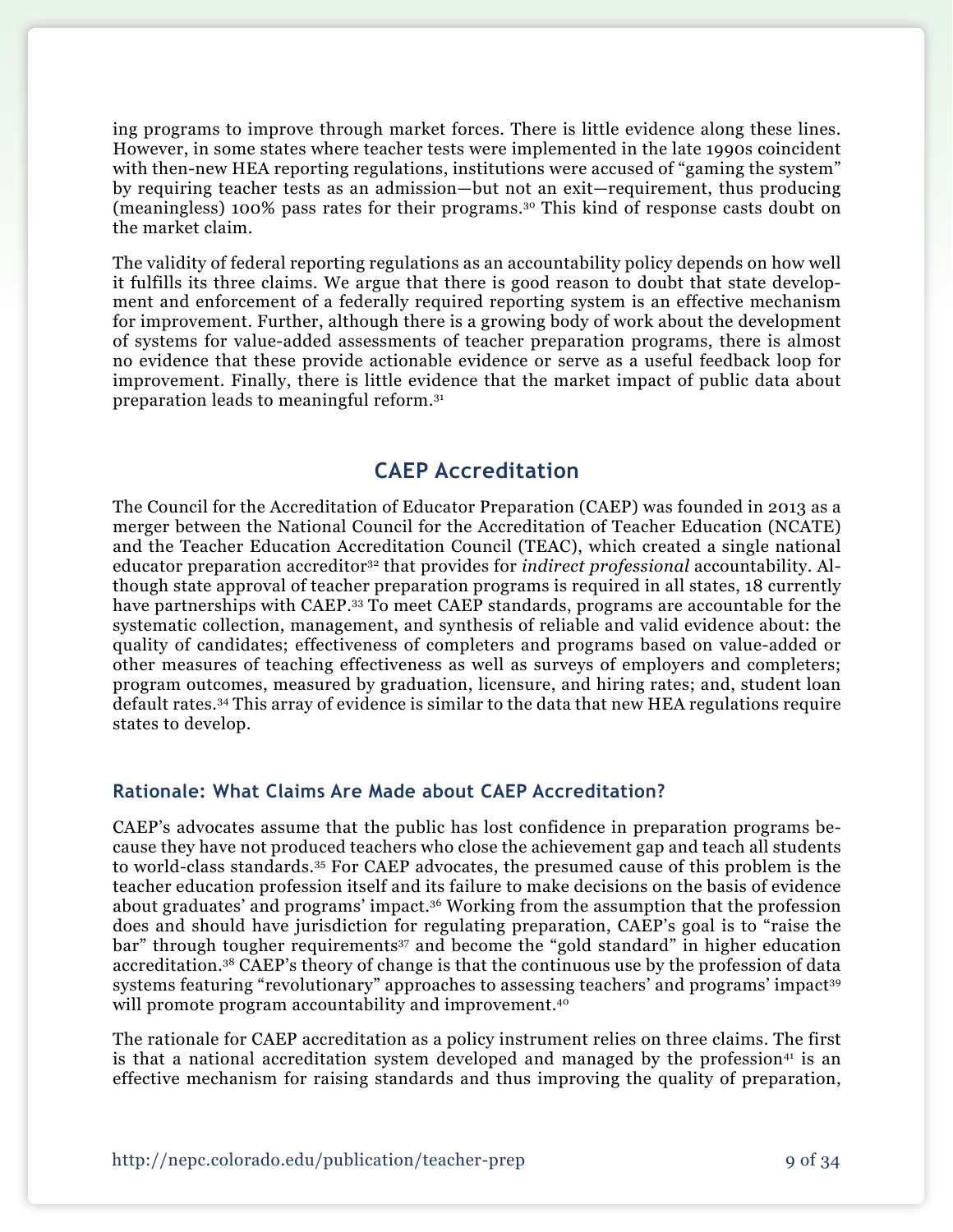defined primarily as graduates' impact on students' learning.42 The second closely related claim is that in the process of meeting standards for accreditation, programs will engage in "continuous improvement and innovation"43 based on reliable and valid evidence about outcomes; this process will enhance teacher education and teaching quality. The third claim is that an accreditor-created massive database containing systematically collected performance data will provide usable consumer information, thus restoring policymakers' and the public's trust in the teacher education profession.44

#### **Validity of CAEP Accreditation as a Policy Instrument: What Is the Evidence?**

Given that no institutions have yet completed the full CAEP accreditation process, there is no direct evidence about the efficacy of CAEP national profession-managed accreditation as a mechanism for raising standards and improving preparation programs. Although studies about the impact of national accreditation by CAEP's forerunner, NCATE, are related, there is little evidence overall in this area.<sup>45</sup> The results are mixed regarding the relationship between teacher candidates' completion of an NCATE-approved program and their scores on licensure tests,46 and there is virtually no evidence about whether completion of an NCATE program predicts teachers' practices or career trajectories.47 More importantly, however, even though NCATE and CAEP involve very similar policy mechanisms—institutions seeking national professional accreditation conduct an institutional self-study according to accreditor-established and profession-vetted standards followed by peer review—their standards and evidence requirements are dramatically different. CAEP drastically shifted the evidence requirements for accreditation—from NCATE's inputs, processes, and assessments of candidates' knowledge and skills to CAEP's outcomes, performance, and consumer satisfaction. CAEP's outcomes approach essentially eliminates the "middle man" in the evidence game by ignoring a host of relevant variables that intervene between teachers' preparation and the achievement of their eventual students. Because programs must now show direct evidence of their graduates' effectiveness, employment patterns, and consumer satisfaction to earn CAEP accreditation, there is not much need for external examinations of correlations between CAEP accreditation status and program graduates' licensure test scores and/or accreditation status and graduates' performance.

A major question here is whether measures of outcomes, especially program graduates' impact on students' achievement, are valid assessments of teacher preparation program quality in the first place, an issue that is enormously controversial,<sup>48</sup> prompting many calls for caution from measurement experts and professional organizations.49 The National Academy of Education's analysis of teacher preparation evaluation concluded that CAEP legitimacy hinges on: whether preparation programs can provide evidence of graduates' impact on students' achievement, how other measures of teacher effectiveness can be integrated, and whether differences in the features of preparation can be linked to graduates' classroom effectiveness.50 There have been very few studies along these lines.51 There have also been multiple concerns about CAEP accreditation as an accountability mechanism, including lack of confidence within the collegiate teacher education community that CAEP has the capacity to manage the reformation of a field fraught with competing policy and political agendas.<sup>52</sup> Further, questions have arisen about how programs can demonstrate impact on achievement if they are not in states with already existing value-added assessment systems,53 and there are mounting reservations about what these approaches leave out of assessment, such as diversity and social justice goals.54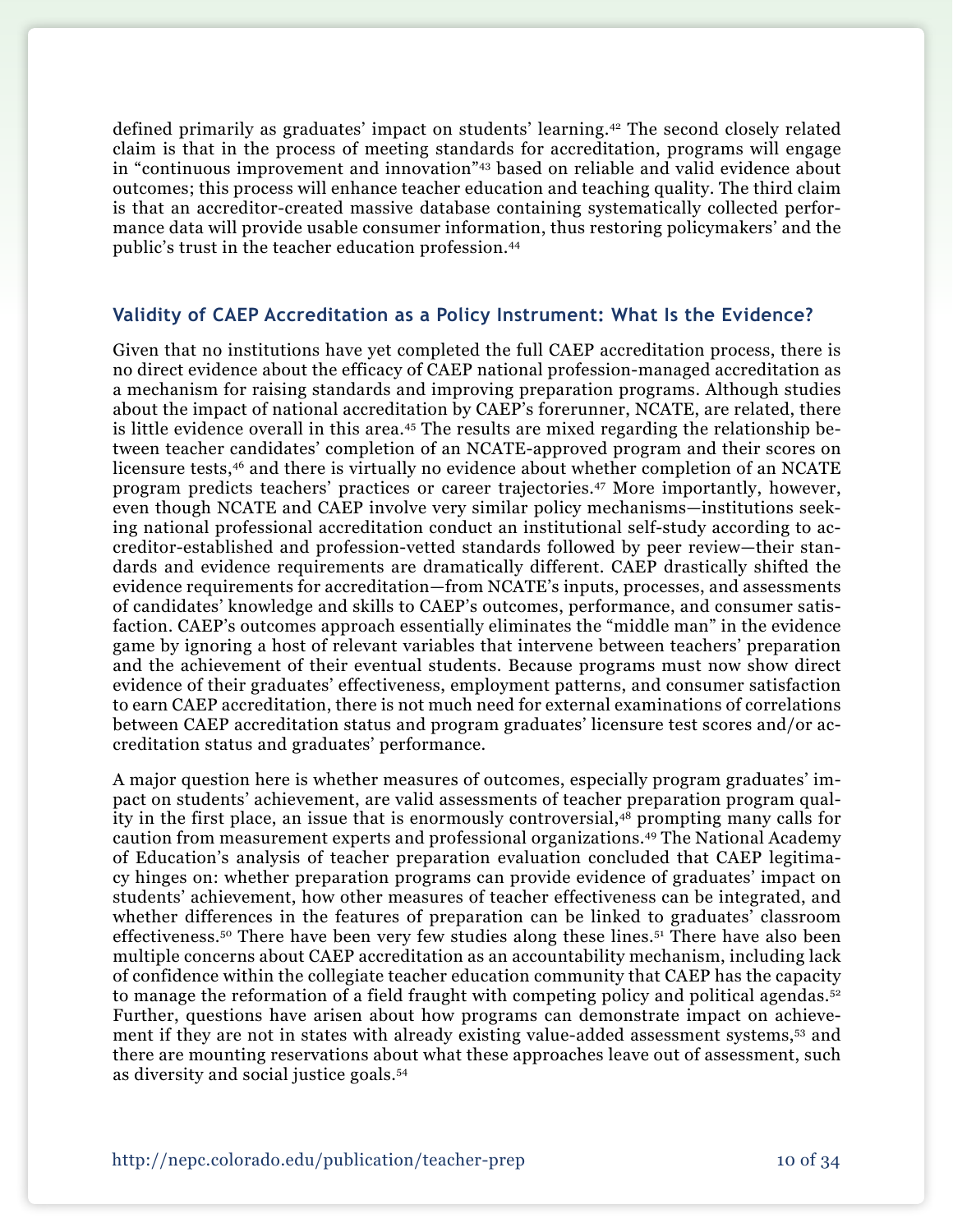CAEP's second claim is that the accreditation process will promote "cycle[s] of evaluation and continuous improvement"<sup>55</sup> that are "sustained by quality assurance systems,"<sup>56</sup> centering on new teachers' effectiveness, employment, and consumer satisfaction. As we noted above, this claim is very similar to the second claim involved in the rationale for new HEA rules, which we discussed above. As we show, there are studies that describe the development of value-added systems in certain states, but they offer almost no evidence about how these systems actually provide for and/or motivate continuous improvement.

CAEP's third claim is that the massive database that CAEP plans to accumulate will serve as a clearing house for consumer information about preparation, which will restore trust in the teacher education profession. As we noted above, there is no evidence along these lines.

The validity of CAEP accreditation as a profession-managed accountability policy that will improve teacher education hinges on the evidence for its three claims. Our conclusion is that there is very good reason to doubt the first claim about the efficacy of a profession-managed national accreditation system to raise standards by focusing primarily on students' achievement scores. Further, although there is research about the development of state-level value-added assessments of preparation programs, there is little evidence that these systems provide actionable feedback loops for program improvement. Finally, as far as we can determine, there is no relevant evidence that speaks to the impact on policymakers' or the public's trust in teacher education as a result of making accreditation data public.

# **NCTQ Teacher Prep Review**

The *Teacher Prep Review* is an evaluation of collegiate and alternative teacher preparation programs in the U.S.,<sup>57</sup> conducted by the National Council on Teacher Quality (NCTQ), a private advocacy group.58 The *Teacher Prep Review* ranks preparation programs based on NCTQ-developed input criteria using publicly available and solicited information, including syllabi and student teaching guidelines.59 NCTQ's rankings are published in *US News and World Report* and disseminated through multiple press releases and NCTQ's *Path to Teach,* an online consumer guide to preparation options.60 Although the *Teacher Prep Review* is not technically a policy instrument, it "holds teacher education accountable" through *indirect market* accountability in ways similar to some of the other initiatives we review, and it has become a powerful influence on policy related to teacher education.<sup>61</sup> Thus we ask the same questions about the *Teacher Prep Review* that we ask about the other accountability initiatives reviewed here.

### **Rationale: What Claims Are Made about the** *Teacher Prep Review***?**

NCTQ asserts that the cause of educational decline in the U.S. is teacher education programs that are chaotic, out of sync with policy and public demands, and incapable of preparing teachers to perform in the classroom.62 The rationale for the *Teacher Prep Review* depends on a market claim and an effectiveness claim. According to NCTQ, the only way to enforce standards in the vast and uneven field of teacher education is by "fully engag[ing] the unparalleled power of the marketplace" by shining a "harsh spotlight on programs [which] is highly motivating to them."63 NCTQ's theory of change is that their creation of "the largest database on teacher preparation ever assembled… [will] set in place market forces that will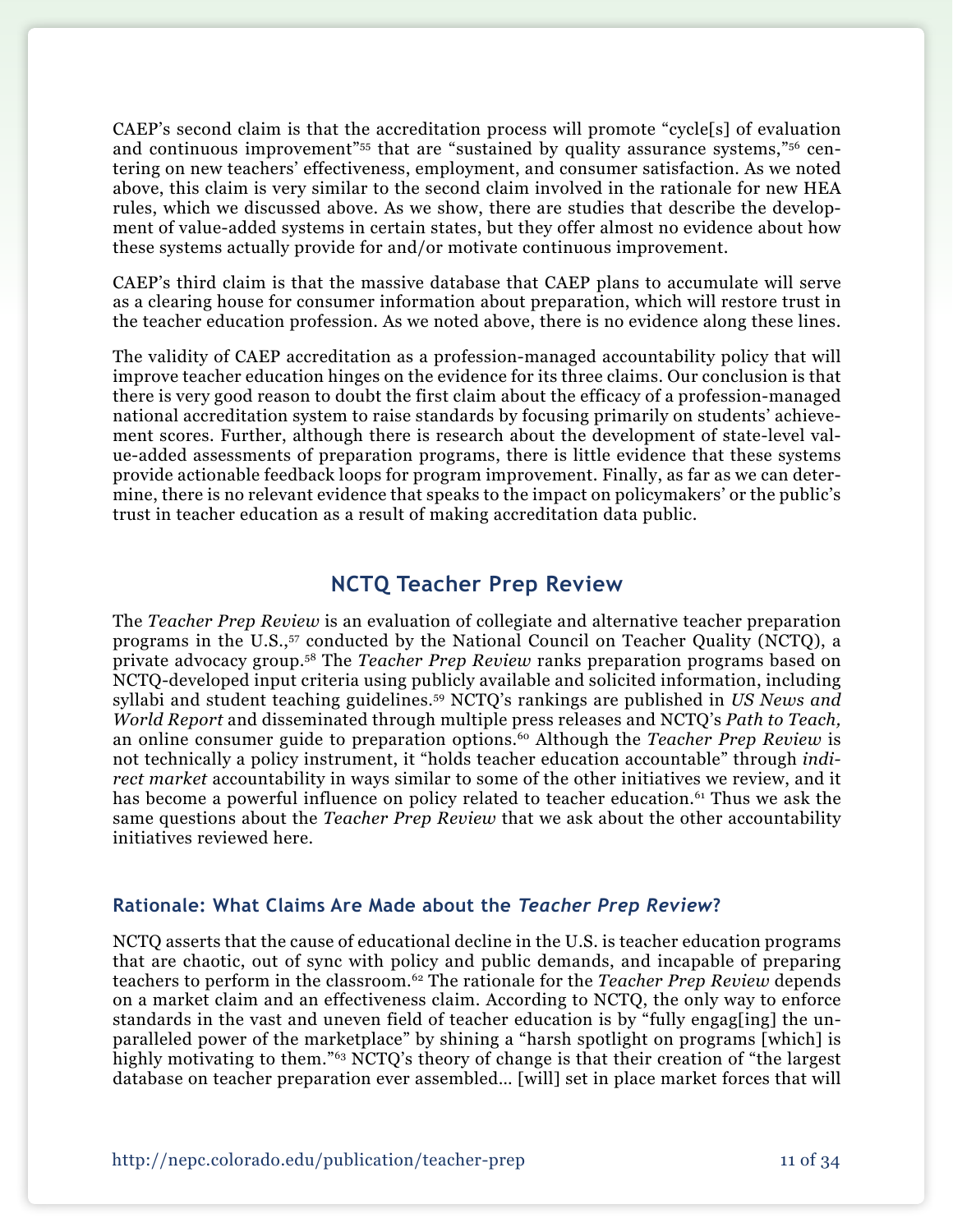spur underachieving programs to recognize their shortcomings and adopt methods used by higher scorers."64

NCTQ's effectiveness claim is that teacher preparation programs that are highly rated by NCTQ produce teachers who are more effective than other teachers. This is a fundamental premise of the *Teacher Prep Review*: "The National Council on Teacher Quality (NCTQ) has long been an advocate for the idea that 'effective' teaching must be rooted in academic results for students. Whatever else they accomplish in the classroom, effective teachers must improve student achievement."65 Although the effectiveness claim is not emphasized in NCTQ's promotional materials with the same force or frequency as its market claim, the former is in fact the *sine qua non* of the entire rationale behind the viability of the *Teacher Prep Review* as an accountability mechanism that will drastically improve teacher education quality.

### **Validity of** *Teacher Prep Review* **as an Accountability Instrument: What Is the Evidence?**

There is no existing empirical research about the impact of the *Teacher Prep Review* on the market.<sup>66</sup> The most relevant evidence comes from studies about how prospective students and institutions respond to *US News and World Report's* annual rankings of the nation's colleges and universities as undergraduate institutions.<sup>67</sup> The findings of several key studies<sup>68</sup> lead to the conclusion that *USNWR* undergraduate rankings do indeed have some impact on the application/admissions decisions of potential students as well as the admissions and other behaviors of higher education institutions. However, some analyses raise questions about whether rankings-prompted institutional changes actually make sense educationally or are only attempts to game the system by engaging in "sneaky" actions deliberately intended to influence rankings.<sup>69</sup>

If we simply extrapolated from the research on the impact of *USNWR's* rankings on undergraduate colleges and universities, it would seem reasonable to conclude that some prospective teachers might be more likely to apply to programs ranked higher in NCTQ's *Teacher Prep Review*. However the major assumption behind NCTQ's market claim is that the rankings will prompt programs and institutions to change in order to improve their future rankings. However the primary reason the *USNWR* undergraduate rankings have an impact on institutions is that the institutions themselves—whether public or private, elite or not take them so seriously, in some cases paying excessive attention.70 This reasoning cannot be extrapolated to the NCTQ rankings of teacher preparation programs. In fact many collegiate programs and professional organizations put little stock in the NCTQ rankings with most private and many elite institutions not participating,<sup>71</sup> and many publics participating only through compulsion.72 In addition NCTQ's review has been publicly critiqued by many of these institutions through widely disseminated open letters and other statements that raise major questions about NCTQ's methods, motives, and procedures.73 Further the NCTQ standards have not been vetted by the profession,74 and they lack full alignment with the Berlin Principles, an internationally approved set of criteria for higher education ranking systems.75 We conclude that there is good reason to doubt NCTQ's market claim that the "harsh spotlight"76 of the rankings will prompt substantial changes in the policies and practices of teacher education programs.

Research that speaks to NCTQ's effectiveness claim is limited but direct. The most relevant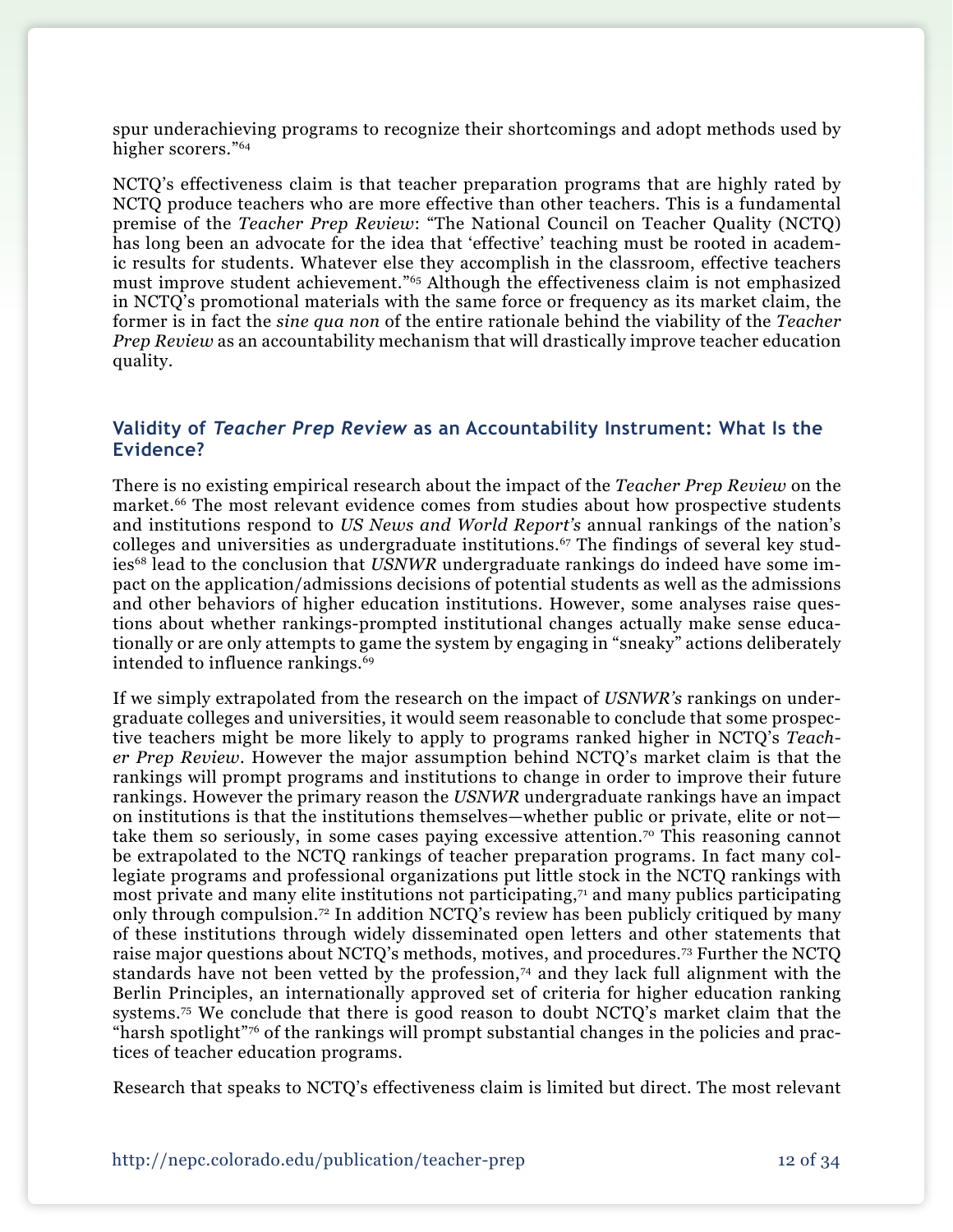evidence is a 2015 study by Henry and Bastian that investigated the association between NCTQ's ratings of preparation programs and two measures of teacher performance—

teachers' value-added scores and their evaluation ratings—for more than 4500 first or second year teachers in North Carolina.77 Henry and Bastian found that higher NCTQ program ratings generally did not predict either higher teacher value-added scores or better teacher evaluations.78 They concluded: "With our data and analyses, we do not find strong relationships between the performance of teacher preparation program graduates and NCTQ's overall program ratings or meeting NCTQ's standards*."79* Two smaller studies corroborate Henry and Bastian's general conclusions. Fuller noted that NCTQ program ratings and licensure pass rates among Texas teacher candidates were not correlated<sup>80</sup> and that NCTO program ratings did not predict teachers' value-added scores in the state of Washington.81 Dudley-Marling found no relationship between the proportion of preparation programs meeting NCTQ's criteria for teaching early reading in individual states and the NAEP reading performance of pupils in those same jurisdictions. $82$ 

The validity of the *Teacher Prep Review* as an accountability instrument depends on whether it fulfills its market and effectiveness claims. Our conclusion is that there is reason to doubt the market claim and that there is evidence showing that NCTQ program ratings do not predict the effectiveness of the graduates of those programs. This calls into serious question the validity of NCTQ's *Teacher Prep Review* as an accountability mechanism that will boost teacher education quality.

## **The edTPA**

The edTPA is a nationally available assessment used to evaluate the performance of teacher candidates, currently required for teacher licensure in a number of states and widely used in programs across the country.83 Designed to assess what candidates do and how they reflect on their work, the edTPA was developed at Stanford University's Center for Assessment, Learning, and Equity  $(SCALE)^{84}$  partly as a corrective for narrowly focused standardized certification exams.85 Based on the Performance Assessment for California Teachers (PACT) and informed by work related to the National Board for Professional Teaching Standards (NBPTS), the edTPA requires teacher candidates to submit a portfolio of lessons and reflections, which is scored by external reviewers through a data storage and evaluation system managed by Pearson, Inc.86 Proponents of the edTPA, which is based on *indirect professional* accountability, promote its use as a requirement for initial teacher licensure and its use as part of a package of evidence for national program accreditation.<sup>87</sup>

#### **Rationale: What Claims Are Made about the edTPA?**

Proponents of the edTPA assume that teacher quality is a major determinant of student achievement.88 They locate the current problem of uneven teacher education quality within the profession itself—specifically teacher education's failure to develop as a legitimate profession with uniform expectations about what teachers know and can do.<sup>89</sup> The assumption behind the edTPA is that the way to fix the problem is implementation of widespread statewide licensure policies that require authentic performance assessments.<sup>90</sup>

The rationale for the edTPA as a policy instrument that will boost teacher education quality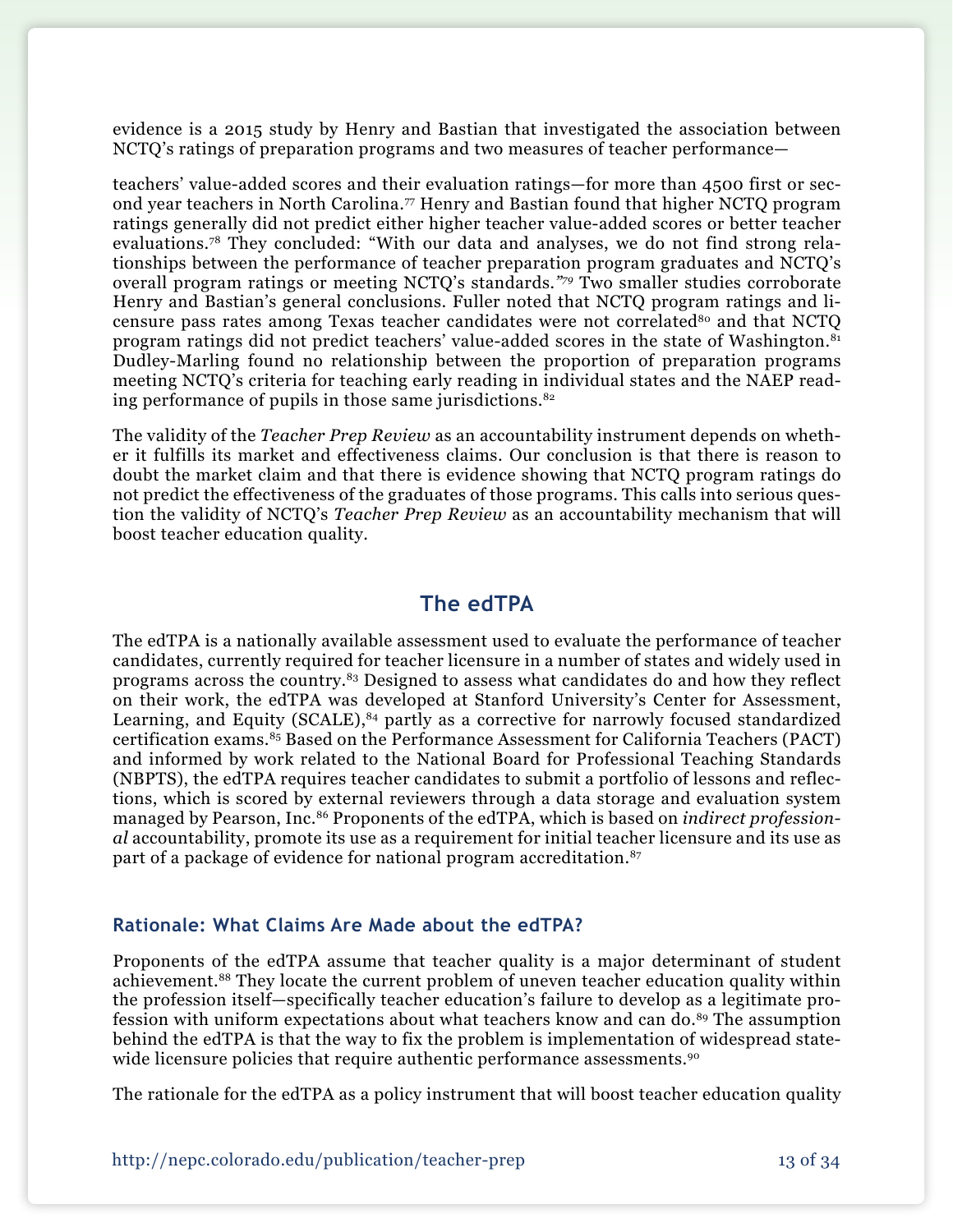and ultimately teacher quality involves three closely coupled claims. The first is an authenticity claim—that the edTPA is a valid and authentic measurement tool that both reflects and predicts teacher candidates' success in the classroom<sup>91</sup> and thus ultimately improves learning for students.92 The second is the professional claim that implementing the edTPA will positively impact the professional learning of teacher candidates and prompt continuous program improvement and renewal.93 The third is a professionalization claim about broad impact: widespread implementation of the edTPA will steer improvement from inside the profession,94 and teacher education's self-regulation will boost the status of the profession in the eyes of policymakers and the public.95

#### **Validity of the edTPA as a Policy Instrument: What Is the Evidence?**

To assess validity and effectiveness claims about the edTPA, we reviewed evidence regarding the edTPA itself, the PACT, and National Board for Professional Teaching Standards certification. Internal studies of the PACT96 and edTPA97 were conducted internally, by the organizations that developed the instruments—researchers at Stanford University and SCALE, respectively. These traditional psychometric studies indicated that both the PACT and the edTPA were valid and reliable tools for the assessment of individual teacher competence and licensure decisions. On the other hand, some analyses based primarily on teacher educators' experiences have asserted that these assessments are not appropriate for all fields, have limited conceptions of teaching and learning, and do not acknowledge the impact of school constraints, local contexts, and social justice aims.98 In response, an extensive conceptual analysis authored by a member of the edTPA national design team concluded that despite claims to the contrary, the edTPA does allow for candidates' equity and social justice aims.99

The predictive validity of the edTPA has not been established.<sup>100</sup> However, there is related evidence from the PACT, which is the edTPA's forerunner. A pilot and follow up study of the PACT (with 105 and 14 candidates, respectively) linked teacher candidates' PACT scores with value-added assessments and concluded that PACT scores predicted later teaching effectiveness, as evidenced by statistically significant but small differences in students' achievement gains.101 In addition, studies have concluded that although differences are small, NBPTS certified teachers are generally more effective than non-NBPTS teachers.<sup>102</sup> An important caveat here is that NBPTS results do not necessarily extrapolate to the edTPA, given important differences in populations and purposes. The edTPA is a required assessment for teacher candidates to gain initial state teaching certification, while NBPTS assessments are part of optional advanced licensure opportunities for experienced teachers.

A number of studies are relevant to the edTPA's second claim that it promotes professional learning and prompts positive institutional and program change. Again we draw on both PACT and edTPA studies here. Most candidates who participated in pilots of the PACT reported that it was a source of learning and that their programs helped them prepare for the assessment,103 although some also said the PACT could induce stress and take time away from other coursework and fieldwork priorities.104 Candidates whose programs helped them prepare were more likely to report the PACT was a source of learning.105 In contrast, most surveyed teacher candidates who took the edTPA in New York and Washington, the first two states where the edTPA was required for licensure, reported that the assessment was unfair, unclear, and time consuming and that their programs did not prepare them well; teacher candidates in Washington, where there was a gradual rollout of the edTPA, generally reported greater understanding and preparation than those in New York where high-stakes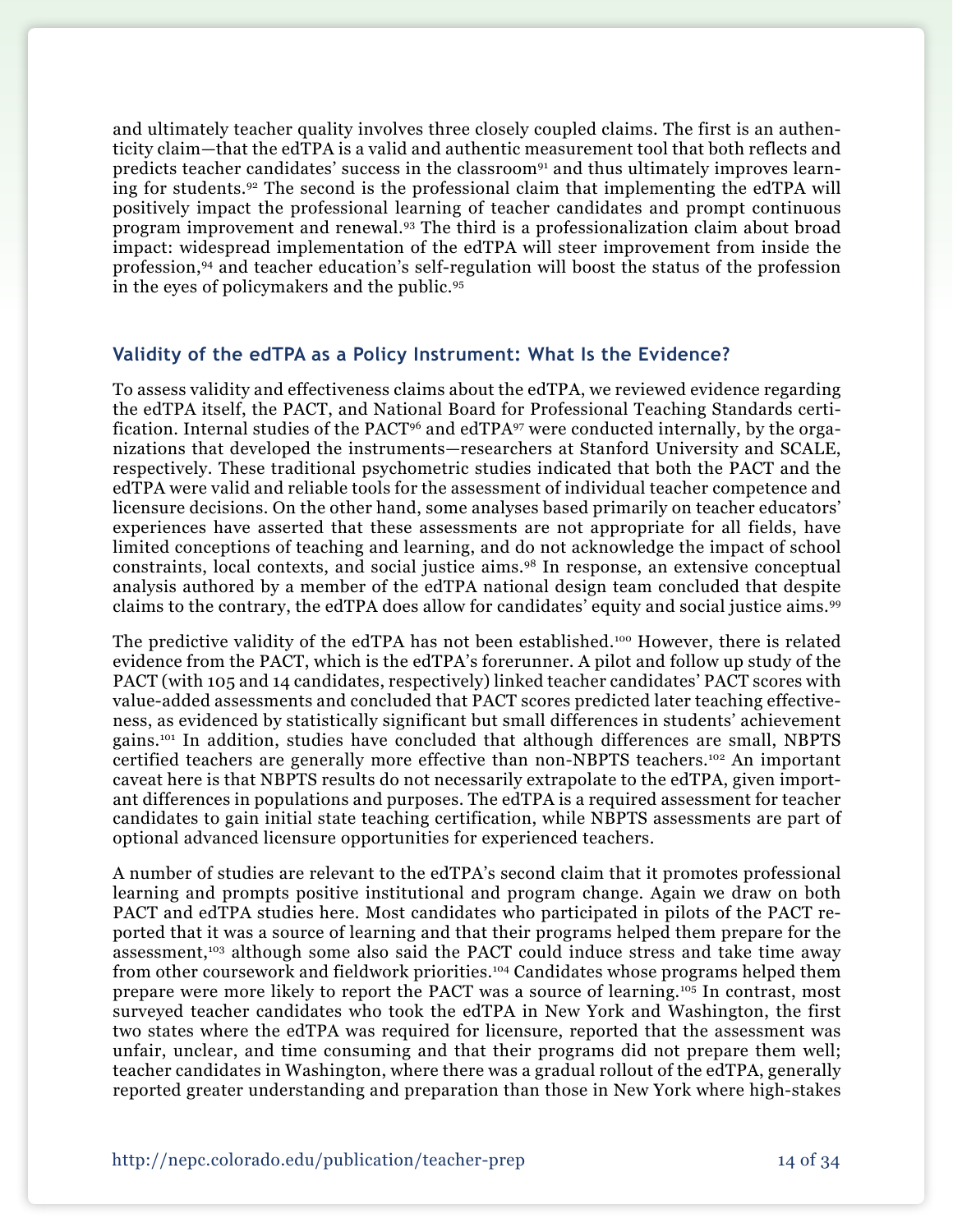implementation was sudden.106 Finally, institutional self-studies of several large-scale institutional implementations of the PACT or the edTPA concluded that implementation of the assessments had a positive institutional and curricular impact,<sup>107</sup> and that even when there were faculty concerns about alignment or loss of local control,<sup>108</sup> successful implementation depended on distributed leadership and support at all university levels.

The third claim about the edTPA is that its widespread implementation will enhance public perceptions about collegiate teacher education as a self-regulating enterprise and boost the status of the profession. Only history can really speak to this claim. However it is worth noting that there have been multiple concerns about the edTPA within the teacher education community, including concerns about the role of Pearson, Inc., contracted by Stanford to manage edTPA data scoring and data storage, as well as concerns about the edTPA's lack of attention to local cultural issues and its potential to undermine teacher educators' professional autonomy.109 Concerns like these could preclude widespread acceptance of the edTPA. In addition, given that the dominant U.S. approach to education reform equates teacher effectiveness with boosting students' test scores (and not with professional judgment, which is at the heart of the edTPA), it may be that those outside the profession will have no interest in the edTPA and thus it will not have the desired effect on professional status as perceived by outsiders.<sup>110</sup>

Based on the evidence, our conclusion is that the edTPA is a valid assessment of some valued aspects of teaching, although there is no evidence to date that the edTPA itself predicts effectiveness. Implementation of the edTPA has the potential to prompt professional learning for candidates, programs, and institutions under certain conditions: alignment of edTPA and program/institutional goals and values, adequate institutional leadership and capacity building, and gradual supported implementation. However, as the problematic case of edT-PA implementation in New York State indicates,<sup>111</sup> these conditions may be difficult to meet. In addition, although we favor complex evaluations of teacher education, we acknowledge they will have major difficulties reversing the "common sense" conclusions of the education reform movement that collegiate teacher education is a failed enterprise.112

# **Holding Teacher Preparation Accountable: Thin Evidence, Thin Equity**

Although it is widely assumed that teacher quality is a critical determinant of student and school outcomes,113 the role that *teacher preparation* plays is less clear. Teacher preparation has emerged as an acutely politicized and highly publicized issue in the U.S., and there have been fierce debates about whether, how, by whom, and for what purposes teachers should be prepared. This means that assessing the impact of major national initiatives designed to "hold teacher education accountable" is of great interest to policymakers, educators, and the public. Based on our extensive review of evidence and claims for four major initiatives intended to hold teacher preparation accountable, we conclude that for the most part, they are based on both thin evidence and a thin notion of equity that does not adequately account for the complex and longstanding out-of-school factors that produce and reproduce educational inequality.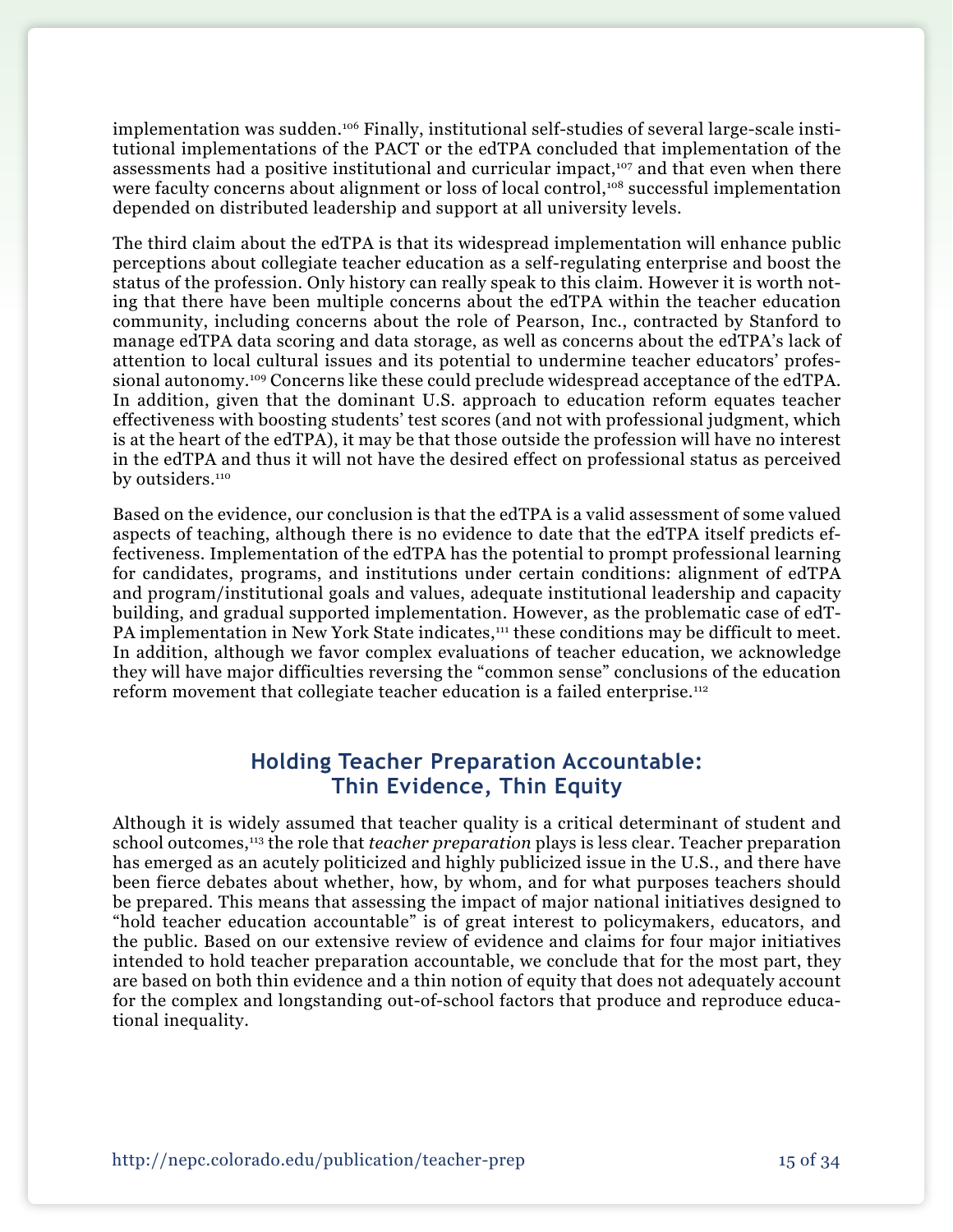### **Thin Evidence**

Few would oppose the idea that those engaged in the enterprise of teacher preparation should be professionally accountable for their work. Yet our critique of the claims and evidence regarding four accountability initiatives raises many questions. Across three of the four initiatives (HEA regulations, CAEP accreditation, and NCTQ's reviews), there is thin evidence to support the claims proponents make about how the assumed policy mechanisms actually operate—or would operate if implemented—to improve the quality of teacher preparation.114 Rather, the advocates of these initiatives assume a more or less causal relationship between the implementation of their summative evaluations and the improvement of teacher preparation quality. This black box kind of logic is misguided. Summative evaluations intended to influence policy decisions generally do not provide usable information for program improvement.<sup>115</sup> The irony here is that while these policies call for teacher preparation programs and institutions to make decisions based on evidence, the policies themselves are not evidence-based, and there is good reason to question the validity of these initiatives as policy instruments that will have a positive impact on teacher education quality.

The edTPA is something of an exception here. Because it builds on California's PACT assessment of teacher candidates, the implementation of PACT serves as a pilot study for the edTPA, and there have also been multiple field tests of the edTPA itself. Thus, unlike the

*There is good reason to question the validity of these initiatives as policy instruments* 

policy mechanisms of the other three initiatives reviewed here, the policy mechanism behind the edTPA—a statewide uniform teacher candidate performance assessment required for initial teacher licensure —does have an evidentiary basis, although it is very limited as shown above. Even with the edTPA, however, major difficulties in the roll out of the edTPA in the state of New York raise many

questions about the feasibility of statewide implementation.116 In addition there are multiple concerns within the collegiate teacher preparation community about what the edTPA leaves out and about the problematic role of Pearson, Inc. These situations suggest that widespread statewide implementation and widespread professional acceptance of the edTPA as a uniform assessment, both of which are essential to the edTPA's capacity as a driver of change, will be challenging to accomplish.

In addition to the fact that there is thin evidence about the feasibility of the above policy mechanisms to produce change, our review also raises questions about the definitions of teacher quality underlying the policies. Even though revisions to the HEA regulations give states the option to use multiple measures of students' achievement, both the HEA regulations and CAEP procedures hinge on the assumption that teacher preparation program quality is primarily a function of teacher quality, defined in terms of graduates' impact on students' achievement, as measured by standardized tests. Defining student learning (and teacher quality) largely in terms of students' test scores has been so widely challenged and critiqued as a narrow, limited, and superficial approach<sup>117</sup> that we do not elaborate further here, but we do add our voices to these challenges. In contrast, NCTQ's teacher preparation reviews rely on an input-based definition of teacher education quality that is out of sync with both the dominant, though problematic, approach to education reform and with notions of teacher quality that are prominent within the collegiate teacher education community. Nevertheless, as we show above, the NCTQ reviews assume that teacher effectiveness is ultimately defined by student test scores and that the inputs the reviews emphasize are related to test score outcomes.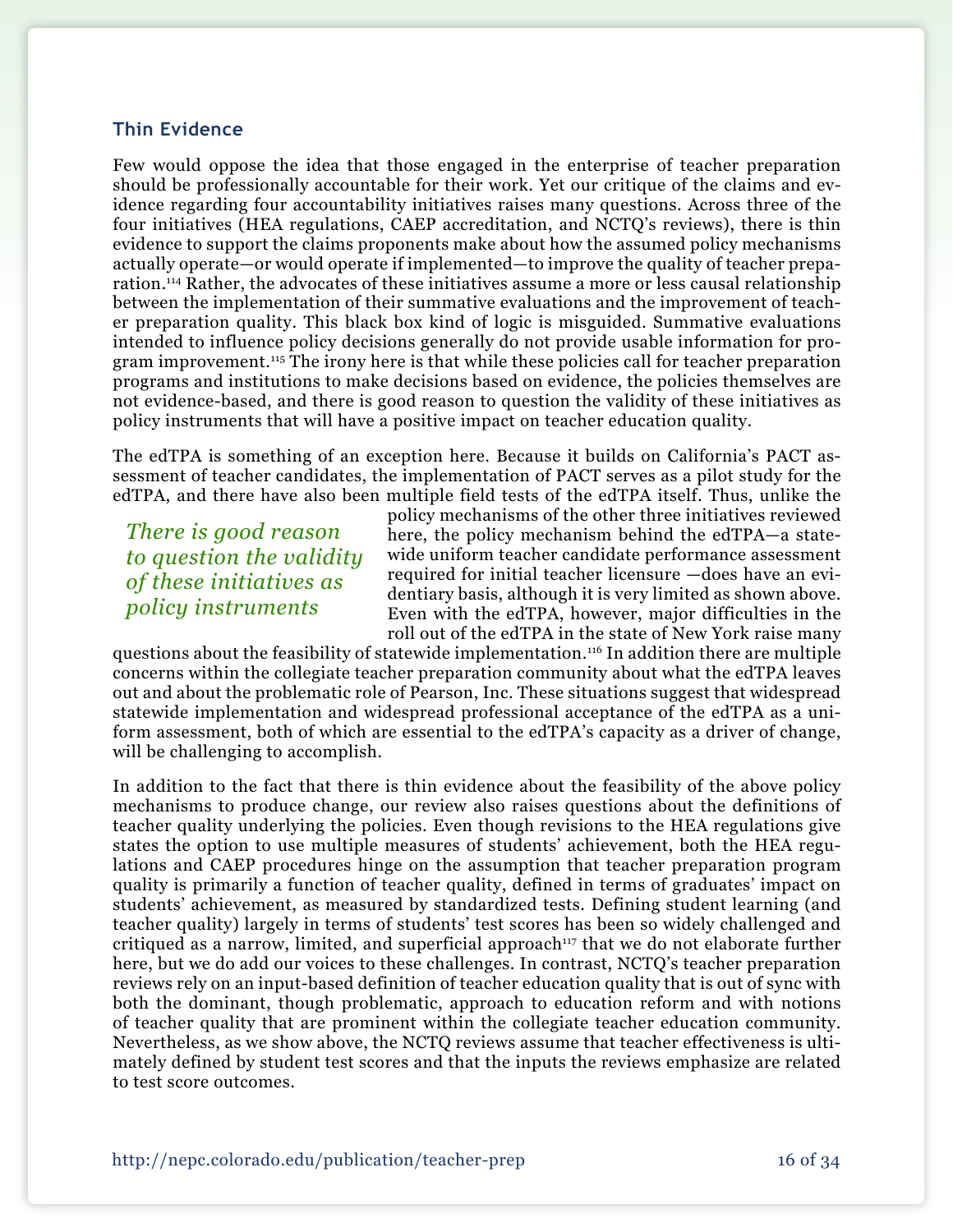The definition of teacher quality underlying the edTPA reflects an alternative to, and a clear rejection of, value-added type assessments of teachers and teacher education programs, and instead focuses on teachers' deep knowledge of how children learn, their complex classroom skills, and their professional judgment.<sup>118</sup> We see this definition of teacher quality as promising but partial, and we return to this in our recommendations.

## **Thin Equity**

At a general level, all four of the accountability initiatives we reviewed are intended to promote equity by ensuring that all students have access to good teachers. But our analysis reveals that underlying most of these initiatives is what we call "thin equity," borrowing from democratic theorist Benjamin Barber's<sup>119</sup> now classic distinction between "thin" and "strong" democracy. Barber defined "strong" democracy as the participation of all of the people in at least some aspects of self-governance at least some of the time. In contrast he critiqued "thin" or representative democracy, suggesting that thin democracy was based on an individualistic, rights perspective rather than a strong participatory view.

As noted above, we use the term "thin equity" to refer to teacher education accountability policies wherein equity is defined as equality or "sameness." The assumption is that equity can be achieved by assuring that all students have the same access to "high quality" teachers (as noted, for HEA, CAEP, and implicitly NCTQ, this primarily means teachers who boost students' test scores or other measures of achievement) but *without* addressing the larger historical and institutional systems of inequality and lack of participation that produced inequity in the first place. In contrast, the edTPA is grounded in a notion of teacher quality that involves teachers' knowledge, skill, and professional judgment, including understanding the language demands of academic tasks, which supports English language learners. Even with this viewpoint, however, the edTPA does not give precedence to preparing teachers to understand and challenge inequities in the existing structures of schools and schooling, to recognize and build on the knowledge traditions of marginalized groups, or to work with others as agents of social justice and social change.

When policies work from a thin equity perspective, the assumption is that school factors, especially teachers, are the major sources of educational inequality, even though this is, as we stated above, a conclusion that is not based on evidence. This means that access to good teachers is assumed to be the solution to inequality. This viewpoint does not adequately acknowledge that inequality is rooted in and sustained by much larger, longstanding, and systemic societal inequities. In contrast, a "strong equity" perspective acknowledges the complex and intersecting historical, economic, social, institutional, and political systems that create inequalities in access and lack of access to teacher quality in the first place. This perspective assumes that equity cannot be achieved by teachers and schools alone; rather it requires educators working with policymakers and others in larger social movements to challenge the intersecting systems of inequality in schools and society that produce and reproduce inequity.

# **Recommendations**

Although debate remains, educators and policymakers at multiple points along the political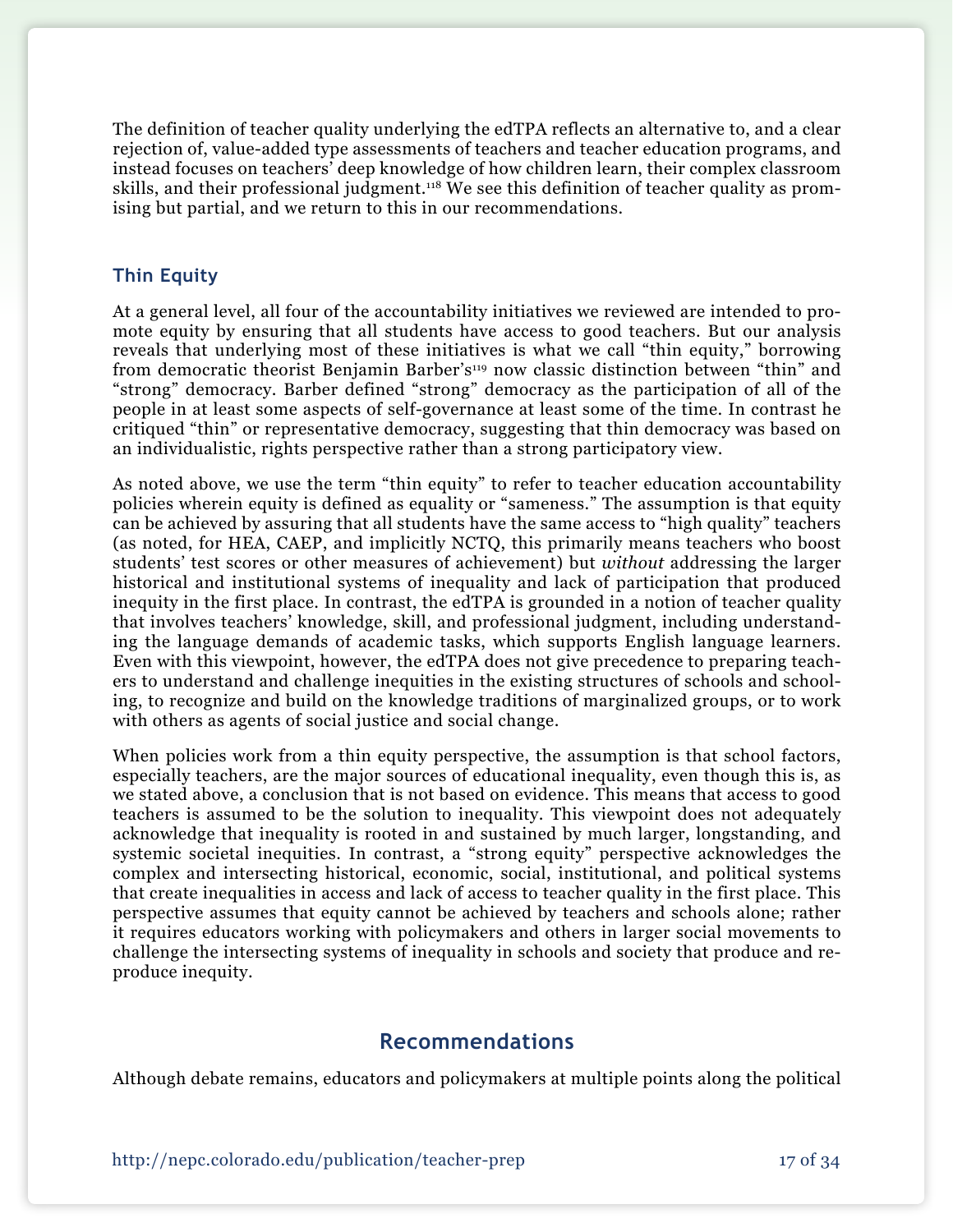spectrum are increasingly recognizing that reforming teacher preparation is an important part of larger efforts to improve the schools and enhance students' learning. Based on our critique of claims and evidence related to four major national accountability initiatives, we offer the following policy recommendations.

- Policymakers must acknowledge and address the multiple factors—in addition to teacher quality— that influence student outcomes, including in particular the impact of poverty, family and community resources, school organization and support, and policies that govern housing, health care, jobs, and early childhood services.
- Systems evaluating teacher preparation must produce results that preparation programs can use to change and improve curricula, practice-based experiences, and assessments—not results that simply grade programs without information about why or how particular results occurred or what might improve them.
- Systems evaluating teacher preparation programs must be built on policy mechanisms that have documented capacity to produce usable information for local and larger program improvement within a complex policy and political climate.
- • There should be a conceptual shift away from teacher education *accountability* that is primarily bureaucratic or market-based and toward teacher education *responsibility*120 that is primarily professional and that acknowledges the shared responsibility of teacher education programs, schools, and policymakers to prepare and support teachers.
- • Evaluations of teacher preparation programs should:
	- o Reflect alternative forms of accountability that shift the focus from externally generated single-measure tests to multi-pronged internal assessments of teacher performance and student learning.121
	- o *Not* be based solely or primarily on students' test scores; as the National Academy of Education report on teacher preparation evaluation recommends, state-level decision makers and K-12 administrators should avoid "placing too much weight" on value-added assessments of program graduates' and programs' effectiveness.122
	- o Consider teacher educators' performance (defined as knowledge, practice, commitments, and professional judgment as they play out in the construction and operation of programs), teacher candidates' performance (defined as knowledge, practice, commitments, and professional judgment as they play out in classrooms and schools), *and* students' learning (defined as academic learning, social/emotional learning, moral/ethical development, and preparation for participation in democratic society).
	- o Recognize that teacher preparation programs have multiple, often complex, goals and purposes, including preparing teachers to challenge inequitable school and classroom practices and work as agents for social change. These goals, which are consistent with a "strong equity" perspective, should be reflected in evaluation processes.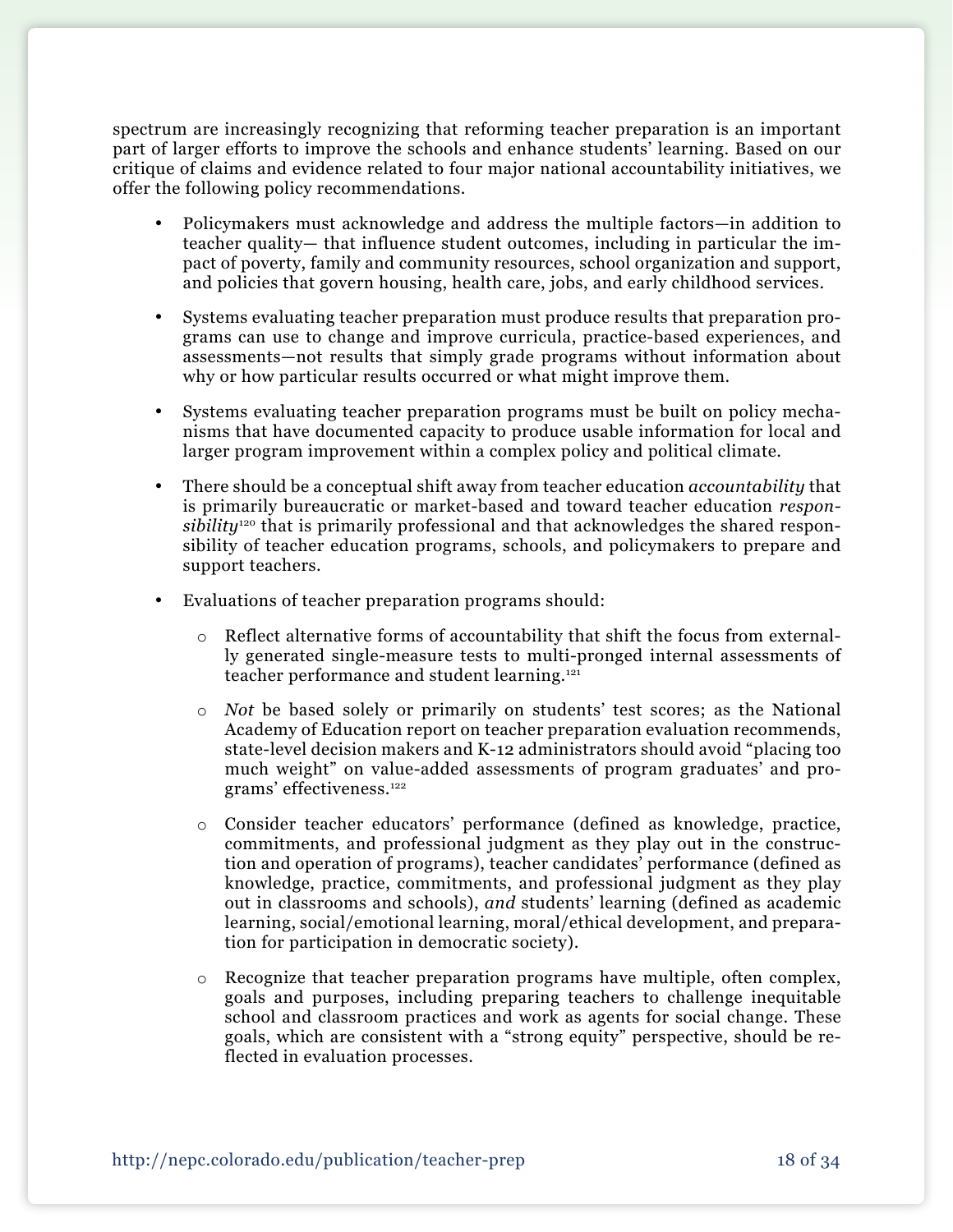# **Notes and References**

- 1 Sahlberg, P. (2010). Rethinking accountability in a knowledge society. *Journal of Educational Change*, *11*(1), 45-61.
- 2 See:

Nichols, S. & Berliner, D. (2007). *Collateral damage: How high-stakes testing corrupts America's schools*. Cambridge, MA: Harvard Education Press.

Popham, J. (2007). The no-win accountability game. In C. Glickman (Ed.), *Letters to the next President. What we can do about the real crisis in public education* (pp. 166-173). New York, NY: Teachers College Press.

Sahlberg, P. (2010). Rethinking accountability in a knowledge society. *Journal of Educational Change*, *11*(1), 45-61.

- 3 Feuer, M.J., Floden, R.E., Chudowsky, N., & Ahn, J. (2013). *Evaluation of teacher preparation programs: Purposes, methods, and policy options.* Washington, DC: National Academy of Education.
- 4 A number of major trends stand out, including, but not limited to: complex and far-reaching new accountability schemes; the dislocation of teacher preparation from universities; the clinical or "practice turn" toward schools and other sites of practice wherein teacher candidates presumably learn the core activities of teaching; and, the emergence of powerful new actors and political advocates on the teacher preparation stage.
- 5 Teacher education has a long history of cycles of critique and reform. For more than two decades, there have been many major policy reports and analyses from both within and outside the teacher education profession charging that teacher preparation in the U.S. is at best, uneven, and at worst, completely ineffective. Although these reports (and other critiques) reach different conclusions about what is wrong with teacher education and how to fix it, they all agree that reform is necessary.

See, for example:

Darling-Hammond, L. (1997). *Doing what matters most: Investing in quality teaching*. New York, NY: National Commission on Teaching and America's Future.

Hess, F.M. (2002). Tear down this wall: The case for a radical overhaul of teacher certification. *Educational Horizons*, *80*(4), 169-183.

National Council for Accreditation of Teacher Education. (2010). Transforming teacher education through clinical practice: A national strategy to prepare effective teachers. *Report of the blue ribbon panel on clinical preparation and partnerships for improved student learning*. Washington, DC: National Council for Accreditation of Teacher Education.

National Research Council, Committee on the Study of Teacher Preparation Programs in the United States. (2010). *Preparing teachers: Building evidence for sound policy*. Washington, DC: The National Academies Press.

Paige, R. (2002). *Meeting the highly qualified teachers challenge: The secretary's annual report on teacher quality.* Washington, DC: United States Department of Education.

Walsh, K. & Hale, C. (2004). *Increasing the odds: How good policies can yield better teachers*. Washington, DC: National Council on Teacher Quality.

6 Howe, K. & Murray, K. (2015). *Why school report cards merit a failing grade*. Boulder, CO: National Education Policy Center. Retrieved September 4, 2015 from http://nepc.colorado.edu/publication/whyschool-report-cards-fail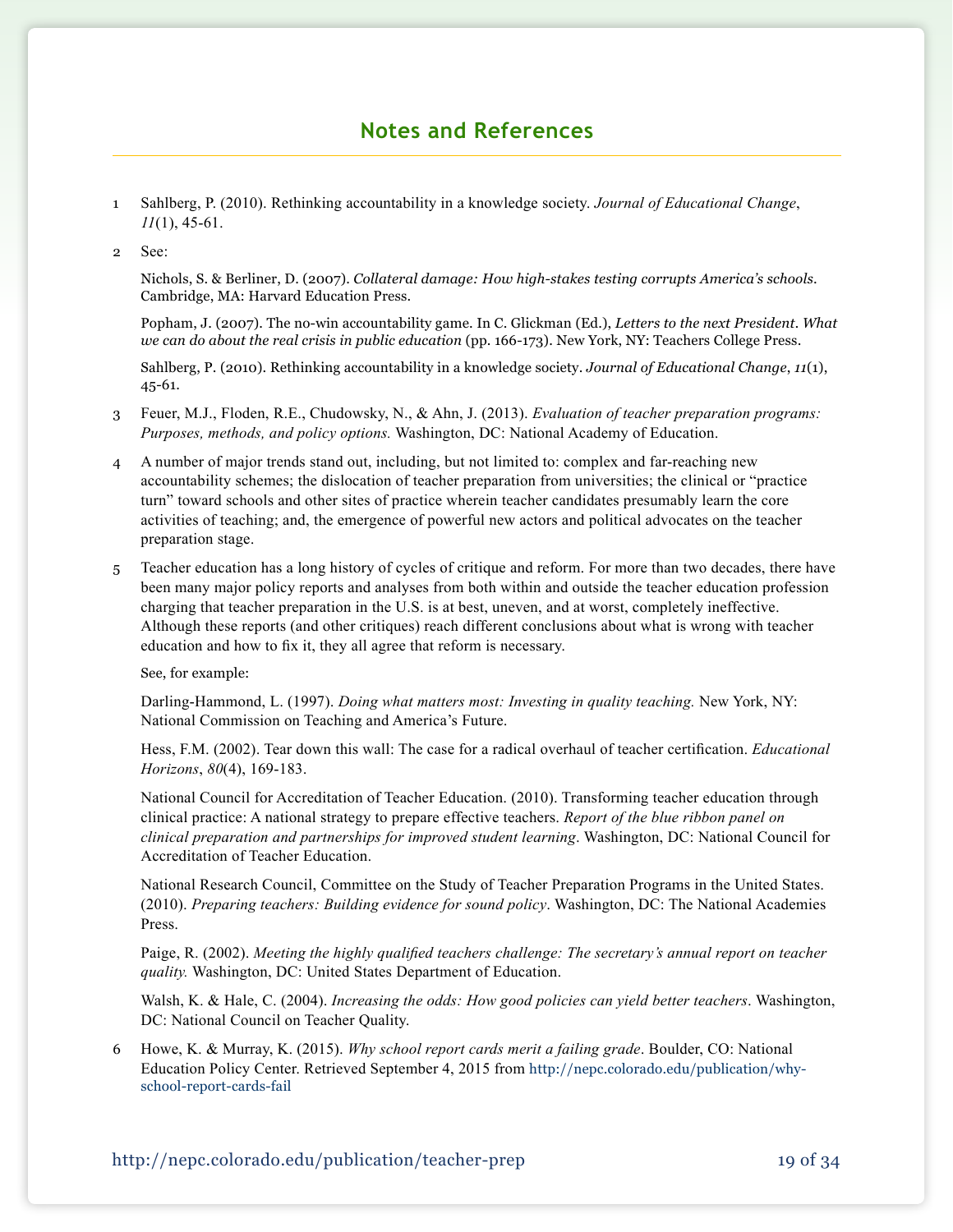7 Office of the Federal Register (2014). *Teacher preparation issues.* Retrieved Dec. 28, 2014 from [https://www.](https://www.federalregister.gov/articles/2014/12/03/2014-28218/teacher-preparation-issues) [federalregister.gov/articles/2014/12/03/2014-28218/teacher-preparation-issues](https://www.federalregister.gov/articles/2014/12/03/2014-28218/teacher-preparation-issues)

The White House. (2014). Fact Sheet: Taking action to improve teacher preparation [Press release]. Retrieved June 5, 2015 from https:// [www.whitehouse.gov/the-press-office/2014/04/25/fact-sheet-taking-action](https://www.whitehouse.gov/the-press-office/2014/04/25/fact-sheet-taking-action-improve-teacher-preparation)[improve-teacher-preparation](https://www.whitehouse.gov/the-press-office/2014/04/25/fact-sheet-taking-action-improve-teacher-preparation)

Also, see:

Kumashiro, K. (2015). *Review of proposed 2015 federal teacher preparation regulations.* Boulder, CO: National Education Policy Center. Retrieved January 10, 2015 from [http://nepc.colorado.edu/thinktank/](http://http//nepc.colorado.edu/thinktank/review-proposed-teacher-preparation) [review-proposed-teacher-preparation](http://http//nepc.colorado.edu/thinktank/review-proposed-teacher-preparation)

8 For discussion of many of these controversies, see:

Cochran-Smith, Baker, Burton, Chang, Cummings Carney, Fernández Munoz, Stringer Keefe, Miller, Sánchez, & Stern. (in press). Teacher quality and teacher education policy: The U.S. Case and its implications. In M. Akiba & G. LeTendre (Eds.), *The Routledge international handbook of teacher quality and policy.* New York, NY: Routledge.

Kumashiro, K. (2015). *Review of proposed 2015 federal teacher preparation regulations.* Boulder, CO: National Education Policy Center. Retrieved January 10, 2015 from [http://nepc.colorado.edu/thinktank/](http://http//nepc.colorado.edu/thinktank/review-proposed-teacher-preparation) [review-proposed-teacher-preparation](http://http//nepc.colorado.edu/thinktank/review-proposed-teacher-preparation)

- 9 United States Department of Education. (2015). Fact sheet: Testing action plan [Press release]. Retrieved Nov. 5, 2015 from <http://www.ed.gov/news/press-releases/fact-sheet-testing-action-plan>
- 10 United States Department of Education. (2014). U.S. Department of Education proposes plan to strengthen teacher preparation [Press release]. Retrieved December 20, 2014 from [http://www.ed.gov/news/press](http://www.ed.gov/news/press-releases/us-department-education-proposes-plan-strengthen-teacher-preparation)[releases/us-department-education-proposes-plan-strengthen-teacher-preparation](http://www.ed.gov/news/press-releases/us-department-education-proposes-plan-strengthen-teacher-preparation)

 Office of the Federal Register (2014). *Teacher preparation issues*. Retrieved Dec. 28, 2014 from [https://www.](https://www.federalregister.gov/articles/2014/12/03/2014-28218/teacher-preparation-issues) [federalregister.gov/articles/2014/12/03/2014-28218/teacher-preparation-issues](https://www.federalregister.gov/articles/2014/12/03/2014-28218/teacher-preparation-issues)

11 The White House. (2014). Fact Sheet: Taking action to improve teacher preparation [Press release]. Retrieved June 5, 2015 from https:// [www.whitehouse.gov/the-press-office/2014/04/25/fact-sheet-taking-action](https://www.whitehouse.gov/the-press-office/2014/04/25/fact-sheet-taking-action-improve-teacher-preparation)[improve-teacher-preparation](https://www.whitehouse.gov/the-press-office/2014/04/25/fact-sheet-taking-action-improve-teacher-preparation)

 Office of the Federal Register (2014). *Teacher preparation issues*. Retrieved Dec. 28, 2014 from [https://www.](https://www.federalregister.gov/articles/2014/12/03/2014-28218/teacher-preparation-issues) [federalregister.gov/articles/2014/12/03/2014-28218/teacher-preparation-issues](https://www.federalregister.gov/articles/2014/12/03/2014-28218/teacher-preparation-issues)

- 12 Office of the Federal Register (2014). *Teacher preparation issue*s. Retrieved Dec. 28, 2014 from [https://www.](https://www.federalregister.gov/articles/2014/12/03/2014-28218/teacher-preparation-issues) [federalregister.gov/articles/2014/12/03/2014-28218/teacher-preparation-issues](https://www.federalregister.gov/articles/2014/12/03/2014-28218/teacher-preparation-issues)
- 13 Office of the Federal Register (2014). *Teacher preparation issues*. Retrieved Dec. 28, 2014 from [https://www.](https://www.federalregister.gov/articles/2014/12/03/2014-28218/teacher-preparation-issues) [federalregister.gov/articles/2014/12/03/2014-28218/teacher-preparation-issues](https://www.federalregister.gov/articles/2014/12/03/2014-28218/teacher-preparation-issues)
- 14 Office of the Federal Register (2014). *Teacher preparation issues*. Retrieved Dec. 28, 2014 from [https://www.](https://www.federalregister.gov/articles/2014/12/03/2014-28218/teacher-preparation-issues) [federalregister.gov/articles/2014/12/03/2014-28218/teacher-preparation-issues](https://www.federalregister.gov/articles/2014/12/03/2014-28218/teacher-preparation-issues)

United States Department of Education (2014). Tennessee improves teacher preparation programs through report cards [Blog post]. Retrieved June 17, 2015 from [http://www.ed.gov/edblogs/progress/2014/03/](http://www.ed.gov/edblogs/progress/2014/03/tennessee-improves-teacher-preparation-programs-through-report-cards/) [tennessee-improves-teacher-preparation-programs-through-report-cards/](http://www.ed.gov/edblogs/progress/2014/03/tennessee-improves-teacher-preparation-programs-through-report-cards/)

United States Department of Education (2014). U.S. Department of Education proposes plan to strengthen teacher preparation [Press release]. Retrieved December 20, 2014 from [http://www.ed.gov/news/press](http://www.ed.gov/news/press-releases/us-department-education-proposes-plan-strengthen-teacher-preparation)[releases/us-department-education-proposes-plan-strengthen-teacher-preparation](http://www.ed.gov/news/press-releases/us-department-education-proposes-plan-strengthen-teacher-preparation)

- 15 Office of the Federal Register (2014). *Teacher preparation issues*. Retrieved Dec. 28, 2014 from [https://www.](https://www.federalregister.gov/articles/2014/12/03/2014-28218/teacher-preparation-issues) [federalregister.gov/articles/2014/12/03/2014-28218/teacher-preparation-issues](https://www.federalregister.gov/articles/2014/12/03/2014-28218/teacher-preparation-issues)
- 16 For discussion, see:

Cochran-Smith, M. (2005). The new teacher education: For better or for worse? *Educational Researcher*, *34*(7), 3-17.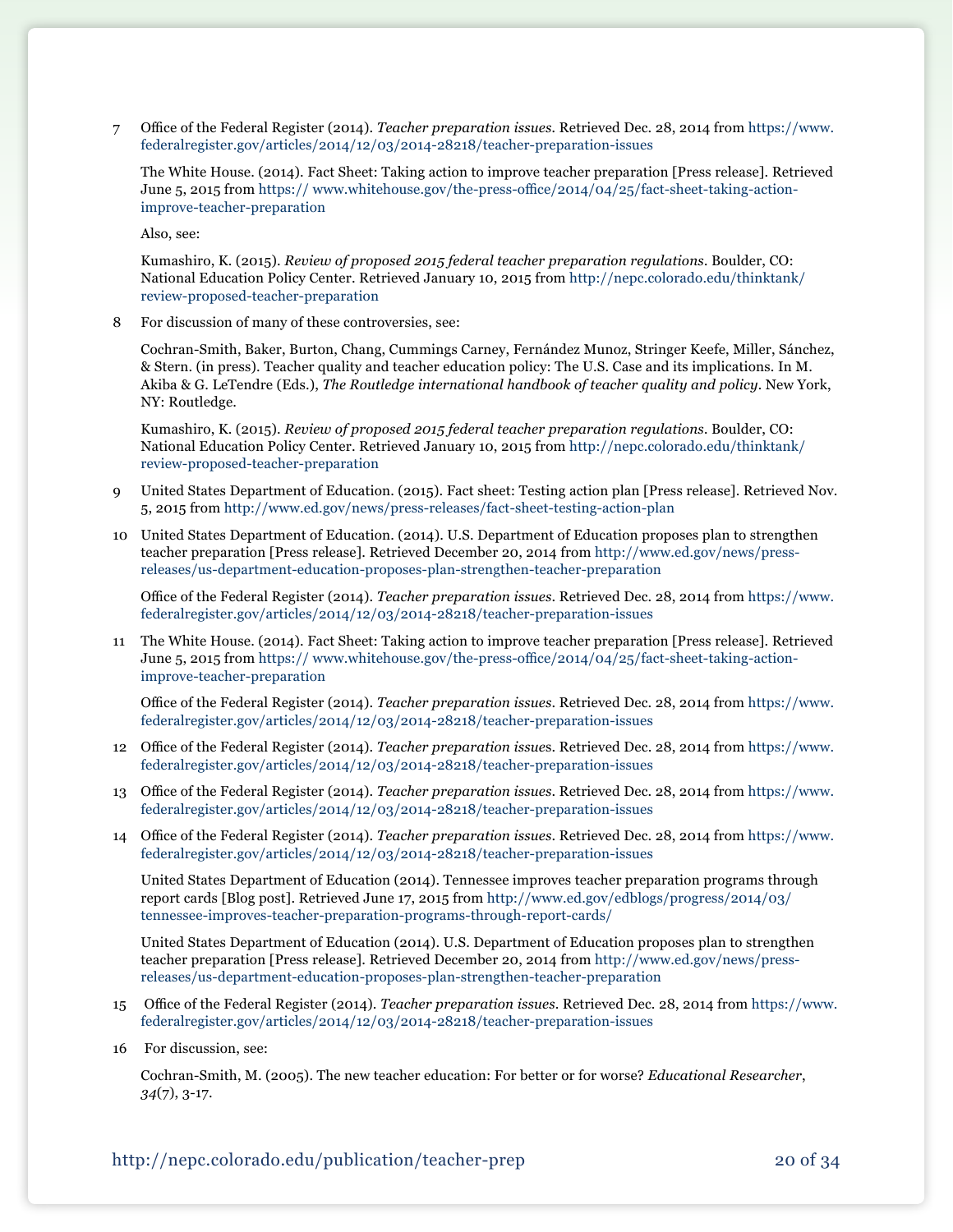Earley, P. (2003). *Analysis of congressional proposals to reauthorize HEA, Title II*. Fairfax, VA: Center for Education Policy George Mason University. Retrieved Dec. 1, 2015 from [http://gse.gmu.edu/assets/docs/cep/](http://gse.gmu.edu/assets/docs/cep/anlsyhea.pdf) [anlsyhea.pdf](http://gse.gmu.edu/assets/docs/cep/anlsyhea.pdf)

- 17 Office of the Federal Register (2014). Teacher preparation issues. Retrieved Dec. 28, 2014 from [https://www.](https://www.federalregister.gov/articles/2014/12/03/2014-28218/teacher-preparation-issues) [federalregister.gov/articles/2014/12/03/2014-28218/teacher-preparation-issues](https://www.federalregister.gov/articles/2014/12/03/2014-28218/teacher-preparation-issues)
- 18 For years many teacher preparation programs have collected "consumer satisfaction" and employment information in the form of surveys that query their graduates (and occasionally employers) about graduates' preparedness to teach, program strengths and weaknesses, and graduates' career paths, and there are some accounts of how these and other data were used for program improvement. However, this information was for internal use, not public scrutiny, and it may or may not have been systematic; thus it has limited relevance here.

See, for example:

Cochran-Smith, M. & the Boston College Evidence Team. (2009). "Reculturing" teacher education: Inquiry, evidence and action*. Journal of Teacher Education*, 60(5), 458-468.

Darling-Hammond, L. (2006). Assessing teacher education: The usefulness of multiple measures for assessing program outcomes. *Journal of Teacher Education*, *57*(2), 120-138.

Kennedy, M. (1999). The problem of evidence in teacher education. In Roth, R. (Ed.), *The role of the university in the preparation of teachers* (pp. 87-107). Philadelphia, PA: Falmer Press.

Reusser, J., Butler, L., Symonds, M., Vetter, R., & Wall, T.J. (2007). An assessment system for teacher education program quality improvement. *International Journal of Educational Management*, *21*(2), 105-113.

Weinburg, M. (2006). Evidence in teacher preparation: Establishing a framework for accountability. *Journal of Teacher Education, 57*(1), 51-64.

19 See:

Floden, R. (2012). Teacher value added as a measure of program quality: Interpret with caution. *Journal of Teacher Education, 63*(5), 356-360

Ginsberg, R., & Kingston, N. (2014). Caught in a vise: The challenges facing teacher preparation in an era of accountability. *Teachers College Record, 116*(1), 1-48.

Kumashiro, K. (2015). *Review of proposed 2015 federal teacher preparation regulations.* Boulder, CO: National Education Policy Center. Retrieved January 10, 2015 from [http://nepc.colorado.edu/thinktank/](http://http//nepc.colorado.edu/thinktank/review-proposed-teacher-preparation) [review-proposed-teacher-preparation](http://http//nepc.colorado.edu/thinktank/review-proposed-teacher-preparation)

#### 20 See:

Goldhaber, D. (2013). What do value-added measures of teacher preparation programs tell us? *Carnegie Knowledge Network*. Retrieved February 20, 2015 from http://www.carnegieknowledgenetwork.org/briefs/ teacher\_prep/

Goldhaber, D., Liddle, S., & Theobald, R. (2013). The gateway to the profession: Assessing teacher preparation programs based on student achievement. *Economics of Education Review*, *34*, 29-44.

 Mihaly, K., McCaffrey, D., Sass, T.R., & Lockwood, J.R. (2012). Where you come from or where you go? Distinguishing between school quality and the effectiveness of teacher preparation program graduates*. Andrew Young School of Policy Studies Research Paper Series*, *12*(12), 1-43.

Plecki, M., Elfers, A.M., & Nakumara, Y. (2012). Using evidence for teacher education program improvement and accountability: An illustrative case of the role of value-added measures. *Journal of Teacher Education*, *63*(5), 318-334.

21 See:

Coggshall, J.G., Bivona, L., & Reschly, D.J. (2012). *Evaluating the effectiveness of teacher preparation programs for support and accountability.* Washington, DC: National Comprehensive Center for Teacher Quality. Retrieved January 20, 2015 from <http://files.eric.ed.gov/fulltext/ED543773.pdf>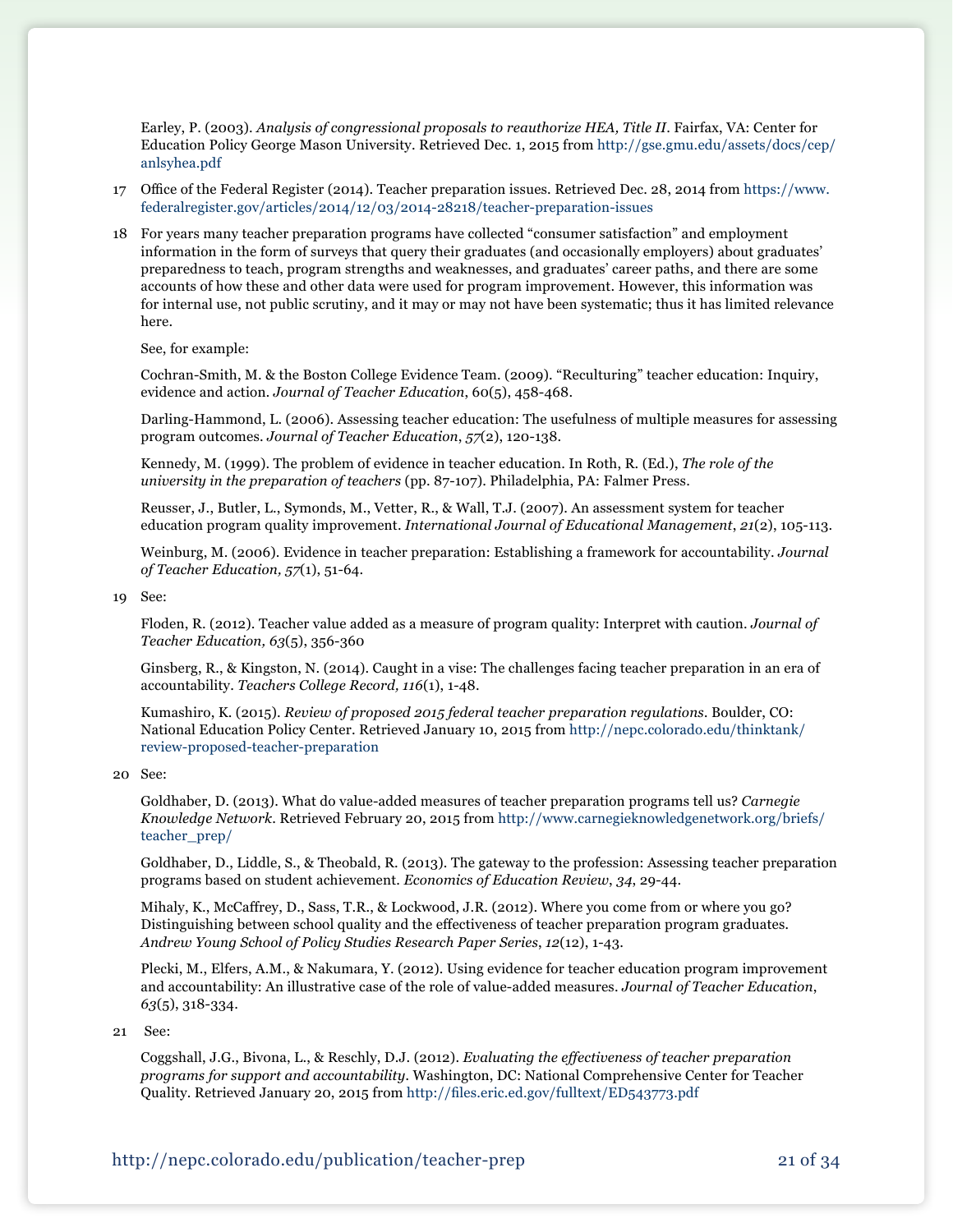Cunha, J. & Miller T. (2012). *Measuring value-added in higher education.* Washington, DC: HCM strategists. Retrieved November 23, 2015 from [http://www.hcmstrategists.com/contextforsuccess/papers/CUNHA\\_](http://www.hcmstrategists.com/contextforsuccess/papers/CUNHA_MILLER_PAPER.pdf) [MILLER\\_PAPER.pdf](http://www.hcmstrategists.com/contextforsuccess/papers/CUNHA_MILLER_PAPER.pdf)

Floden, R. (2012). Teacher value added as a measure of program quality: Interpret with caution. *Journal of Teacher Education, 63*(5), 356-360.

Goldhaber, D., Liddle, S., & Theobald, R. (2013). The gateway to the profession: Assessing teacher preparation programs based on student achievement. *Economics of Education Review*, *34*, 29-44.

Henry, G. T., Kershaw, D. C., Zulli, R. A., Smith, A. A. (2012)**.** Incorporating teacher effectiveness into teacher preparation program evaluation. *Journal of Teacher Education, 63*(5), 335-355.

Lincove, J.A., Osborne, C., Dillon, A., Mills, N. (2014). The politics and statistics of value-added modeling for accountability of teacher preparation programs. *Journal of Teacher Education*, *65*(1), 24-38.

Plecki, M., Elfers, A.M., & Nakumara, Y. (2012). Using evidence for teacher education program improvement and accountability: An illustrative case of the role of value-added measures. *Journal of Teacher Education*, *63*(5), 318-334.

Tennessee Higher Education Commission. (2014). *2014 report card on the effectiveness of teacher training programs*. Retrieved August 30, 2015 from<http://www.tn.gov/thec/article/report-card>

22 See:

Feuer, M.J., Floden, R.E., Chudowsky, N., & Ahn, J. (2013). *Evaluation of teacher preparation programs: Purposes, methods, and policy options.* Washington, DC: National Academy of Education.

Henry, G.T., Kershaw, D.C., Zulli, R.A., Smith, A.A. (2012)**.** Incorporating teacher effectiveness into teacher preparation program evaluation. *Journal of Teacher Education, 63*(5), 335-355.

Lincove, J.A., Osborne, C., Dillon, A., & Mills, N. (2014). The politics and statistics of value-added modeling for accountability of teacher preparation programs. *Journal of Teacher Education*, *65*(1), 24-38.

 Mihaly, K., McCaffrey, D., Sass, T.R., & Lockwood, J.R. (2012). Where you come from or where you go? Distinguishing between school quality and the effectiveness of teacher preparation program graduates*. Andrew Young School of Policy Studies Research Paper Series*, *12*(12), 1-43.

23 Meyer, R., Piyatigorsky, M., & Rice, A. (2014). *Evaluation of educators and educator preparation programs: Models and systems in theory and practice* (Working Paper No. 2014–6). Madison, WI: Wisconsin Center for Education Research. Retrieved December 15, 2015 from [http://wcer.wisc.edu/publications/workingPapers/](http://wcer.wisc.edu/publications/workingPapers/Working_Paper_No_2014_06.pdf) [Working\\_Paper\\_No\\_2014\\_06.pdf](http://wcer.wisc.edu/publications/workingPapers/Working_Paper_No_2014_06.pdf)

24 See:

 Boyd, D., Grossman, P., Lankford, H., Loeb, S., & Wyckoff, J. (2009). Teacher preparation and student achievement*. Educational Evaluation and Policy Analysis, 31*(4): 416-440.

Feuer, M.J., Floden, R.E., Chudowsky, N., & Ahn, J. (2013). *Evaluation of teacher preparation programs: Purposes, methods, and policy options.* Washington, DC: National Academy of Education.

Goldhaber, D., Liddle, S., & Theobald, R. (2013). The gateway to the profession: Assessing teacher preparation programs based on student achievement. *Economics of Education Review*, *34*, 29-44.

Gonzalez, G. (2011). *Using value added models to evaluate teacher preparation programs.* Bloomington, IN: Indiana University. Retrieved June 25, 2014 from [http://education.indiana.edu/docs/about/VAM%20](http://education.indiana.edu/docs/about/VAM%20White%20Paper%20Final%2012-7-11.pdf) [White%20Paper%20Final%2012-7-11.pdf](http://education.indiana.edu/docs/about/VAM%20White%20Paper%20Final%2012-7-11.pdf)

Koedel, C., Parsons, E., Podgursky, M., and Ehlert, M. (2012). *Teacher preparation programs and teacher quality: Are there real differences across programs?* Washington DC: National Center for Analysis of Longitudinal Data in Education Research. Retrieved June 25, 2014 from [http://www.caldercenter.org/sites/](http://www.caldercenter.org/sites/default/files/WP-79.pdf) [default/files/WP-79.pdf](http://www.caldercenter.org/sites/default/files/WP-79.pdf)

Mason, P. (2010). *Assessing difference: Examining Florida's initial teacher preparation programs and exploring alternative specifications of value-added models*. Tallahassee, FL: Unpublished working paper.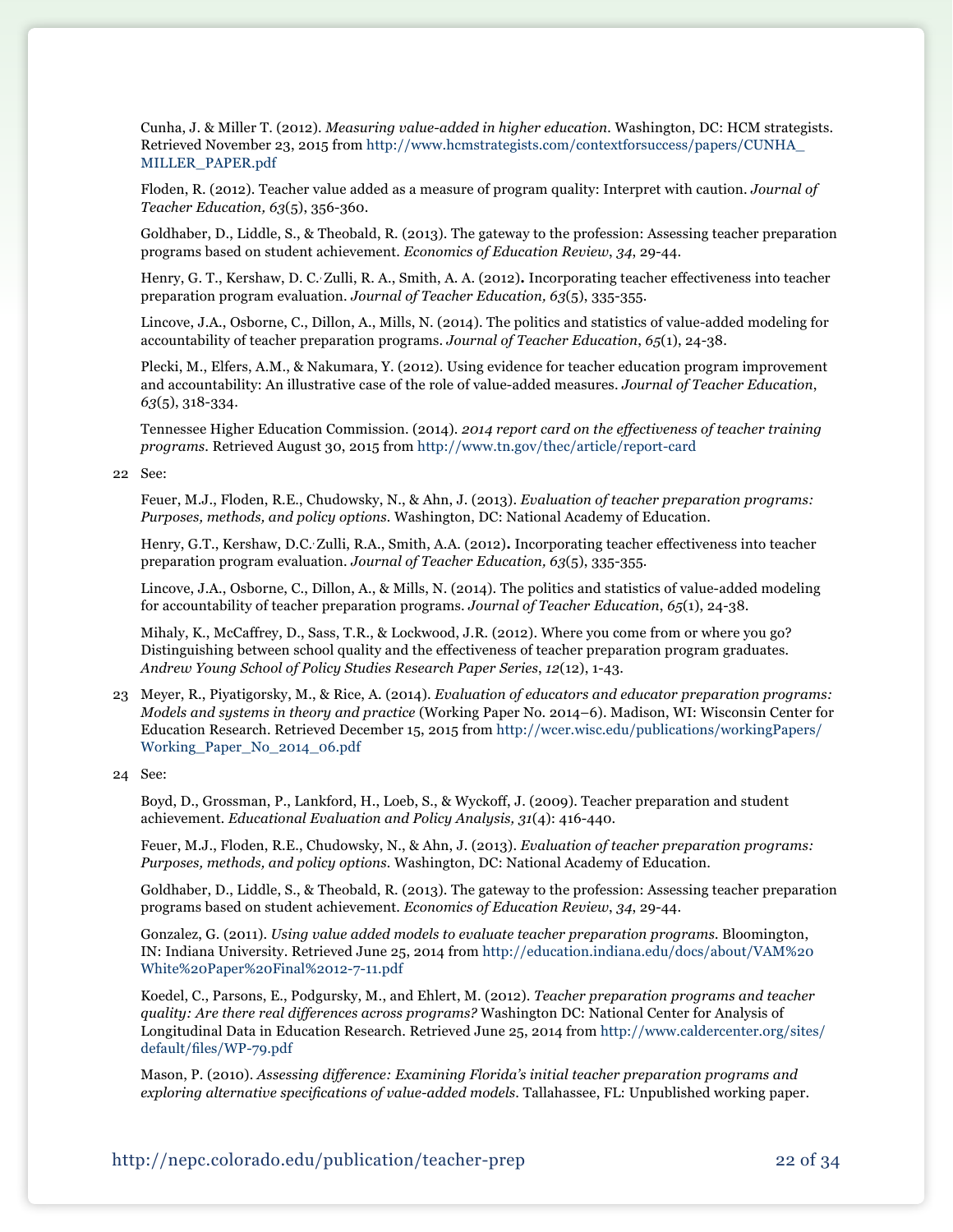Retrieved June 25, 2014 from<https://mpra.ub.uni-muenchen.de/27903/>

25 See:

American Educational Research Association. (2000). *AERA statement on the use of Value-Added Models (VAM) for the Evaluation of Educators and Educator Preparation Programs.*Washington, DC: AERA. Retrieved November 11, 2015 from [http://edr.sagepub.com/content/early/2015/11/10/0013189X15618385.](http://edr.sagepub.com/content/early/2015/11/10/0013189X15618385.full.pdf+html) [full.pdf+html](http://edr.sagepub.com/content/early/2015/11/10/0013189X15618385.full.pdf+html)

American Statistical Association. (2014). *ASA statement on using value-added models for educational assessment* [Press release]. Retrieved January 27, 2016 from [http://www.amstat.org/policy/pdfs/asa\\_vam\\_](http://www.amstat.org/policy/pdfs/asa_vam_statement.pdf) [statement.pdf](http://www.amstat.org/policy/pdfs/asa_vam_statement.pdf)

Feuer, M.J., Floden, R.E., Chudowsky, N., & Ahn, J. (2013). *Evaluation of teacher preparation programs: Purposes, methods, and policy options.* Washington, DC: National Academy of Education.

- 26 Tennessee Higher Education Commission. (2014). *2014 report card on the effectiveness of teacher training programs*. Retrieved August 30, 2015 from<http://www.tn.gov/thec/article/report-card>
- 27 Tennessee Higher Education Commission. (2014). *2014 report card on the effectiveness of teacher training programs*. Retrieved August 30, 2015 from<http://www.tn.gov/thec/article/report-card>
- 28 Gansle, K. A., Noell, G., and Burns, J. M. (2013). Do student achievement outcomes differ across teacher preparation programs? An analysis of teacher education in Louisiana. *Journal of Teacher Education, 63*(5), 304-317.

29 See:

Henry, G.T., Campbell, S.L., Thompson, C.L., Patriarca, L.A., Luterbach, K.J., Lys, D.B., & Covington, V.M. (2013). The predictive validity of measures of teacher candidate programs and performance toward an evidence-based approach to teacher preparation. *Journal of Teacher Education*, *64*(5), 439-453.

National Research Council (2010). *Preparing teachers: Building evidence for sound policy.* Washington, DC: The National Academy Press.

Coggshall, J.G., Bivona, L., & Reschly, D.J. (2012). *Evaluating the effectiveness of teacher preparation programs for support and accountability*. Washington, DC: National Comprehensive Center for Teacher Quality.

Cochran-Smith, M. (2002). Reporting on teacher quality: The politics of politics. *Journal of Teacher Education*, *53*(5), 379-382.

Huang, S., Yi, Y., & Haycock, K. (2002, June). *Interpret with caution: The first state Title II reports on the quality of teacher preparation*. Washington, DC: The Education Trust.

31 For a recent discussion of these issues, see:

Adler, M. (2014). *Review of "Measuring the Impact of Teachers."* Boulder, CO: National Education Policy Center. Retrieved January 26, 2016 from [http://nepc.colorado.edu/thinktank/review-measuring-impact-of](http://nepc.colorado.edu/thinktank/review-measuring-impact-of-teachers)[teachers](http://nepc.colorado.edu/thinktank/review-measuring-impact-of-teachers)

 Chetty, R., Friedman, J.N., & Rockoff, J.E. (2013a). *Measuring the impacts of teachers I: Evaluating bias in teacher value-added estimates* (Working Paper No. 19423). Cambridge, MA: National Bureau of Economic Research.

 Chetty, R., Friedman, J.N., & Rockoff, J.E. (2013b). *Measuring the impacts of teachers II: Teacher valueadded and student outcomes in adulthood* (Working Paper No. 19424). Cambridge, MA: National Bureau of Economic Research.

32 See:

Council for the Accreditation of Educator Preparation. (2013). Inaugural board of directors named for new national accreditor [Press release]. Retrieved December 8, 2015 from [http://caepnet.org/about/news-room/](http://caepnet.org/about/news-room/statements-press-releases/inaugural-board-of-directors)

<sup>30</sup> See: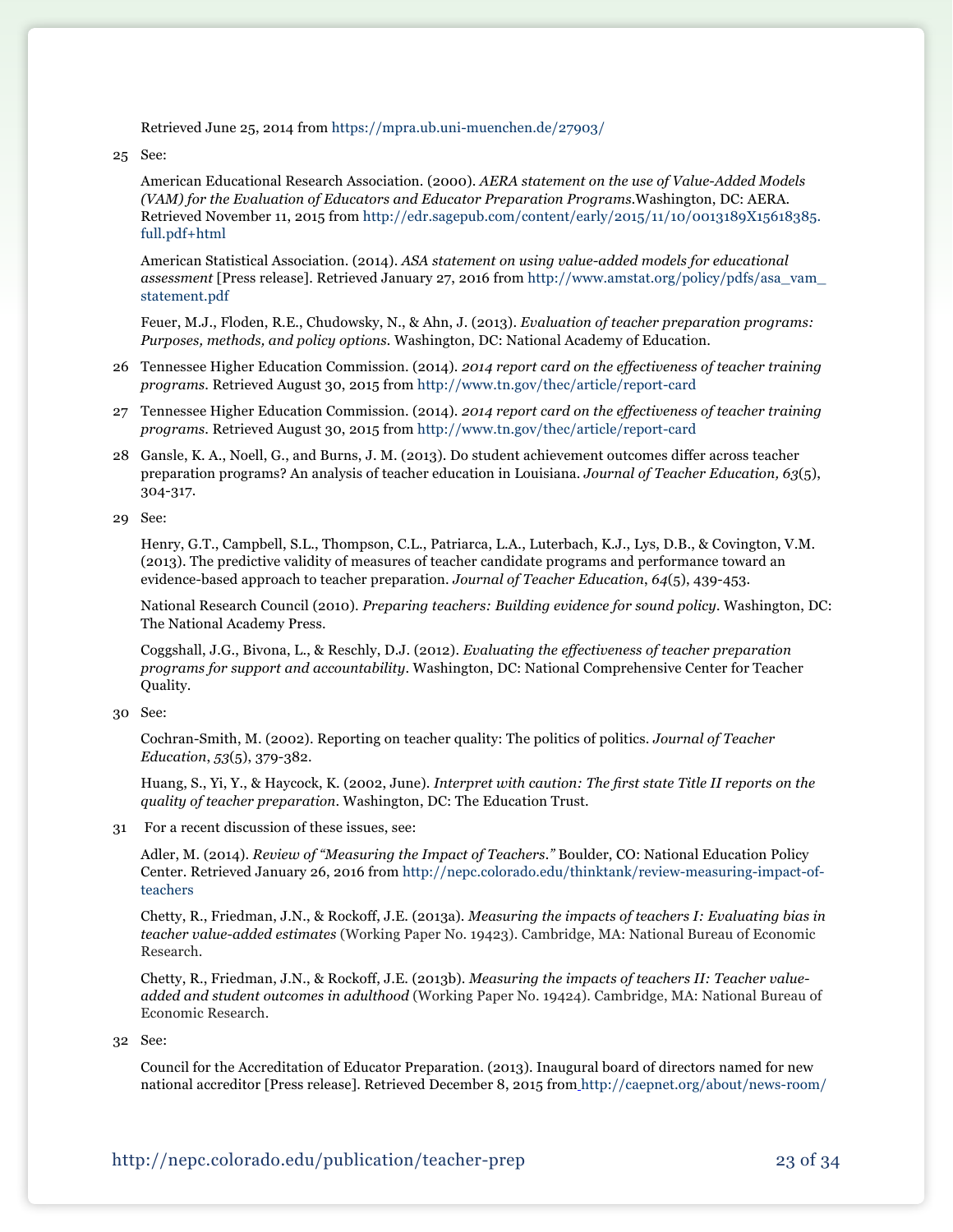[statements-press-releases/inaugural-board-of-directors](http://caepnet.org/about/news-room/statements-press-releases/inaugural-board-of-directors) 

Council for the Accreditation of Educator Preparation. (2015). *CAEP accreditation manual*. Washington, DC: CAEP. Retrieved December 8, 2015 from [http://caepnet.org/~/media/Files/caep/knowledge-center/caep](http://caepnet.org/~/media/Files/caep/knowledge-center/caep-accreditation-manual.pdf?la=en)[accreditation-manual.pdf?la=en](http://caepnet.org/~/media/Files/caep/knowledge-center/caep-accreditation-manual.pdf?la=en)

33 Council for the Accreditation of Educator Preparation. (2015). *State partnership agreements*. Retrieved December 10, 2015 from <http://caepnet.org/working-together/state-partners/state-partnership-agreements>

34 See:

Council for the Accreditation of Educator Preparation. (2013). *New accreditation standards adopted to ensure quality in educator preparation* [Press release]. Retrieved December 8, 2015 from [http://caepnet.org/](http://caepnet.org/about/news-room/statements-press-releases/new-accreditation-standards-adopted) [about/news-room/statements-press-releases/new-accreditation-standards-adopted](http://caepnet.org/about/news-room/statements-press-releases/new-accreditation-standards-adopted)

Council for the Accreditation of Educator Preparation. (2015). *CAEP accreditation manual*. Washington, DC: CAEP. Retrieved December 8, 2015 from [http://caepnet.org/~/media/Files/caep/knowledge-center/caep](http://caepnet.org/~/media/Files/caep/knowledge-center/caep-accreditation-manual.pdf?la=en)[accreditation-manual.pdf?la=en](http://caepnet.org/~/media/Files/caep/knowledge-center/caep-accreditation-manual.pdf?la=en)

35 Teacher Preparation Analytics. (2014). *Building an evidence based system for teacher preparation*. Washington, DC: CAEP. Retrieved April 23, 2015 from [http://caepnet.org/accreditation/caep-accreditation/](http://caepnet.org/accreditation/caep-accreditation/caep-accreditation-resources/building-an-evidence-based-system) [caep-accreditation-resources/building-an-evidence-based-system](http://caepnet.org/accreditation/caep-accreditation/caep-accreditation-resources/building-an-evidence-based-system) 

36 See:

Council for the Accreditation of Educator Preparation. (2015). *Evidence guide, 2.0*. Washington, DC: CAEP. Retrieved December 10, 2015 from [http://caepnet.org/~/media/Files/caep/knowledge-center/caep-evidence](http://caepnet.org/~/media/Files/caep/knowledge-center/caep-evidence-guide.pdf?la=en)[guide.pdf?la=en](http://caepnet.org/~/media/Files/caep/knowledge-center/caep-evidence-guide.pdf?la=en) 

American Psychological Association. (2014). *Assessing and evaluating teacher education programs: APA task force report*. Washington, DC: APA. Retrieved April 23, 2015 from [http://www.apa.org/ed/schools/cpse/](http://www.apa.org/ed/schools/cpse/teacher-preparation-programs.pdf) [teacher-preparation-programs.pdf](http://www.apa.org/ed/schools/cpse/teacher-preparation-programs.pdf)

- 37 Council for the Accreditation of Educator Preparation. (2013). New accreditation standards adopted to ensure quality in educator preparation [Press release]. Retrieved July 30, 2015 from http://caepnet.org/about/newsroom/statements-press-releases/new-accreditation-standards-adopted
- 38 Council for the Accreditation of Educator Preparation (2015). CAEP board names Koch interim president [Press release]. Retrieved July 30, 2015 from [http://caepnet.org/about/news-room/statements-press](http://caepnet.org/about/news-room/statements-press-releases/caep-board-names-interim-president)[releases/caep-board-names-interim-president](http://caepnet.org/about/news-room/statements-press-releases/caep-board-names-interim-president)
- 39 CAEP has other important standards, including standards related to the selection of academically able teacher candidates, candidates' knowledge and skills, and clinical partnerships with schools; however, it is very clear that the essential standards are those related to program impact and graduates' effectiveness, defined as impact on students' achievement.
- 40 See, for example:

Council for the Accreditation of Educator Preparation (2012). CAEP announces commission on standards and performance reporting; Will raise the bar for educator preparation [Press release]. Retrieved December 8, 2015 from http://caepnet.org/about/news-room/statements-press-releases/caep-announces-commission-onstandards

Teacher Preparation Analytics. (2014). *Building an evidence based system for teacher preparation*. Washington, DC: CAEP. Retrieved April 23, 2015 from http://caepnet.org/accreditation/caep-accreditation/ caep-accreditation-resources/building-an-evidence-based-system

41 In every state where it is available, CAEP accreditation procedures are carried out through some sort of partnership with the state; however, CAEP's aspiration is to be the sole arbiter of accreditation required by states, but monitored and managed by CAEP as a professional organization.

See, for example:

 United States Government Accountability Office. (2015). *Teacher preparation programs. Education should*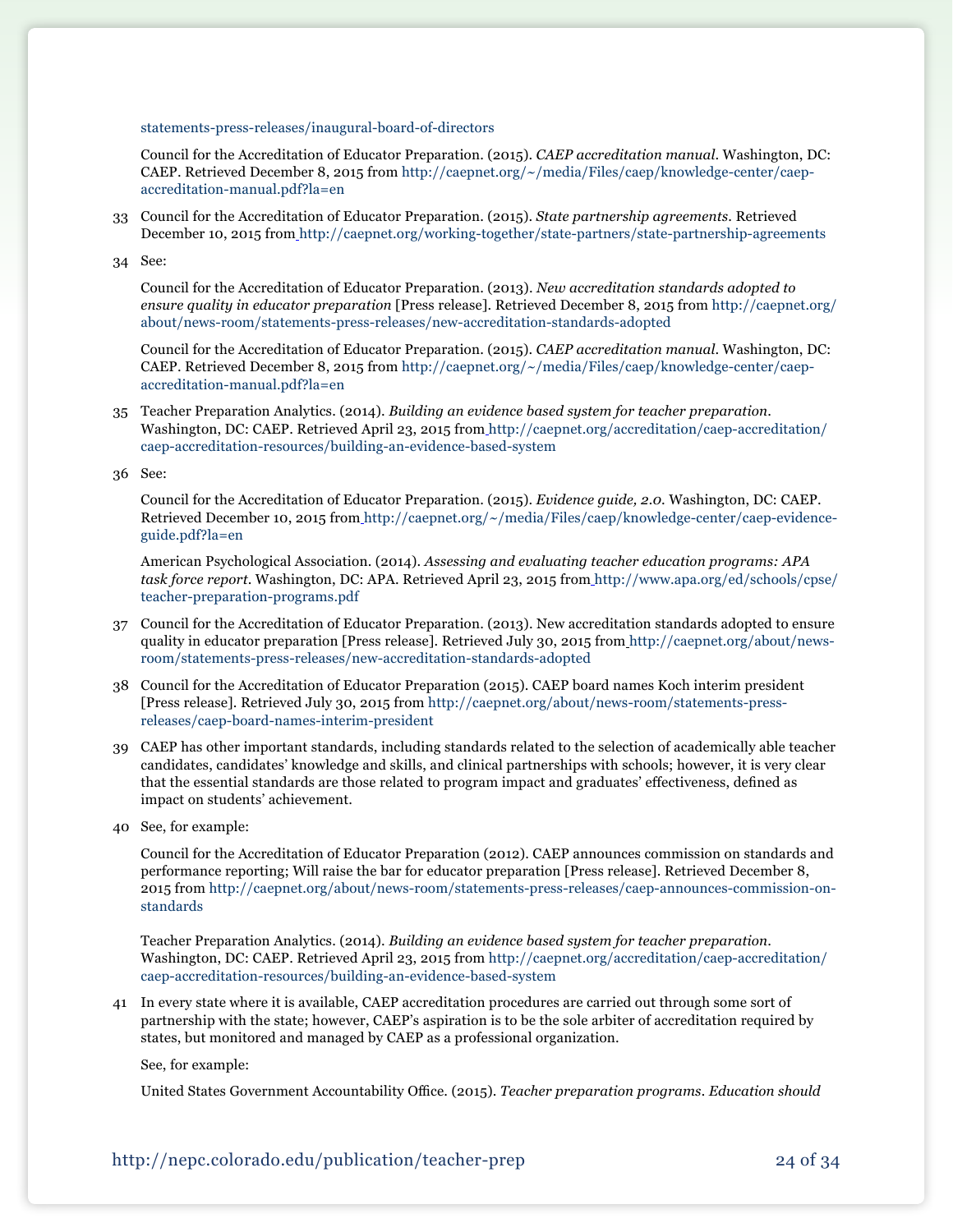*insure states identify low performing programs and improve information sharing.* Washington, DC: United States Government Accountability Office. Retrieved December 1, 2015 from [http://www.gao.gov/](http://www.gao.gov/assets/680/671603.pdf) [assets/680/671603.pdf](http://www.gao.gov/assets/680/671603.pdf)

Council for the Accreditation of Educator Preparation (CAEP) (2010). NCATE and TEAC form new accrediting body: The Council for the Accreditation of Educator Preparation (CAEP) [Press release]. Retrieved Dec 10, 2015 from<http://caepnet.org/about/news-room/statements-press-releases/ncate-teac-form-accrediting-body>

Brabeck, M. (2015). Open letter to AACTE [Press release]. Retrieved April 18, 2015 from: http://caepnet.org/ about/news-room/statements-press-releases/open-letter-to-aacte

- 42 Council for the Accreditation of Educator Preparation. (2015). *CAEP accreditation manual*. Washington, DC: CAEP. Retrieved December 8, 2015 from [http://caepnet.org/~/media/Files/caep/knowledge-center/caep](http://caepnet.org/~/media/Files/caep/knowledge-center/caep-accreditation-manual.pdf?la=en)[accreditation-manual.pdf?la=en](http://caepnet.org/~/media/Files/caep/knowledge-center/caep-accreditation-manual.pdf?la=en)
- 43 See:

Council for the Accreditation of Educator Preparation. (2015). *CAEP accreditation manual*. Washington, DC: CAEP. Retrieved December 8, 2015 from [http://caepnet.org/~/media/Files/caep/knowledge-center/caep](http://caepnet.org/~/media/Files/caep/knowledge-center/caep-accreditation-manual.pdf?la=en)[accreditation-manual.pdf?la=en](http://caepnet.org/~/media/Files/caep/knowledge-center/caep-accreditation-manual.pdf?la=en)

Council for the Accreditation of Educator Preparation. (2015). *Vision, mission, & goals*. Retrieved Dec 10, 2015 from<http://caepnet.org/about/vision-mission-goals>

44 See:

Brabeck, M. (2015). Open letter to AACTE [Press release]. Retrieved April 18, 2015 from: http://caepnet.org/ about/news-room/statements-press-releases/open-letter-to-aacte

Council for the Accreditation of Educator Preparation. (2015). *CAEP accreditation manual*. Washington, DC: CAEP. Retrieved December 8, 2015 from [http://caepnet.org/~/media/Files/caep/knowledge-center/caep](http://caepnet.org/~/media/Files/caep/knowledge-center/caep-accreditation-manual.pdf?la=en)[accreditation-manual.pdf?la=en](http://caepnet.org/~/media/Files/caep/knowledge-center/caep-accreditation-manual.pdf?la=en)

#### 45 See:

Feuer, M.J., Floden, R.E., Chudowsky, N., & Ahn, J. (2013). *Evaluation of teacher preparation programs: Purposes, methods, and policy options*. Washington, DC: National Academy of Education.

Tamir, E. & Wilson, S. (2005). Who should guard the gates: Evidentiary and professional warrants for claiming jurisdiction. *Journal of Teacher Education. 56*(4): 332-334.

Wilson, S. & Youngs, P. (2005). Research on accountability processes in teacher education. In M. Cochran-Smith & K. Zeichner (Eds.), *Studying teacher education.*

46 See:

Ballou, D. & Podgursky, M. (1999). Teacher training and licensure: A layman's guide. In M. Kanstoroom & C. Finn (Eds.), *Better teachers, better schools.* Washington, DC: Thomas B. Fordham Foundation.

Gitomer, D. & Latham, A. (1999). *The academic quality of prospective teachers: The impact of admissions and licensure testing.* Princeton, NJ: Educational Testing Service. Retrieved September 2015 from: [http://](http://www.ets.org/Media/Research/pdf/RR-03-35.pdf) [www.ets.org/Media/Research/pdf/RR-03-35.pdf](http://www.ets.org/Media/Research/pdf/RR-03-35.pdf)

Feuer, M.J., Floden, R.E., Chudowsky, N., & Ahn, J. (2013). *Evaluation of teacher preparation programs: Purposes, methods, and policy options*. Washington, DC: National Academy of Education.

- 47 Feuer, M J., Floden, R.E., Chudowsky, N., & Ahn, J. (2013). *Evaluation of teacher preparation programs: Purposes, methods, and policy options*. Washington, DC: National Academy of Education.
- 48 For the arguments of some of the proponents of this approach, see:

American Federation of Teachers. (2011). *Raising the bar: Aligning and elevating teacher preparation and the teaching profession*. Washington, DC: American Federation of Teachers.

Crowe, E., Allen, M., & Coble, C. (2013). *Outcomes, measures, and data systems: A paper prepared for the CAEP Commission on Standards and Performance Reporting*. Washington, DC: Teacher Preparation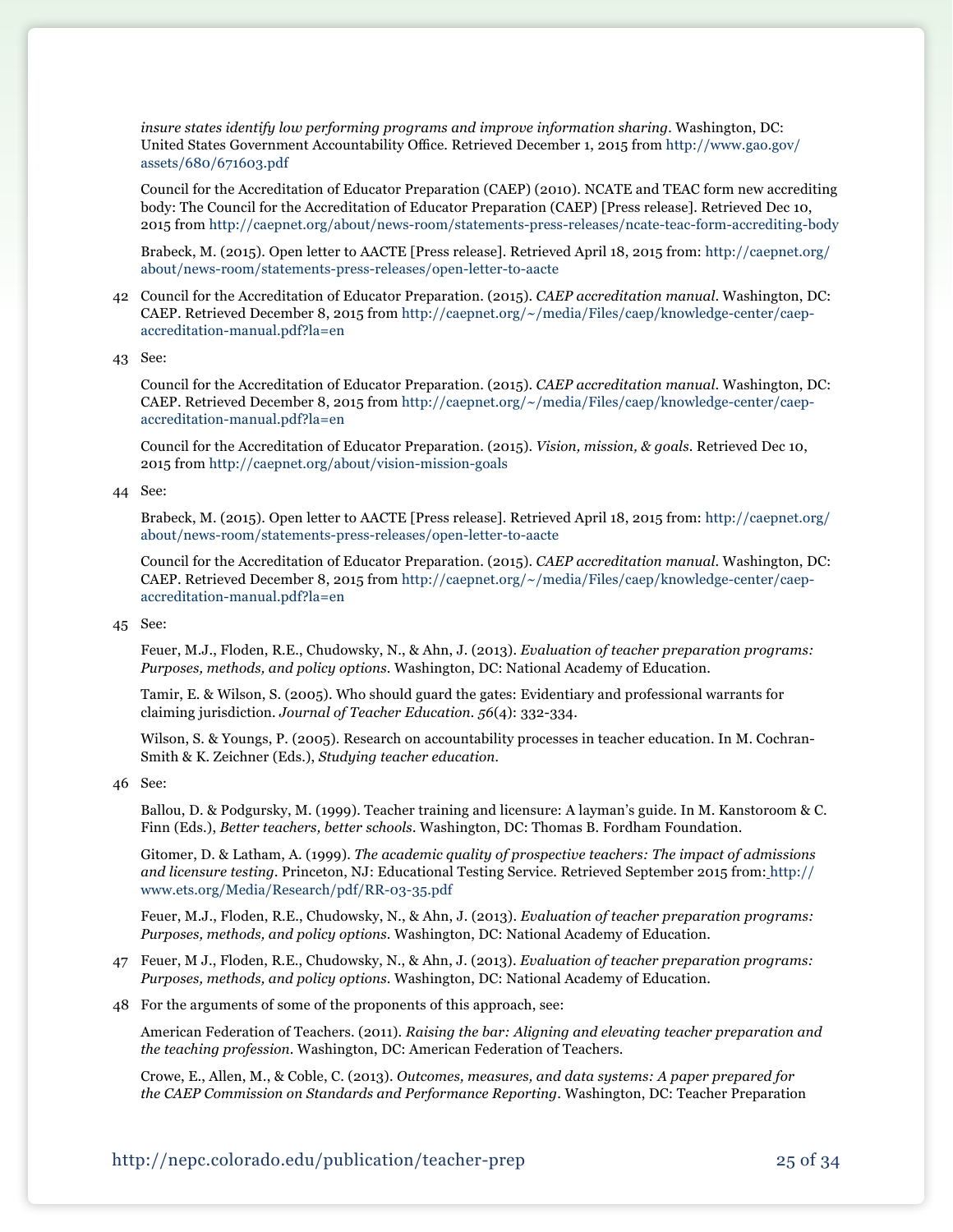Analytics. Retrieved September 2015 from<http://www.caepnet.org/standards/commission-on-standards>

Cunha, J. & Miller T. (2012). *Measuring value-added in higher education*. Washington, DC: HCM Strategists.

 Gansle, K. A., Noell, G., and Burns, J. M. (2013). Do student achievement outcomes differ across teacher preparation programs? An analysis of teacher education in Louisiana. *Journal of Teacher Education*, *63*(5), 304-317.

National Research Council. (2010). *Preparing teachers: Building evidence for sound policy.* Washington, DC: The National Academies Press.

For the arguments of some of the opponents of this approach, see:

Amrein-Beardsley, A., Barnett, J., & Ganesh, T. (2013). Seven legitimate apprehensions about evaluating teacher education programs and seven "beyond excuses" imperatives. *Teachers College Record*, *115*(12), 1-34.

Newton, X., Darling-Hammond, L., Haertel, E., & Thomas, E. (2010). Value-added modeling of teacher effectiveness: An exploration of stability across models and contexts. *Educational Policy Analysis Archives*, *18*(23), 1-27.

49 See:

American Educational Research Association. (2000). *AERA statement on the use of Value-Added Models (VAM) for the Evaluation of Educators and Educator Preparation Programs.* Washington, DC: AERA. Retrieved November 11, 2015 from [http://edr.sagepub.com/content/early/2015/11/10/0013189X15618385.](http://edr.sagepub.com/content/early/2015/11/10/0013189X15618385.full.pdf+html) [full.pdf+html](http://edr.sagepub.com/content/early/2015/11/10/0013189X15618385.full.pdf+html)

Goldhaber, D. (2013). *What do value-added measures of teacher preparation programs tell us?* Stanford, CA: Carnegie Foundation for the Advancement of Teaching. Retrieved November 12, 2015 from [http://www.](http://www.carnegieknowledgenetwork.org/briefs/teacher_prep/) [carnegieknowledgenetwork.org/briefs/teacher\\_prep/](http://www.carnegieknowledgenetwork.org/briefs/teacher_prep/)

- 50 Feuer, M J., Floden, R.E., Chudowsky, N., & Ahn, J. (2013). *Evaluation of teacher preparation programs: Purposes, methods, and policy options*. Washington, DC: National Academy of Education.
- 51 American Statistical Association. (2014). *ASA statement on using value-added models for educational assessment* [Press release]. Retrieved January 27, 2016 from [http://www.amstat.org/policy/pdfs/asa\\_vam\\_](http://www.amstat.org/policy/pdfs/asa_vam_statement.pdf) [statement.pdf](http://www.amstat.org/policy/pdfs/asa_vam_statement.pdf)

 Boyd, D., Grossman, P., Landford, H., Loeb, S., & Wyckokff, J. (2009). Teacher preparation and student achievement. *Educational Evaluation and Policy Analysis, 31*(4), 416-440.

Plecki, M. L., Elfers, A. M., and Nakamura, Y. (2012). Using evidence for teacher education program improvement and accountability: An illustrative case of the role of value-added measures. *Journal of Teacher Education, 63*(5), 318-334.

52 American Association of Colleges for Teacher Education (2015). AACTE board resolution on CAEP. [Press release]. Retrieved August 26, 2015 from [https://aacte.org/news-room/press-releases-statements/488-aacte](https://aacte.org/news-room/press-releases-statements/488-aacte-board-resolution-on-caep)[board-resolution-on-caep](https://aacte.org/news-room/press-releases-statements/488-aacte-board-resolution-on-caep)

American Association of Colleges for Teacher Education (2013). *Comments on CAEP draft standards.* Retrieved December 8, 2015 from [https://secure.aacte.org/apps/rl/res\\_get.php?fid=176](https://secure.aacte.org/apps/rl/res_get.php?fid=176)

53 Massachusetts Department of Higher Education (2014). Re: Higher Education Act (HEA) Title II Report Cards on State Teacher Credentialing and Preparation, CFR Citation: 34 CFR 612, 34 CFR 686, Federal Register Number: 2014-28218. Retrieved Dec 15, 2015 from http://www.doe.mass.edu/edprep/Comment-ProposedRegulations.docx

54 See:

American Association of Colleges for Teacher Education (2013). *Comments on CAEP draft standards.* Retrieved December 8, 2015 from [https://secure.aacte.org/apps/rl/res\\_get.php?fid=176](https://secure.aacte.org/apps/rl/res_get.php?fid=176)

American Educational Research Association. (2000). *AERA statement on the use of value-added models (VAM) for the evaluation of educators and educator preparation programs.* Washington, DC: AERA.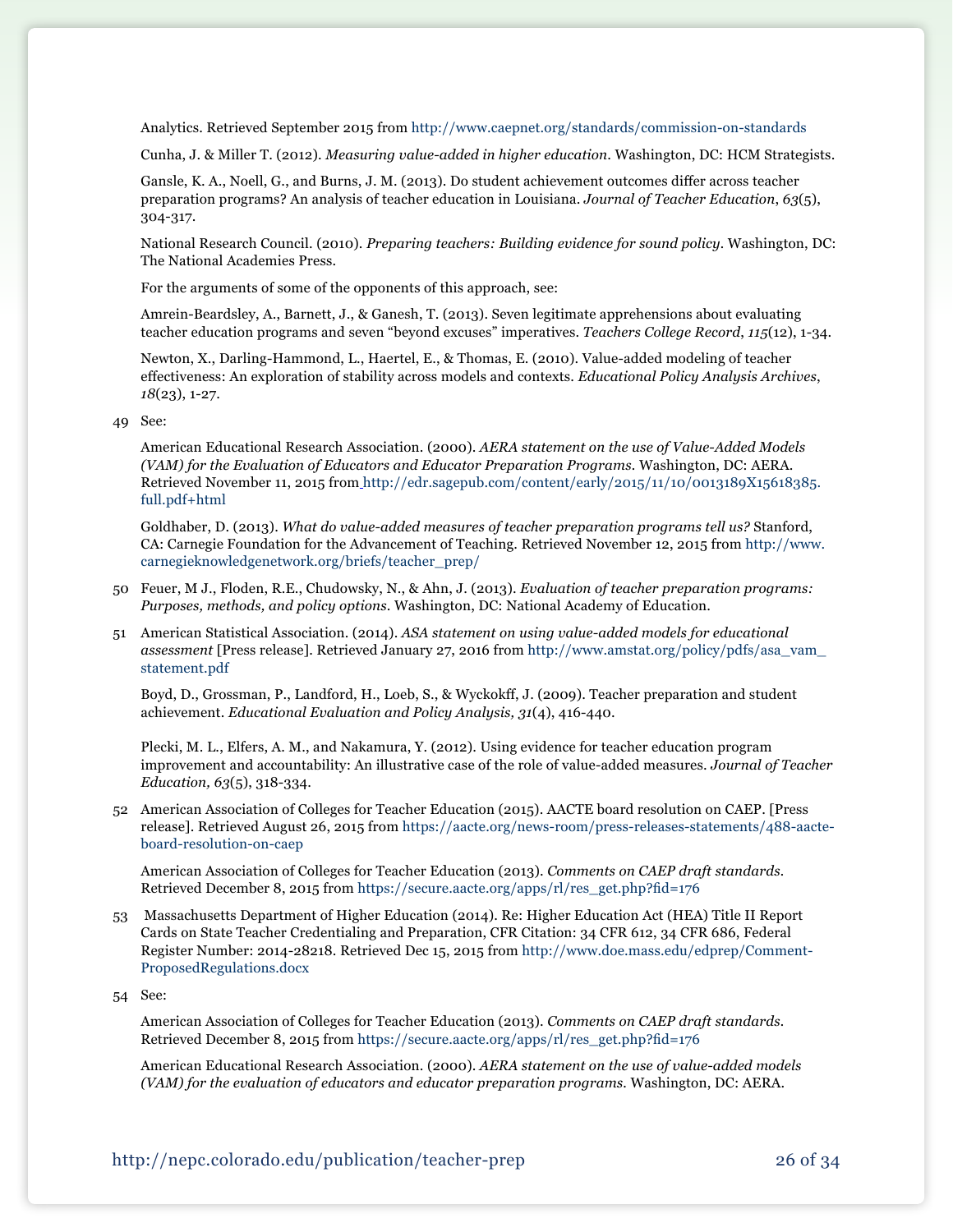Retrieved November 11, 2015 from [http://edr.sagepub.com/content/early/2015/11/10/0013189X15618385.](http://edr.sagepub.com/content/early/2015/11/10/0013189X15618385.full.pdf+html) [full.pdf+html](http://edr.sagepub.com/content/early/2015/11/10/0013189X15618385.full.pdf+html)

Darling-Hammond, L. (2015). Can value-added add value to teacher evaluation? *Educational Researcher, 44*(2), 132-137.

Darling-Hammond, & Chung Wei, R. (2009). Teacher preparation and teacher learning: a changing policy landscape. In G. Sykes, B. Schneider, & D. Plank (Eds.), *Handbook of education policy research* (pp. 613-636). New York: Routledge.

London, S. (2015). Comments on the U.S. Department of Education proposed teacher preparation regulations. Retrieved Dec 19, 2015 from [http://psc-cuny.org/sites/default/files/FINAL\\_Comment%20on%20](http://psc-cuny.org/sites/default/files/FINAL_Comment%20on%20Proposed%20Federal%20Regualtions%20for%20Teacher%20Preparation%20-%20PSC.pdf) [Proposed%20Federal%20Regualtions%20for%20Teacher%20Preparation%20-%20PSC.pdf](http://psc-cuny.org/sites/default/files/FINAL_Comment%20on%20Proposed%20Federal%20Regualtions%20for%20Teacher%20Preparation%20-%20PSC.pdf)

Zeichner, K. (2010). Competition, economic rationalization, increased surveillance, and attacks on diversity: Neo-liberalism and the transformation of teacher education in the U.S.. *Teaching & Teacher Education, (26),*  1544-1552.

55 See:

Council for the Accreditation of Educator Preparation. (2015). *CAEP accreditation manual*. Washington, DC: CAEP. Retrieved December 8, 2015 from [http://caepnet.org/~/media/Files/caep/knowledge-center/caep](http://caepnet.org/~/media/Files/caep/knowledge-center/caep-accreditation-manual.pdf?la=en)[accreditation-manual.pdf?la=en](http://caepnet.org/~/media/Files/caep/knowledge-center/caep-accreditation-manual.pdf?la=en)

Council for the Accreditation of Educator Preparation (2015). Standard 5: Provider quality, continuous improvement, and capacity. Retrieved December 8, 2015 from<http://www.caepnet.org/standards/standard-5>

- 56 Council for the Accreditation of Educator Preparation. (2015). *CAEP accreditation manual*. Washington, DC: CAEP. Retrieved December 8, 2015 from [http://caepnet.org/~/media/Files/caep/knowledge-center/caep](http://caepnet.org/~/media/Files/caep/knowledge-center/caep-accreditation-manual.pdf?la=en)[accreditation-manual.pdf?la=en](http://caepnet.org/~/media/Files/caep/knowledge-center/caep-accreditation-manual.pdf?la=en)
- 57 Greenberg, J., McKee, A., & Walsh, K. (2013). *Teacher prep review 2013: A review of the nation's teacher preparation programs*. Washington D.C.: National Council on Teacher Quality. Retrieved March 27, 2015 from [http://www.nctq.org/dmsStage.do?fn=Teacher\\_Prep\\_Review\\_2013\\_Report](http://www.nctq.org/dmsStage.do?fn=Teacher_Prep_Review_2013_Report)

Greenberg, J., Walsh, K., & McKee, A. (2014). *Teacher prep review 2014: A review of the nation's teacher preparation programs*. Washington D.C.: National Council on Teacher Quality. Retrieved March 27, 2015 from [http://www.nctq.org/dmsView/Teacher\\_Prep\\_Review\\_2014\\_Report](http://www.nctq.org/dmsView/Teacher_Prep_Review_2014_Report)

58 NCTQ was created in 2000 by the Fordham Foundation to promote alternative routes to teacher certification and to challenge education schools as the major provider of teacher preparation. Over the years, NCTQ has received funding from the U.S. Department of Education, the Broad Foundation, the Walton Family Foundation, and the Gates Foundation in addition to the Fordham Foundation.

See:

Ravitch, D. (2012, May 23). What is NCTQ? [Blog post]. Retrieved December 14, 2015 from http:// dianeravitch.net/2012/05/23/what-is-nctq/

Thomas B. Fordham Foundation. (2002). *Five-year report: 1997 – 2001.* Retrieved from [http://www.](http://www.edexcellencemedia.net/publications/2002/200205_tbfffiveyear/report.pdf) [edexcellencemedia.net/publications/2002/200205\\_tbfffiveyear/report.pdf](http://www.edexcellencemedia.net/publications/2002/200205_tbfffiveyear/report.pdf)

The Eli and Edyth Broad Foundation. (n.d.). *All current investments*. Retrieved December 11, 2015 from [http://www.broadeducation.org/investments/current\\_investments/investments\\_all.html](http://www.broadeducation.org/investments/current_investments/investments_all.html)

National Council on Teacher Quality (n.d.). *Current funders (2014-2015)*. Retrieved November 29, 2015 from <http://www.nctq.org/about/funders.jsp>

59 For further discussion of the *Teacher Prep Reviews* and the many controversies related to them, see:

Cochran-Smith, Baker, Burton, Chang, Cummings Carney, Fernández Munoz, Stringer Keefe, Miller, Sánchez, & Stern. (in press). Teacher quality and teacher education policy: The U.S. Case and its implications. In M. Akiba & G. LeTendre (Eds.), *The Routledge international handbook of teacher quality and policy.* New York, NY: Routledge.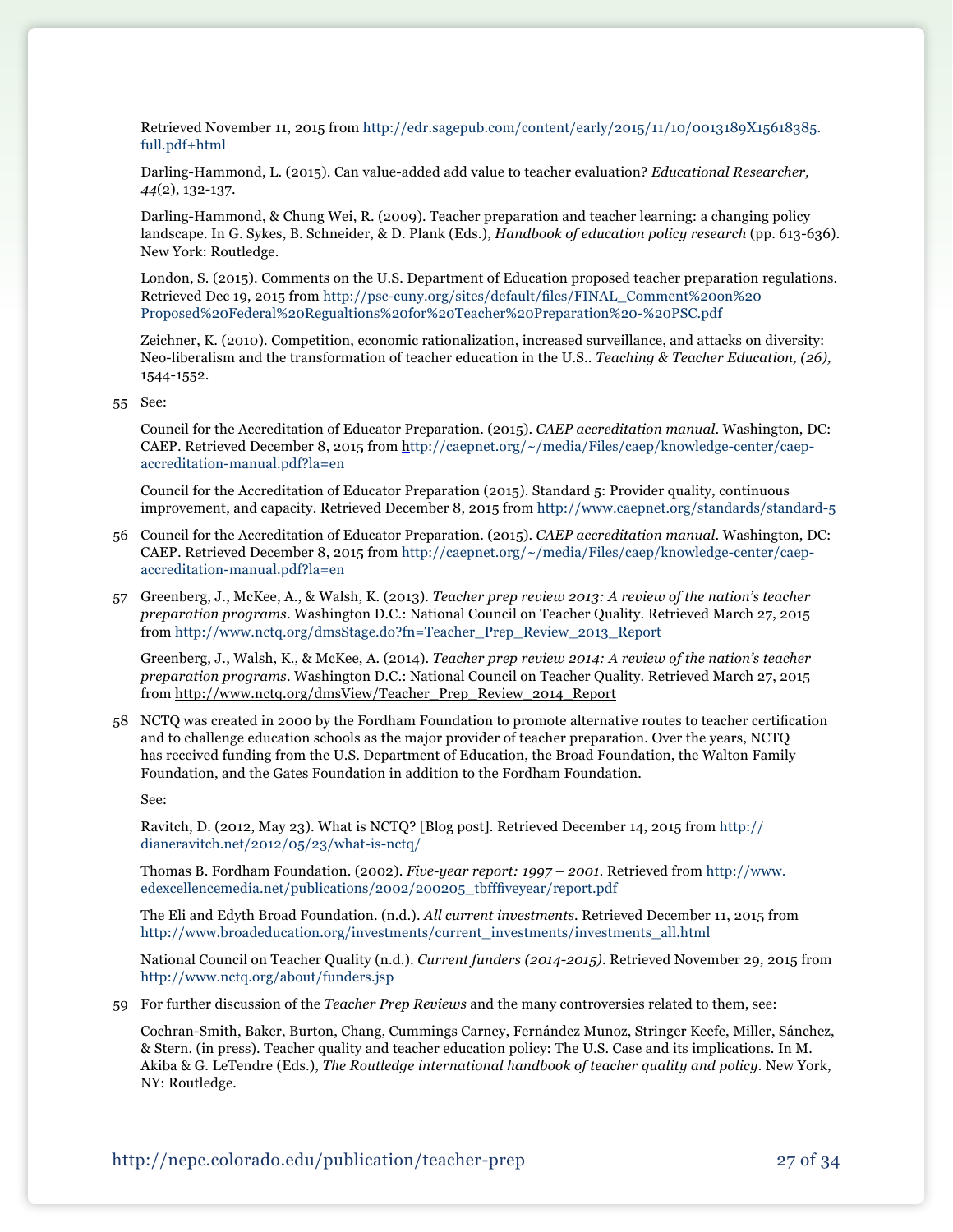- 60 Path to Teach (2015). *Who we are*. Retrieved December 5, 2015 from <http://www.pathtoteach.org/>
- 61 See:

Cochran-Smith, M., Piazza, P. & Power, C. (2013). The politics of accountability: Assessing teacher education in the United States. *The Educational Forum 77*(1), 6-27.

Walsh, K. (2011, July). Education reforms: Exploring teacher quality initiatives. *Statement before Committee on Education and the Workforce, United States House of Representatives*. Retrieved December 14, 2015 from: [http://edworkforce.house.gov/uploadedfiles/07.27.11\\_walsh.pdf](http://edworkforce.house.gov/uploadedfiles/07.27.11_walsh.pdf)

62 Greenberg, J., McKee, A., & Walsh, K. (2013). *Teacher prep review 2013: A review of the nation's teacher preparation programs*. Washington D.C.: National Council on Teacher Quality. Retrieved March 27, 2015 from [http://www.nctq.org/dmsStage.do?fn=Teacher\\_Prep\\_Review\\_2013\\_Report](http://www.nctq.org/dmsStage.do?fn=Teacher_Prep_Review_2013_Report)

Greenberg, J., Walsh, K., & McKee, A. (2014). *Teacher prep review 2014: A review of the nation's teacher preparation programs*. Washington D.C.: National Council on Teacher Quality. Retrieved March 27, 2015 from [http://www.nctq.org/dmsView/Teacher\\_Prep\\_Review\\_2014\\_Report](http://www.nctq.org/dmsView/Teacher_Prep_Review_2014_Report)

- 63 Greenberg, J., Walsh, K., & McKee, A. (2014). *Teacher prep review 2014: A review of the nation's teacher preparation programs*. Washington D.C.: National Council on Teacher Quality. Retrieved March 27, 2015 from [http://www.nctq.org/dmsView/Teacher\\_Prep\\_Review\\_2014\\_Report](http://www.nctq.org/dmsView/Teacher_Prep_Review_2014_Report), 10.
- 64 Greenberg, J., McKee, A., & Walsh, K. (2013). *Teacher prep review 2013: A review of the nation's teacher preparation programs*. Washington D.C.: National Council on Teacher Quality. Retrieved March 27, 2015 from [http://www.nctq.org/dmsStage.do?fn=Teacher\\_Prep\\_Review\\_2013\\_Report](http://www.nctq.org/dmsStage.do?fn=Teacher_Prep_Review_2013_Report), 4.
- 65 Doherty, K.M., & Jacobs, S. (2013, October). *Connect the dots: Using evaluations of teacher effectiveness to inform policy and practic*e. Washington D.C.: National Council on Teacher Quality. Retrieved May 11, 2015 fro[m http://www.nctq.org/dmsStage/State\\_of\\_the\\_States\\_2013\\_Using\\_Teacher\\_Evaluations\\_NCTQ\\_](http://www.nctq.org/dmsStage/State_of_the_States_2013_Using_Teacher_Evaluations_NCTQ_Report) [Report,](http://www.nctq.org/dmsStage/State_of_the_States_2013_Using_Teacher_Evaluations_NCTQ_Report) 1.
- 66 Although this may be troubling in light of the intense media attention to NCTQ's claims, it is perhaps not surprising given that there have been only two reviews, and the first one was published in *US News and World Report* in 2013.
- 67 Although the impact of *USNWR* rankings of graduate schools of education would also be relevant here, we could not locate empirical research along these lines.
- 68 These studies involved somewhat similar research methods using admissions and/or pricing data and comparing current and lagged rankings.

See:

Monks, J. and Ehrenberg, R. G., (1999). *U.S. News & World Report's* college rankings: Why they do matter?. *Change, 31*(6), 42-51.

Ehrenberg, R.G., (2002). Reaching for the brass ring: The *U.S. News & World Report* rankings and competition. *The Review of Higher Education*, *26*(2), 145-162.

 Meredith, M., (2004). Why do universities compete in the ratings game? An empirical analysis of the effects of the *U.S. News & World Report* college rankings. *Research in Higher Education*, *45*(5), 443-461.

Luca, M., & Smith, J. (2011). *Salience in quality disclosure: Evidence from the U.S. News college rankings* (Working Paper No. 12-014). Boston, MA: Harvard Business School.

69 See:

Ehrenberg, R.G., (2002). Reaching for the brass ring: The *U.S. News & World Report* rankings and competition. *The Review of Higher Education*, *26*(2), 145-162.

Machung, A., (1998, July-August). Playing the rankings game. *Change*, *30*(4), 12-16.

70 See:

 Morse, R. (2008, July-October). The real and perceived influence of the U.S. News ranking. *Higher Education*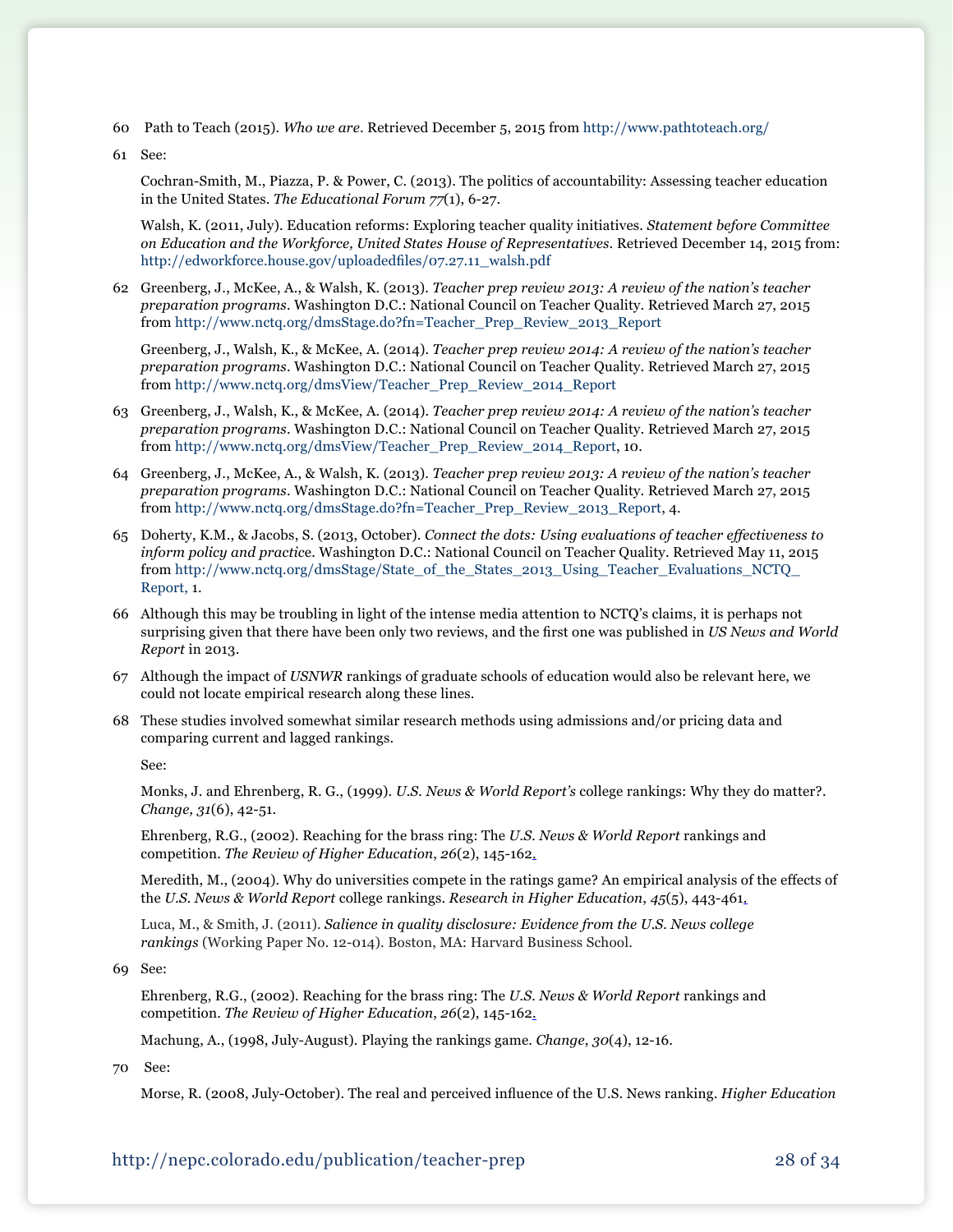*in Europe, 33*(2), 349-356.

Vaughn, J. (2002). Accreditation, commercial rankings, and new approaches to assessing the quality of university research and education programmes in the United States. *Higher Education in Europe, 27*(4), 433- 441.

71 Greenberg, J., Walsh, K., & McKee, A. (2014). *2014 Teacher Prep Review: A review of the nation's teacher preparation programs*. Washington D.C.: National Council on Teacher Quality. Retrieved November 1, 2015 from [http://www.nctq.org/dmsStage.do?fn=Teacher\\_Prep\\_Review\\_2014\\_Report](http://www.nctq.org/dmsStage.do?fn=Teacher_Prep_Review_2014_Report)

72 See:

Sheehy, K. (2012, November 2). Minnesota colleges ordered to turn over syllabi for teaching programs. *US News & World Report*. Retrieved December 1, 2015 from [http://www.usnews.com/education/best-colleges/](http://www.usnews.com/education/best-colleges/articles/2012/11/02/minnesota-colleges-ordered-to-turn-over-syllabi-for-teaching-programs) [articles/2012/11/02/minnesota-colleges-ordered-to-turn-over-syllabi-for-teaching-programs](http://www.usnews.com/education/best-colleges/articles/2012/11/02/minnesota-colleges-ordered-to-turn-over-syllabi-for-teaching-programs)

Shirayanagi, K. (2014, August 26). National Council on Teacher Quality to continue syllabus lawsuit against UM System. *Columbia Missourian*. Retrieved December 1, 2015 from [http://www.columbiamissourian.com/](http://www.columbiamissourian.com/news/local/national-council-on-teacher-quality-to-continue-syllabus-lawsuit-against/article_f958b410-8cca-5942-9aa9-763872da8fec.html) [news/local/national-council-on-teacher-quality-to-continue-syllabus-lawsuit-against/article\\_f958b410-8cca-](http://www.columbiamissourian.com/news/local/national-council-on-teacher-quality-to-continue-syllabus-lawsuit-against/article_f958b410-8cca-5942-9aa9-763872da8fec.html)[5942-9aa9-763872da8fec.html](http://www.columbiamissourian.com/news/local/national-council-on-teacher-quality-to-continue-syllabus-lawsuit-against/article_f958b410-8cca-5942-9aa9-763872da8fec.html)

73 See:

Heller, D., Segall, A., & Drake, C. (2013, December 10). An open letter to NCTQ on teacher prep. *Education Week*. Retrieved December 1, 2015 from [http://www.edweek.org/ew/articles/2013/12/11/14heller.h33.](http://www.edweek.org/ew/articles/2013/12/11/14heller.h33.html?tkn=SZSF1PvR4%2BkY3FD1Y4z3fulR0lwhc8x4VkhL) [html?tkn=SZSF1PvR4%2BkY3FD1Y4z3fulR0lwhc8x4VkhL](http://www.edweek.org/ew/articles/2013/12/11/14heller.h33.html?tkn=SZSF1PvR4%2BkY3FD1Y4z3fulR0lwhc8x4VkhL)

Krings, M. (2013, June 18). *Dean disputes methodology in state-by-state analysis of teacher preparation*. Retrieved December 1, 2015 from [https://news.ku.edu/2013/06/17/dean-disputes-methodology-state-state](https://news.ku.edu/2013/06/17/dean-disputes-methodology-state-state-analysis-teacher-preparation)[analysis-teacher-preparation](https://news.ku.edu/2013/06/17/dean-disputes-methodology-state-state-analysis-teacher-preparation)

Robinson, S. (2014, June 18). *Statement on NCTQ Teacher Prep Review.* Retrieved from December 1, 2015 <http://edprepmatters.net/2014/06/statement-on-nctq-teacher-prep-review/>

University of North Carolina Greensboro. (2014, June 10). *UNCG School of Education statement on NCTQ teacher prep program ranking*s. Retrieved December 1, 2015 from [http://soe.uncg.edu/uncg-school](http://soe.uncg.edu/uncg-school-education-statement-nctq-teacher-prep-program-rankings/)[education-statement-nctq-teacher-prep-program-rankings/](http://soe.uncg.edu/uncg-school-education-statement-nctq-teacher-prep-program-rankings/)

- 74 Zeichner, K. (2011). Assessing state and federal policies to evaluate the quality of teacher preparation programs. In P. Earley, D. Imig & N. Michelli (Eds.), *U.S. teacher education in an era of evolving policy expectations* (pp. 76-105). New York, NY: Routledge.
- 75 The Berlin Principles (BP) on Ranking of Higher Education Institutions were crafted by the International Ranking Expert Group (IREG), founded in 2004 by the UNESCO European Centre for Higher Education (UNESCO-CEPES) in Bucharest and the Institute for Higher Education Policy in Washington, DC. These 16 principles are considered to set a high standard for how a ranking system should be established and utilized.

Institute for Higher Education Policy (2006). Berlin principles on ranking of higher education systems. IHEP. Retrieved December 4, 2015 from: [http://www.ihep.org/research/publications/berlin-principles-ranking](http://www.ihep.org/research/publications/berlin-principles-ranking-higher-education-institutions)[higher-education-institutions](http://www.ihep.org/research/publications/berlin-principles-ranking-higher-education-institutions) 

- 76 Greenberg, J., Walsh, K., & McKee, A. (2014). *Teacher prep review 2014: A review of the nation's teacher preparation programs*. Washington D.C.: National Council on Teacher Quality. Retrieved December 8, 2015 from [http://www.nctq.org/dmsView/Teacher\\_Prep\\_Review\\_2014\\_Report](http://www.nctq.org/dmsView/Teacher_Prep_Review_2014_Report)
- 77 [Henry, G. T. & Bastian, K. C. \(2015\).](https://drive.google.com/a/bc.edu/file/d/0B8Yt_GDeC_XWd3hpMU1BTjJLb2M/view) *Measuring up: The National Council on Teacher Quality's ratings of teacher preparation programs and measures of teacher performance*. Chapel Hill, NC: The Education Policy Initiative at Carolina.
- 78 In only one of 42 comparisons did graduates of higher-rated programs have higher value-added scores; in only 8 of 32 comparisons did graduates of higher-rated programs have higher teacher evaluations.
- 79 Henry, G.T. & Bastian, K.C. (2015). *Measuring up: The National Council on Teacher Quality's ratings of teacher preparation programs and measures of teacher performance*. Chapel Hill, NC: The Education Policy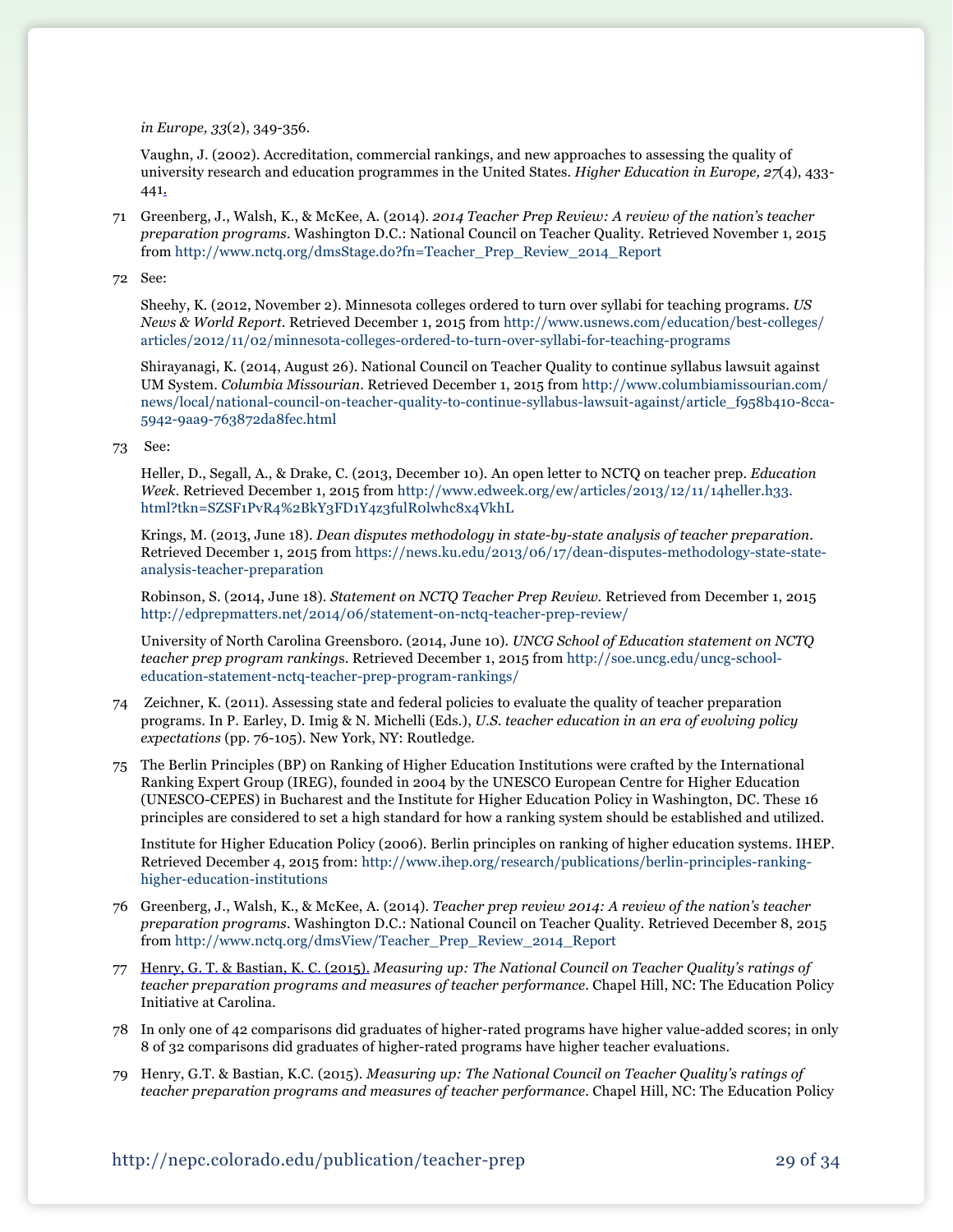Initiative at Carolina.

- 80 Goldhaber, D., & Liddle, S. (2011). The gateway to the profession: Assessing teacher preparation programs based on student achievement (Working Paper No. 2011-2.0). Seattle, WA: Center for Education Data and Research. Retrieved November 24, 2015 from [http://www.caldercenter.org/sites/default/files/Goldhaber-et](http://www.caldercenter.org/sites/default/files/Goldhaber-et-al.pdf)[al.pdf](http://www.caldercenter.org/sites/default/files/Goldhaber-et-al.pdf)
- 81 Fuller, E. J. (2015). Shaky methods, shaky motives: A critique of the National Council of Teacher Quality's review of teacher preparation programs. *Journal of Teacher Education, 65*(1), 63-77.
- 82 Dudley-Marling, C. (2015). *Preparing the nation's teachers to teach reading: A manifesto in defense of 'teacher educators like me.* New York, NY: Garn Press.
- 83 According to the edTPA website at the time this brief went to press, the edTPA is required for certification in five of the 50 states, will soon be required in two others, and can be used to fulfill requirements for a performance based assessment in five other states; in addition it is used in various ways by 647 programs across the country in 35 states.

See:

American Association of Colleges for Teacher Education. (2015). *Participation map.* Retrieved December 16, 2015 from <http://edtpa.aacte.org/state-policy>

- 84 American Association of Colleges for Teacher Education. (2015). *Overview*. Retrieved January 15, 2015 from http://edtpa.aacte.org/about-edtpa#Overview-0
- 85 Darling-Hammond, L., & Hyler, M. (2013). The role of performance assessment in developing teaching as a profession. *Rethinking Schools*, *27*(4), 1-5.
- 86 Pecheone, R.L., Pigg, M.J., Chung, R.R., & Souviney, R.J. (2005). Performance assessment and electronic portfolios: Their effect on teacher learning and education. *The Clearing House: A Journal of Educational Strategies, Issues and Ideas*, *78*(4), 164-176.
- 87 American Association of Colleges for Teacher Education. (2014). *edTPA*® provides support by the profession, for the profession. Retrieved October 12, 2014 from [https://secure.aacte.org/apps/rl/res\\_get.](https://secure.aacte.org/apps/rl/res_get.php?fid=1621&ref=edtpa) [php?fid=1621&ref=edtpa](https://secure.aacte.org/apps/rl/res_get.php?fid=1621&ref=edtpa)
- 88 American Association of Colleges for Teacher Education. (2015). *About edTPA*. Retrieved October 1, 2015 from <http://edtpa.aacte.org/about-edtpa>

American Association of Colleges for Teacher Education. (2015). *edTPA FAQ*. Retrieved October 1, 2015 from: <http://edtpa.aacte.org/faq>

American Association of Colleges for Teacher Education. (2014). *edTPA*® provides support by the profession, for the profession. Retrieved October 12, 2014 from [https://secure.aacte.org/apps/rl/res\\_get.](https://secure.aacte.org/apps/rl/res_get.php?fid=1621&ref=edtpa) [php?fid=1621&ref=edtpa](https://secure.aacte.org/apps/rl/res_get.php?fid=1621&ref=edtpa)

89 See:

Darling-Hammond, L. (2009). Teaching and the change wars: The professionalism hypothesis. In A. Hargreaves & M. Fullan (Eds.), *Change wars* (pp. 45–68), Bloomington, IN: Solution Tree.

Pecheone, R.L., Pigg, M.J., Chung, R.R., & Souviney, R.J. (2005). Performance assessment and electronic portfolios: Their effect on teacher learning and education. *The Clearing House: A Journal of Educational Strategies, Issues and Ideas*, *78*(4), 164.

- 90 Darling-Hammond, L., & Hyler, M. (2013). The role of performance assessment in developing teaching as a profession. *Rethinking Schools*, *27*(4), 1-5.
- 91 Darling-Hammond, L., Newton, S.P., & Wei, R.C. (2013). Developing and assessing beginning teacher effectiveness: The potential of performance assessments. *Educational Assessment, Evaluation and Accountability, 25*(3), 179-204.

Darling-Hammond, L. (2009). Teaching and the change wars: The professionalism hypothesis. In A. Hargreaves & M. Fullan (Eds.), *Change wars* (pp. 45-68), Bloomington, IN: Solution Tree.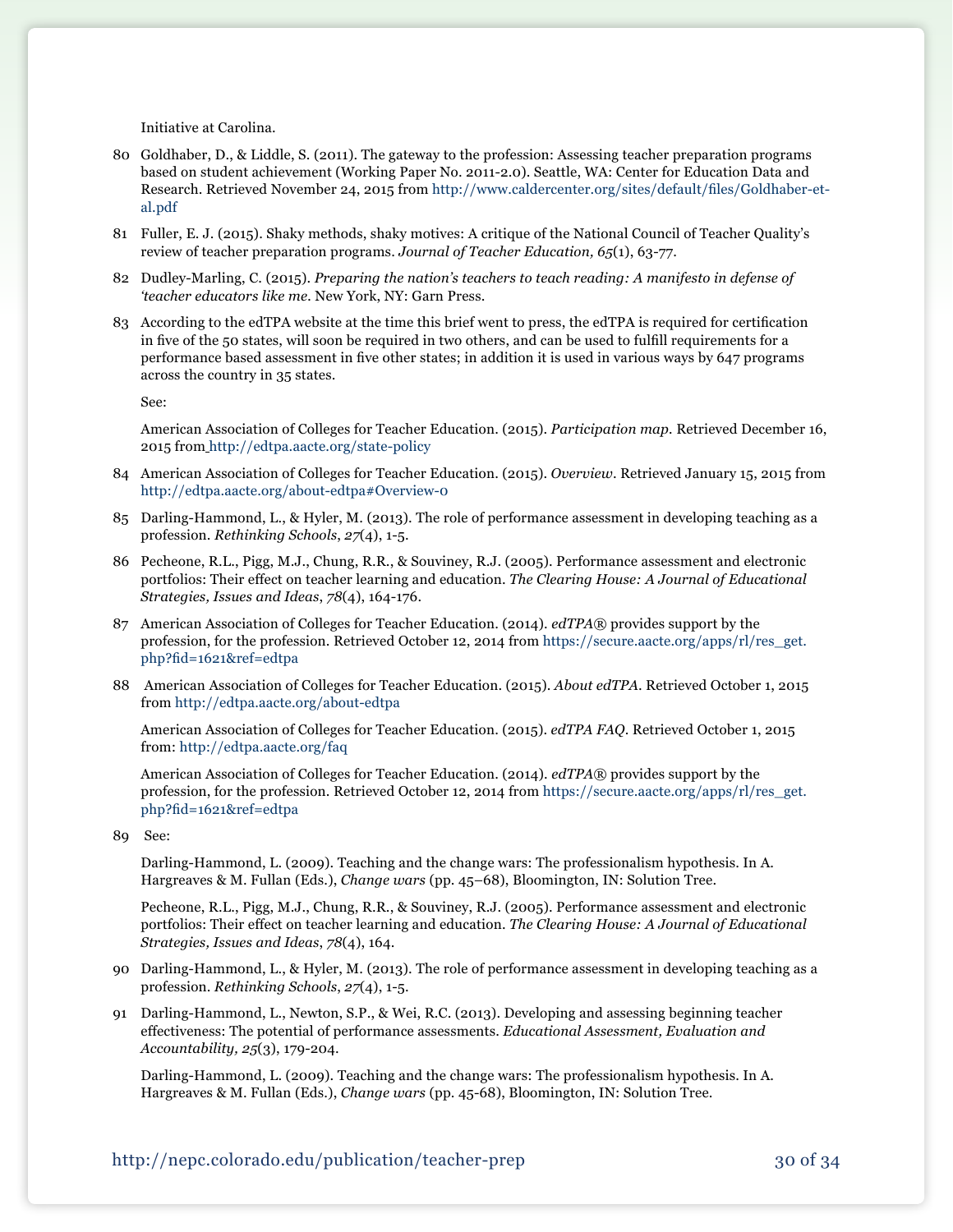American Association of Colleges for Teacher Education. (2014). *edTPA*® provides support by the profession, for the profession. Retrieved October 12, 2014, from [https://secure.aacte.org/apps/rl/res\\_get.](https://secure.aacte.org/apps/rl/res_get.php?fid=1621&ref=edtpa) [php?fid=1621&ref=edtpa](https://secure.aacte.org/apps/rl/res_get.php?fid=1621&ref=edtpa)

- 92 Darling-Hammond, L., & Hyler, M. (2013). The role of performance assessment in developing teaching as a profession. *Rethinking Schools*, *27*(4), 1-5.
- 93 American Association of Colleges for Teacher Education. (2015). *edTPA FAQ*. Retrieved October 1, 2015 from: <http://edtpa.aacte.org/faq>

94 See:

Darling-Hammond, L. (2009). Teaching and the change wars: The professionalism hypothesis. In A. Hargreaves & M. Fullan (Eds.), *Change wars* (pp. 45-68), Bloomington, IN: Solution Tree.

Pecheone, R.L., Pigg, M.J., Chung, R.R., & Souviney, R.J. (2005). Performance assessment and electronic portfolios: Their effect on teacher learning and education. *The Clearing House: A Journal of Educational Strategies, Issues and Ideas*, *78*(4), 164-176.

95 Darling-Hammond, L., & Hyler, M. (2013). The role of performance assessment in developing teaching as a profession. *Rethinking Schools*, *27*(4).

96 See:

Pecheone, R. L., & Chung, R. R. (2006). Evidence in teacher education: The Performance Assessment for California Teachers (PACT). *Journal of Teacher Education*, 57(1), 22-36.

Duckor, B., Castellano, K. E., Tellez, K., Wihardini, D., & Wilson, M. (2014). Examining the internal structure evidence for the Performance Assessment for California Teachers: A validation study of the Elementary Literacy Teaching Event for Tier I teacher licensure. *Journal of Teacher Education, 65*(5), 402-420.

97 Stanford Center for Assessment, Learning and Equity. (2013). *2013 edTPA field test: Summary report*. Retrieved December 16, 2015 from [https://secure.aacte.org/apps/rl/res\\_get.php?fid=827&ref=](https://secure.aacte.org/apps/rl/res_get.php?fid=827&ref=)

98 See:

Ajayi, L. (2014). Performance assessment for California teachers and English-language Arts candidates in a rural border community. *Educational Forum, 78*(3), 275-290.

Au, W. (2013). What's a nice test like you doing in a place like this? *Rethinking Schools, 27*(4).

Gary, D. (2015). What is a "good teacher"? Does "good" resonate with the edTPA? *Northwest Journal of Teacher Education Online.* Retrieved December 1, 2015 from [http://nwate.com/2015/01/11/what-is-a-good](http://nwate.com/2015/01/11/what-is-a-good-teacher-does-good-resonate-with-the-edtpa/)[teacher-does-good-resonate-with-the-edtpa/](http://nwate.com/2015/01/11/what-is-a-good-teacher-does-good-resonate-with-the-edtpa/)

Girtz, S. (2014). Ignatian pedagogy and its alignment with the new teacher bar exam (edTPA) and action research frameworks. *Jesuit Higher Education: A Journal*, *3*(1), 75-80.

Parkes, K A., & Powell, S.R. (2015). Is the edTPA the Right Choice for Evaluating Teacher Readiness?. *Arts Education Policy Review*, *116*(2), 103-113.

Power, C., Paugh, P., Wendell, K, Bilber, M, Gonsalves, L, and Vanderberg, L. (2013, April). edTPA as an educative tool: Formative, summative or punitive?. Paper presented at the meeting of the American Education Research Association, San Francisco, CA.

99 Sato, M. (2014). What is the underlying conception of teaching of the edTPA*? Journal of Teacher Education, 65*(5), 421-434.

100 Henry, G.T., Campbell, S.L., Thompson, C.L., Patriarca, L.A., Luterbach, K.J., Lys, D.B., & Covington, V.M. (2013). The predictive validity of measures of teacher candidate programs and performance toward an evidence-based approach to teacher preparation. *Journal of Teacher Education, 64*(5), 439-453.

The State Education Department (2014). *Recent topics and SED responses related to the certification examinations*. Albany, NY: The State Education Department/The University of the State of New York. Retrieved December 16, 2015 from [http://www.highered.nysed.gov/tcert/pdf/CertificationExaminationTopics.](http://www.highered.nysed.gov/tcert/pdf/CertificationExaminationTopics.pdf)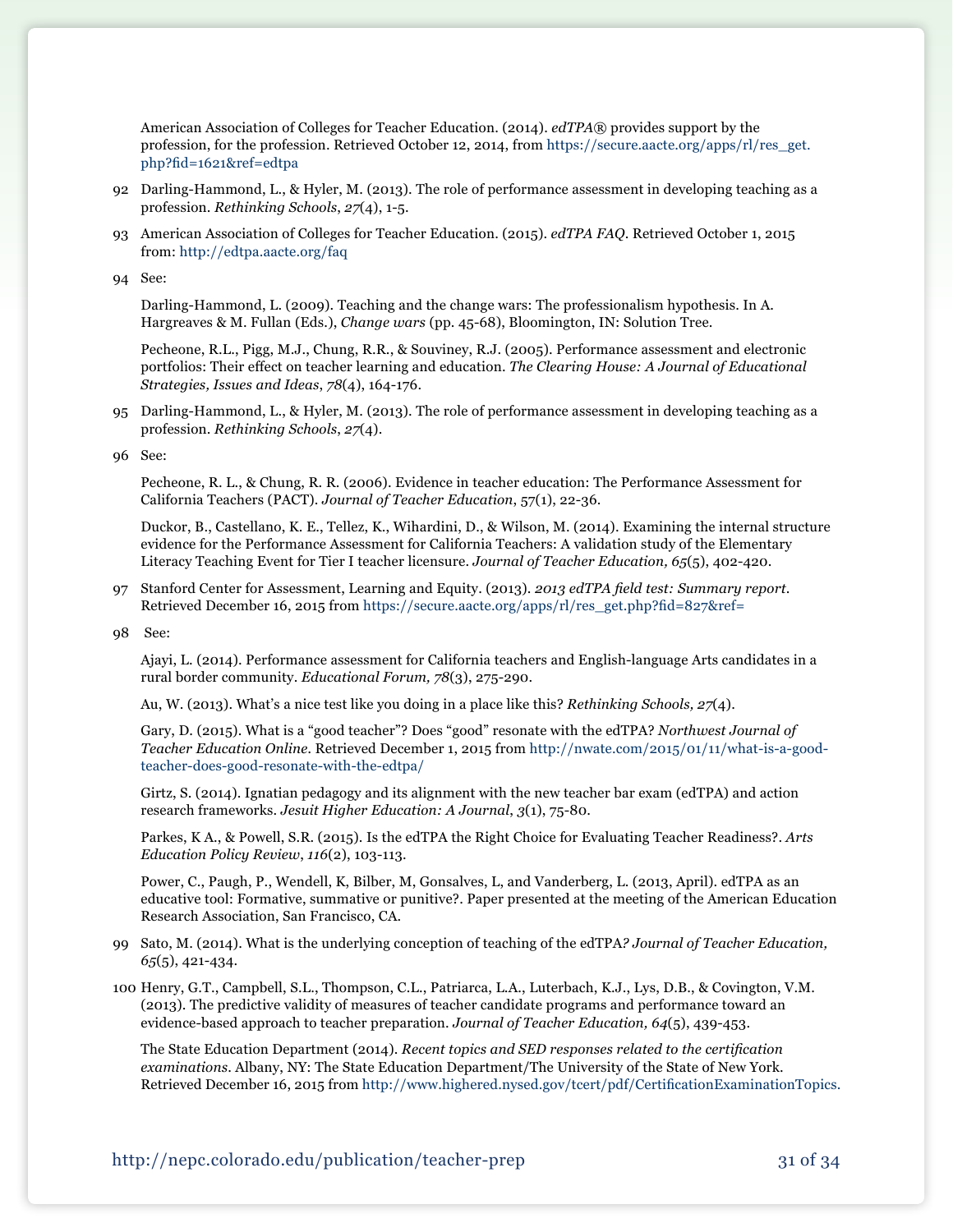#### [pdf](http://www.highered.nysed.gov/tcert/pdf/CertificationExaminationTopics.pdf)

101 Darling-Hammond, L., Newton, S.P., & Wei, R.C. (2013). Developing and assessing beginning teacher effectiveness: The potential of performance assessments. *Educational Assessment, Evaluation and Accountability, 25*(3), 179-204*.*

Newton, S.P. (2010). Predictive validity of the performance assessment for California teachers. Stanford, CA: Stanford Center for Opportunity Policy in Education. Retrieved December 1, 2015 from [https://scale.stanford.](https://scale.stanford.edu/system/files/pact_newton_0.pdf) [edu/system/files/pact\\_newton\\_0.pdf](https://scale.stanford.edu/system/files/pact_newton_0.pdf)

#### 102 See:

Bond, L., Smith, T. W., Baker, W. K., & Hattie, J.A. (2000). *The certification system of the National Board for Professional Teaching Standards: A construct and consequential validity study*. Greensboro, NC: Center for Educational Research and Evaluation.

Cavalluzzo, L., Barrow, L., Mokher, C., Geraghty, T., & Sartain, L. (2014). *From large urban to small rural schools: An empirical study of National Board certification and teaching effectiveness*. Alexandria, VA: The CNA Corporation. Retrieved December 1, 2015 from [http://www.nbpts.org/sites/default/files/Policy/cna\\_](http://www.nbpts.org/sites/default/files/Policy/cna_from_large_urban_to_small_rural_schools.pdf) [from\\_large\\_urban\\_to\\_small\\_rural\\_schools.pdf](http://www.nbpts.org/sites/default/files/Policy/cna_from_large_urban_to_small_rural_schools.pdf)

Cowan, J., & Goldhaber, D. (2015). *National Board certification and teacher effectiveness: Evidence from Washington, technical report 2015-1*. Center for Education Data and Research, Seattle, WA. Retrieved December 1, 2015 from [http://www.cedr.us/papers/working/CEDR%20WP%2020153\\_NBPTS%20Cert.pdf](http://www.cedr.us/papers/working/CEDR%20WP%2020153_NBPTS%20Cert.pdf)

 Goldhaber, D., & Anthony, E. (2005). Can teacher quality be effectively assessed? National Board certification as a signal of effective teaching. *The Review of Economics and Statistics, 89*(1), 134–150.

 Vandevoort, L.G., Amrein-Beardsley, A., & Berliner, D.C. (2004). National Board certified teachers and their students' achievement. *Education Policy Analysis Archives, 12*(46).

#### 103 See:

Darling-Hammond, L., Newton, S.P., & Wei, R.C. (2013). Developing and assessing beginning teacher effectiveness: The potential of performance assessments. *Educational Assessment, Evaluation and Accountability, 25*(3), 179–204.

 Okhremtchouk, I.S., Newell, P.A., & Rosa, R. (2013). Assessing pre-service teachers prior to certification: Perspectives on the Performance Assessment for California Teachers (PACT). *Education Policy Analysis Archives, 21*(55-57), 1-27.

Pecheone, R.L., & Chung, R R. (2006). Evidence in teacher education: The Performance Assessment for California Teachers (PACT). *Journal of Teacher Education, 57*(1), 22-36.

- 104 Okhremtchouk, I.S., Newell, P.A., & Rosa, R. (2013). Assessing pre-service teachers prior to certification: Perspectives on the Performance Assessment for California Teachers (PACT). *Education Policy Analysis Archives, 21*(55-57), 1-27.
- 105 Darling-Hammond, L., Newton, S. P., & Wei, R. C. (2013). Developing and assessing beginning teacher effectiveness: The potential of performance assessments. *Educational Assessment, Evaluation and Accountability, 25*(3), 179-204.

Pecheone, R. L., & Chung, R. R. (2006). Evidence in teacher education: The Performance Assessment for California Teachers (PACT). *Journal of Teacher Education, 57*(1), 22-36.

106 Meuwissen, K., Choppin, J., Shang-Butler, H., & Cloonan, K. (2015). *Teaching candidates' perceptions of and experiences with early implementation of the edTPA licensure examination in New York and Washington States*. Rochester, NY: University of Rochester.

107 See:

Barron, L. (2015). Preparing preservice teachers for performance assessments. *Journal of Interdisciplinary Studies in Education 3*(2). 70-76.

Gainsburg, J., & Ericson, B. (2015). (Relatively) smooth sailing: How a large state university successfully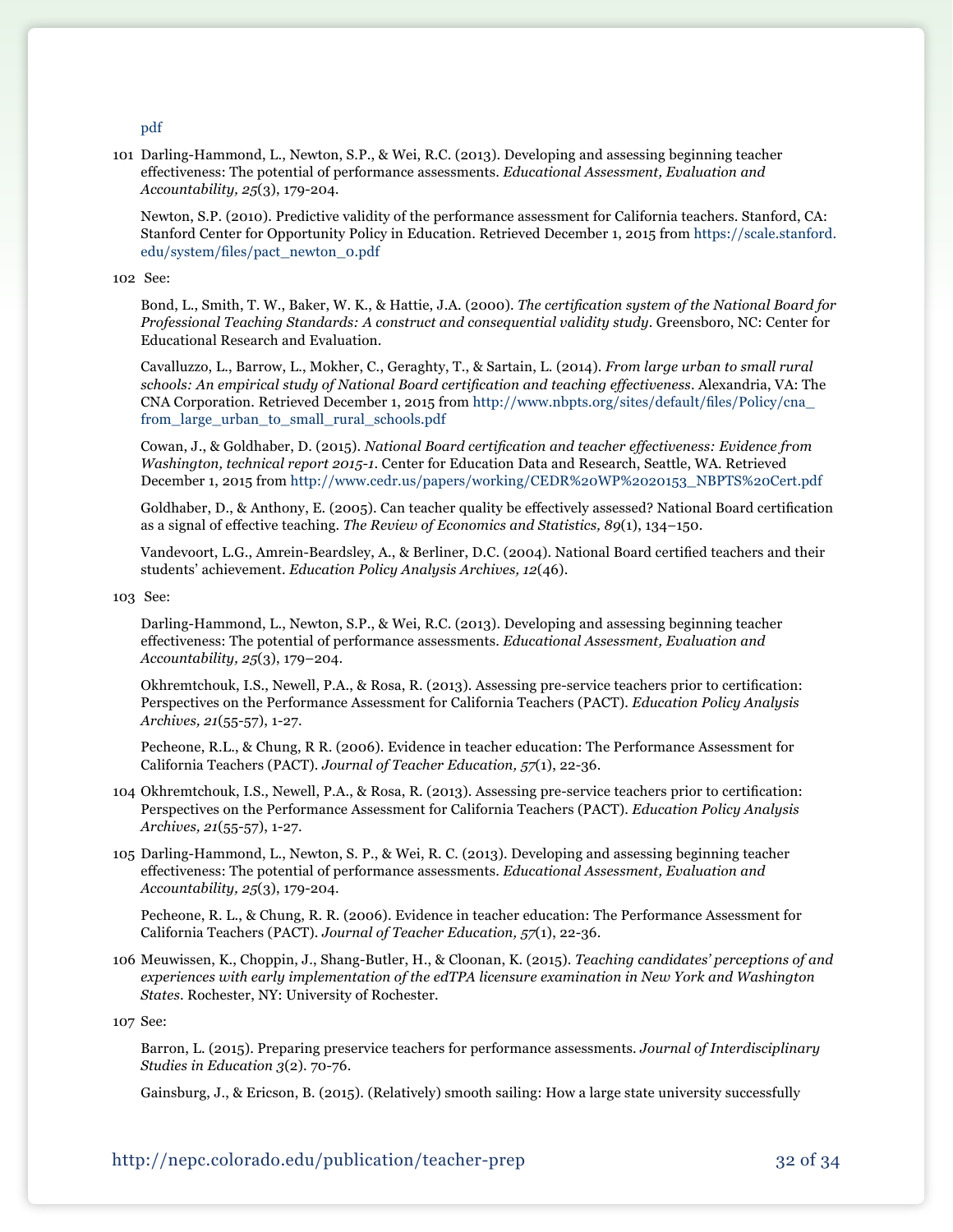adopted the PACT teaching event. *New Educator, 11*(1), 24-36.

Lit, I.W., & Lotan, R. (2013). A balancing act: Dilemmas of implementing a high-stakes performance assessment. *The New Educator*, *9*(1), 54-76.

Lys, D.B., L'Esperance, M., Dobson, E., & Bullock, A.A. (2014). Large-scale implementation of the edTPA: Reflections upon institutional change in action. *Current Issues in Education*, *17*(3).

108 See:

Lit, I. W., & Lotan, R. (2013). A balancing act: Dilemmas of implementing a high-stakes performance assessment. *The New Educator*, *9*(1), 54-76.

Lys, D. B., L'Esperance, M., Dobson, E., & Bullock, A. A. (2014). Large-Scale implementation of the edTPA: Reflections upon institutional change in action. *Current Issues in Education*, *17*(3).

109 See:

Au, W. (2013). What's a nice test like you doing in a place like this? *Rethinking Schools, 27*(4). Madeloni, B., & Gorlewski, J. (2013). Wrong answer to the wrong question. *Rethinking Schools, 27*(4).

National Association for Multicultural Education [NAME]. (2014). *NAME position statement on the edTPA*. Retrieved March 12, 2015, from <http://www.nameorg.org/docs/Statement-rr-edTPA-1-21-14.pdf>

Teachers for Justice. (2014). *Why we are boycotting the edTPA*. Retrieved July 3, 2015 from [http://www.](http://www.teachersforjustice.org/2014/03/edtpa-boycott-uic-grad-students-follow.html) [teachersforjustice.org/2014/03/edtpa-boycott-uic-grad-students-follow.html](http://www.teachersforjustice.org/2014/03/edtpa-boycott-uic-grad-students-follow.html)

- 110 Au, W. (2013). What's a nice test like you doing in a place like this? *Rethinking Schools, 27*(4).
- 111 Meuwissen, K., Choppin, J., Shang-Butler, H., & Cloonan, K. (2015). *Teaching candidates' perceptions of and experiences with early implementation of the edTPA licensure examination in New York and Washington States*. Rochester, NY: University of Rochester.

112 See:

Finn, C.E., & Petrilli, M.J. (2007). Forward. In K. Walsh & S. Jacobs (Eds.), *Alternative certification isn't alternative* (pp. 7-11). Washington, DC: Thomas B. Fordham Institute.

Green, E. (2014). *Building a better teacher: How teaching works (and how to teach it to everyone)*. New York, NY: W.W. Norton.

Goldstein, D. (2014). *The teacher wars: A history of America's most embattled profession*. New York, NY: Penguin Random House.

Hess, F. & McShane, M. (2014). *Teacher quality 2.0.* Cambridge, MA: Harvard University Press.

113 The evidence suggests that although teachers are the most important in-school influence on students' achievement and other desired school outcomes, outside-of-school factors account for a much larger portion of the variance in student achievement outcomes (as much as 60%).

See:

Goldhaber, D.D., Brewer, D.J., & Anderson, D.J. (1999). A three-way error components analysis of educational productivity. *Education Economics*, *7*(3), 199-208.

Hanushek, E.A., Kain, J.F., & Rivkin, S.G. (1998). *Teachers, schools, and academic achievement* (Working Paper No. 6691). Cambridge, MA: National Bureau of Economic Research.

 Nye, B., Konstantopoulos, S., & Hedges, L. V. (2004). How large are teacher effects?. *Educational Evaluation and Policy Analysis*, *26*(3), 237-257.

 Rockoff, J.E. (2004). The impact of individual teachers on student achievement: Evidence from panel data. *American Economic Review*, *94*(2) 247–252.

Rowan, B., Correnti, R., & Miller, R. (2002). *What large-scale survey research tells us about teacher effects on student achievement: Insights from the "Prospects" study of elementary schools*. Philadelphia, PA: Consortium for Policy Research in Education Publications.